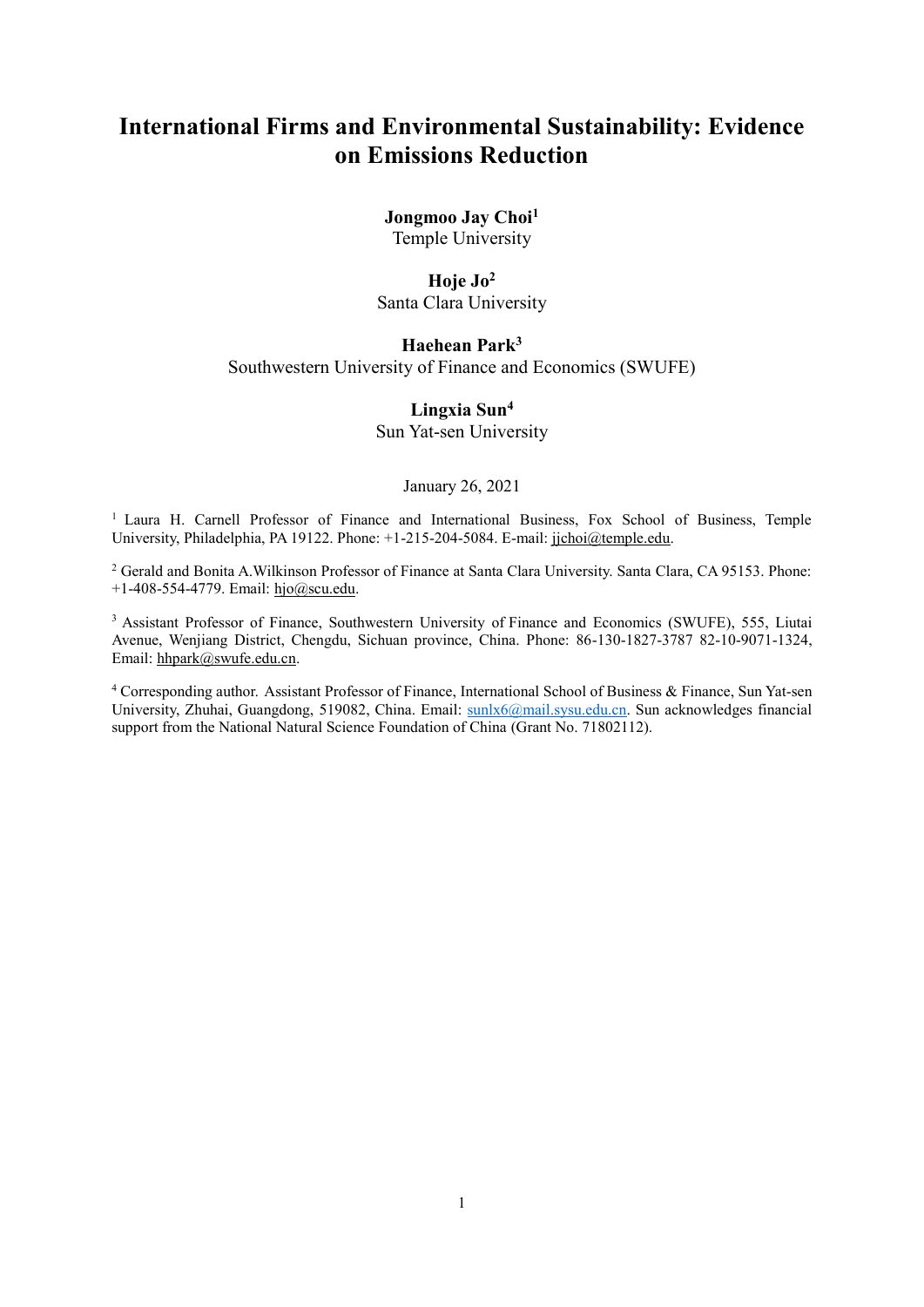# **International Firms and Environmental Sustainability: Evidence on Emissions Reduction**

January 26, 2021

**ABSTRACT.** Since climate change and environmental challenge is a global issue, one would expect global firms to have greater sensibility to global environmental sustainability than domestic firms reflecting global values and stakeholder concerns. A counter argument is that MNCs might be more opportunistic in engaging in regulatory arbitrage concerning emission reduction leveraging their network capability. We find a positive association between firm internationalization and emissions reduction for both U.S. and non-U.S. firms. This supports the new institutionalism theory, suggesting that emissions reduction indicates perceived environmental alignment with global norms by MNCs. Further, the relation between firm internationalization and emissions reduction is mediated by international environmental institutions such as the Kyoto Protocol. The results are robust to alternative modeling assumptions and supported by quasi-natural experiments. We also show that good corporate behavior toward environmental sustainability is accretive to value creation, and especially so for international than domestic firms.

**Keywords:** Corporate environmental responsibility, emissions reduction, environmental institutions, global stakeholder theory, MNCs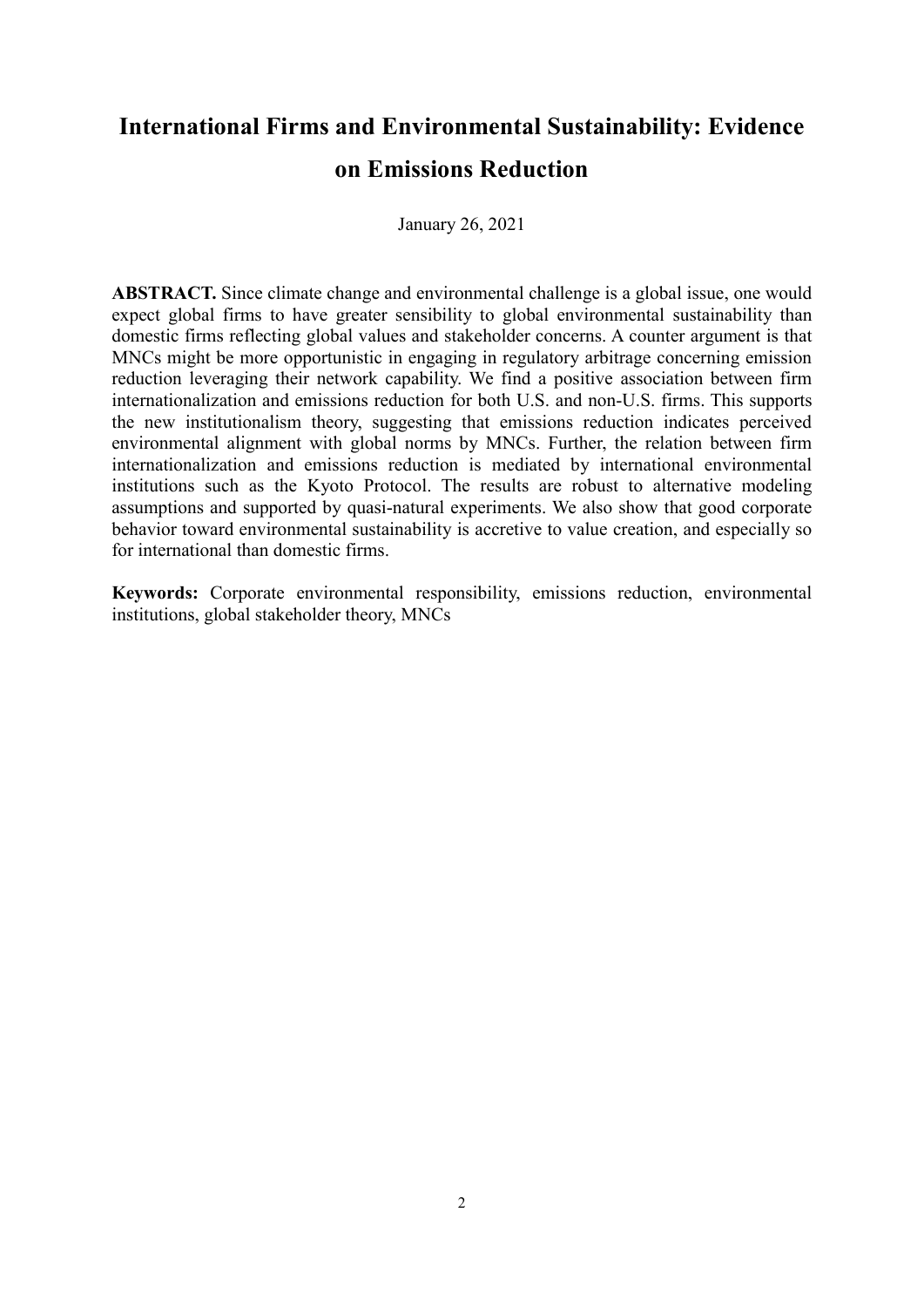# **Introduction**

After decades of unprecedented growth in global trade and investment and the concomitant emergence of multinational corporations (MNC), there is now a significant political and popular pushback toward economic nationalism (see opposing views by Friedman 2005; Smick 2008). Meanwhile, there is a deeper debate grounded in moral philosophy concerning whether the standard of ethics is defined by universal (global) or relative (national) norm (for a philosophical argument, see Hartman 1975; for a firm-contextual argument, see Wicks 1990). These debates shape our understanding of the role of international institutions such as the Kyoto Protocol and the Paris Agreement, and their implications for environmental sustainability, which is considered one of the most challenging issues facing humanity today (Nordhaus 2018). These institutions aims at limiting the global temperature rise to 1.5 degree Celsius, via greenhouse-gas-emissions, adaptation, and finance, within the United Nations Framework Convention on Climate Change (UNFCCC), signed in 2016.

According to institutional economics (e.g., Commons 1934; North 1990), institutions and changes in institutions such as collective actions of conflicting interest groups such as monopolies, big corporations and labor disputes influence the economic performance and fluctuating business cycles. Meyer and Rowan (1977), DiMaggio and Powell (1983), and Friedland and Alford (1991) extended this to organizations and developed new institutionalism that the behaviors of individuals and organizations are influenced by the surrounding context of institutions and their institutional surroundings, which can, depending on the institutional context, produce isomorphic as well as heterogeneous and strategic responses (DiMaggio & Powell 1991; Lawrence & Suddaby 2006; Schneiberg & Clemens 2006; Dyck, Lins, Roth, & Wagner 2019; Cao, Liang & Zhan 2020). In this view, to gain the environmental legitimacy, MNCs exert efforts to engage in environmental sustainability and disclose the results of such efforts (Marquis et al. 2016). Yet there is no consensus as to how MNCs should be committed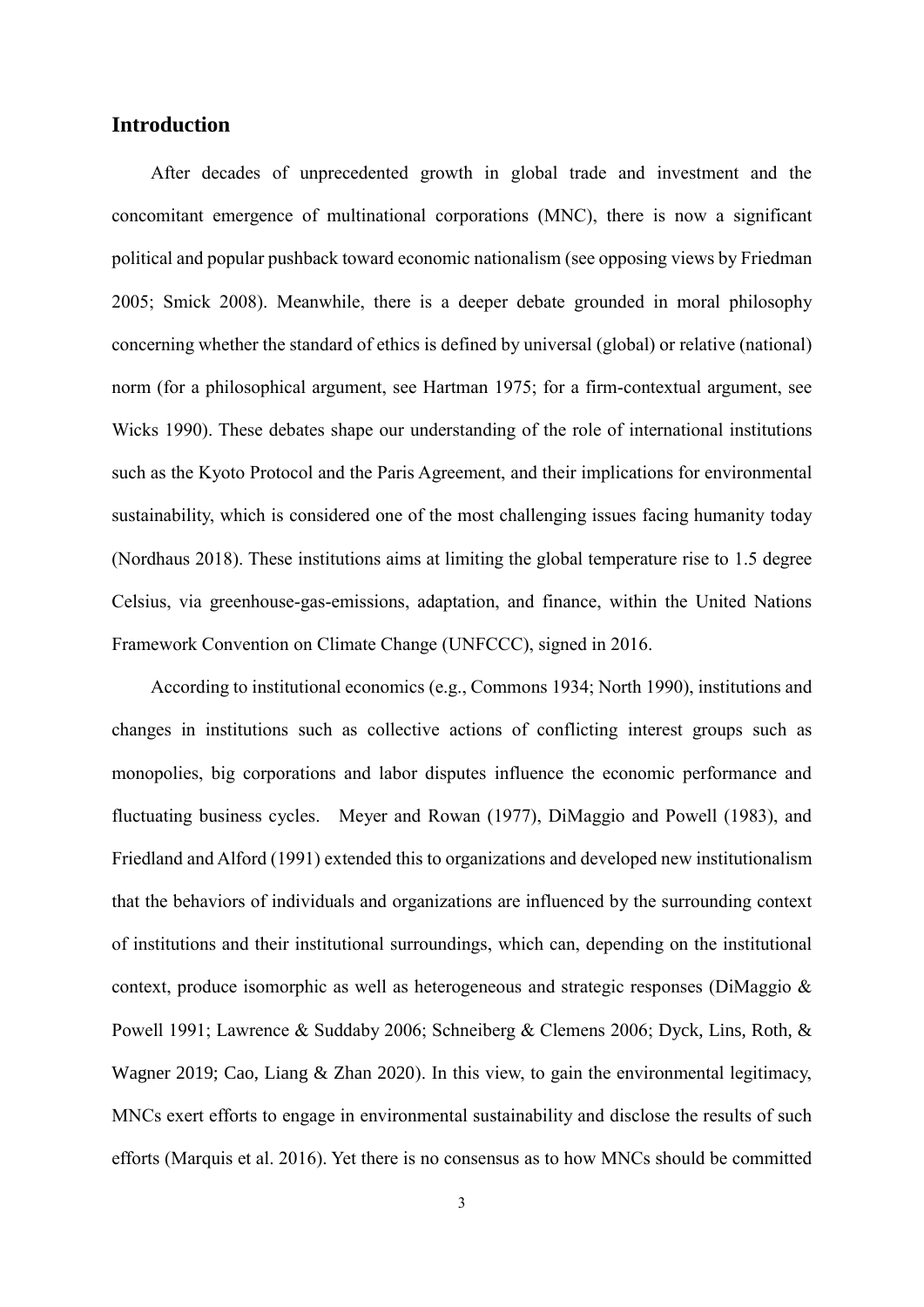to protecting the global environment. This paper aims to provide evidence on emissions reduction efforts taken by MNCs; emissions reduction is one of the most critical factors that firms can undertake to improve on climate and prevent its negative fallout.

In this paper, we empirically investigate the impact of internationalization on firms' decision to engage in emissions reduction activities that underscore firms' perceived environmental responsibility to reduce greenhouse gas emissions. Firm internationalization is the process "through which a firm expands the sales of its goods or services across the borders of global regions and countries into different geographic locations or markets" (Hitt et al. 2007, p. 251). Operationally, the definition of MNCs includes foreign direct investments by greenfield investments or acquisitions as well as the extent of continued international operations (Choi and Jiang 2009). As a firm becomes international, it becomes more aligned with international norms and values by learning via their exposures to international culture, business practices, and risks. In addition, an MNC may be more sensitive to environmental concerns because of pressures from international stakeholders. Campbell (2007) suggests that the relationship between economic conditions and socially responsible corporate behavior is mediated by international and national regulations as well as institutionalized norms and stakeholder expectations. Flammer (2015) and Dyck, Lins, Roth, and Wagner (2019) maintain that "new institutions" are motivated not only by financial returns but also by social returns, and Dyck et al. (2019) show that institutional investors transplant their social norms regarding corporate social responsibility (CSR) around the world. Servaes and Tamayo (2014) and Cao, Liang, and Zhan (2020) further maintain that the spillover effect of the adoption of CSR can be a strategic response to competitive threats.

Our study is a test of the new institutionalism theory as it relates to environmental sustainability at the firm level. We expect that firm internationalization (or an MNC) will be associated with greater emissions reduction because of the firm's exposure to global value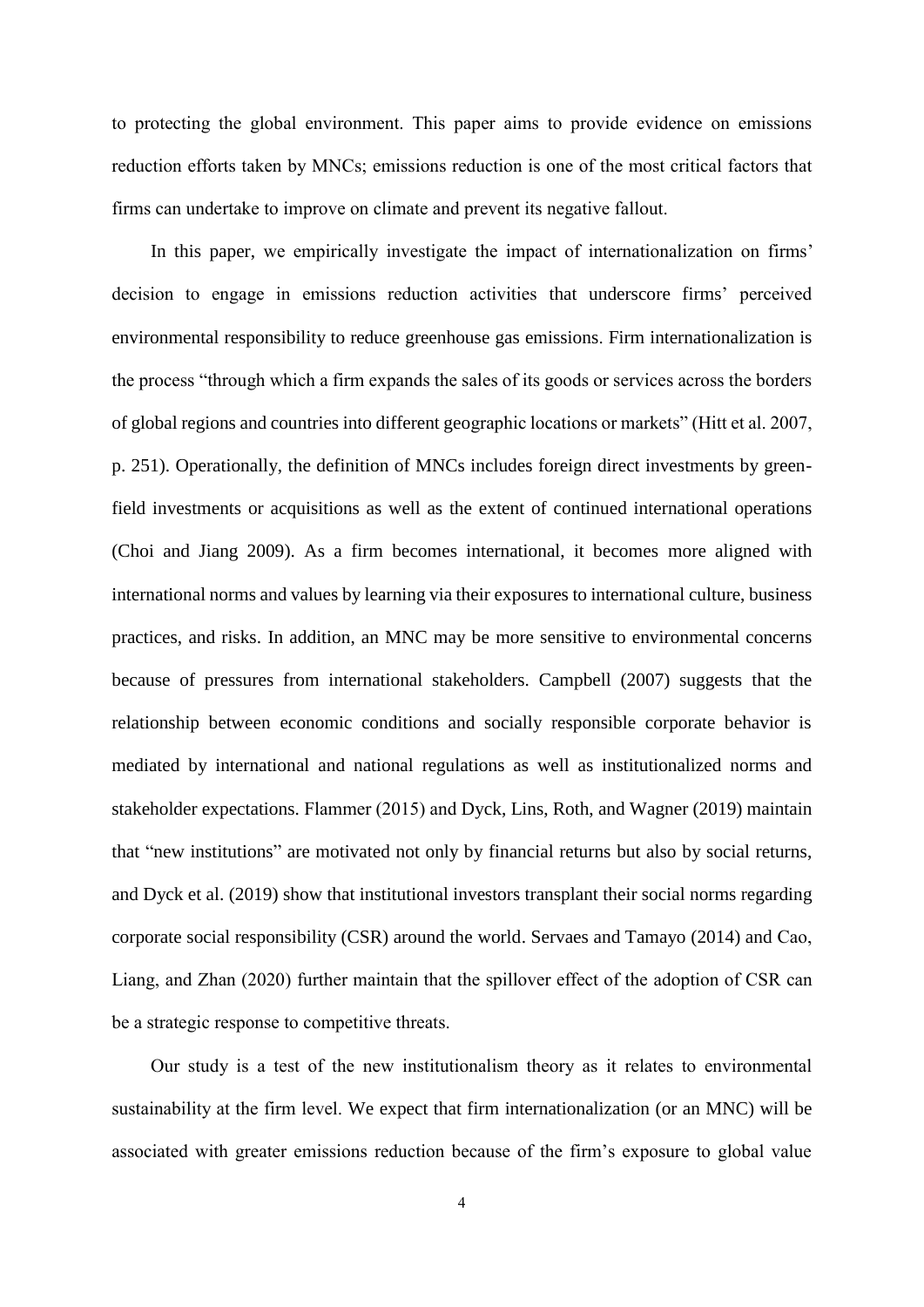systems as well as social pressures from international stakeholders, and that such relationship is mediated by environmental institutions and regulations.

Based on a U.S. firm sample of 6,847 observations (985 unique firms) from 2002 to 2014, we find that firm internationalization in a given year has a positive and significant effect on reducing emissions in the same or following year. This finding is consistent with the view from the new institutionalism theory that firm internationalization enhances emissions reduction activities, thus increasing a firm's long-term organizational sustainability and legitimacy. The results are robust to alternative modeling assumptions and after mitigating endogeneity concerns using the quasi-natural experiments around the extreme heat disaster, the BP oil spill, and the Kyoto Protocol. A difference-in-difference method strengthens our main findings of a positive association between firm internationalization and emissions reduction.

Furthermore, we find that environmental regulations and global environmental institutions, such as the Kyoto Protocol mediate the relation between firm internationalization and emissions reduction, contributing to environmental sustainability beyond and above mandated by norms and regulations. Moreover, we observe that emissions reduction can be conducive to value creation, and more so for international firms, suggesting that good corporate behavior in terms of emissions reduction is rewarded. Further analysis based on non-U.S. firms indicates that the positive relation between firm internationalization and emissions reduction is not solely a U.S. phenomenon—it holds true for non-U.S. firms as well. Our unreported results suggest, however, that the positive association is more pertinent in US and in Europe, but not in Asian countries.

The remainder of this paper proceeds as follows. The following section discusses the relevant literature and develops the hypotheses concerning firm internationalization and emissions reduction. The next section presents the sample and research design, followed by a section on empirical results. The last section presents discussions and conclusions.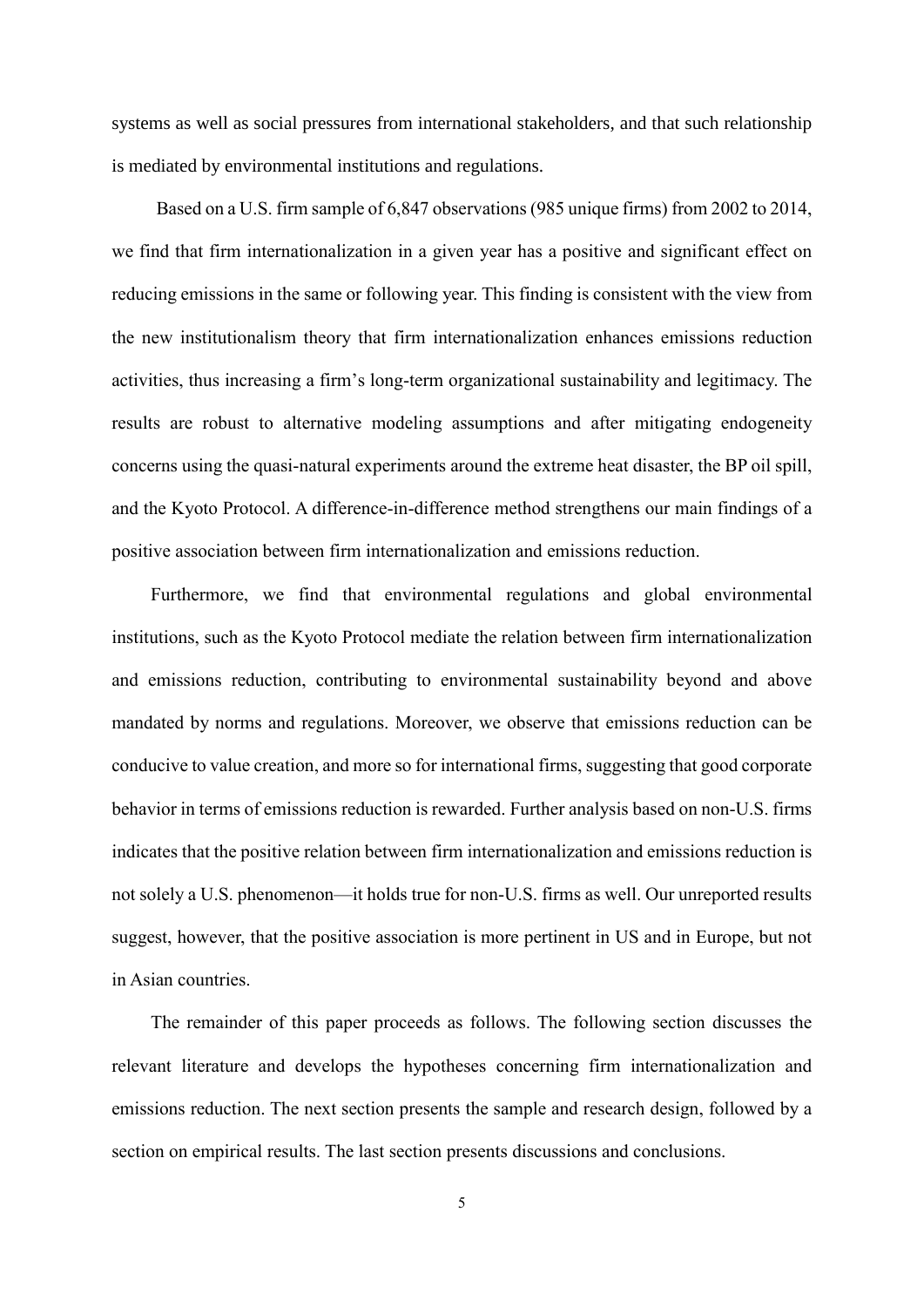# **Hypotheses Development**

New Institutionalism Theory and Environmental Sustainability

Institutional theory focuses on understanding the role of institutions in shaping economic behavior, viewing the market as a result of the complex interactions of various institutions including firms, states, and social norms (Hamilton 1919). North (1990) examines the impacts of institutions and changes in institutions on economic performance of firms and nations. The implication is that organizational actions and organizational structure cannot be fully understood without considering specific historical or institutional contexts. Contemporary interest in institutions, i.e., new institutionalism, as a determinant of organizational actions and structures traces its origins to the work by Meyer and Rowan (1977), DiMagio and Powell (1983), and Friedland and Alford (1991). Meyer and Rowan (1977) argue that organizations exist in an institutionalized environment of organizations that embody rules that serve as powerful myths. Organizations align themselves with these new institutionalism rules, and by doing so they come to be seen as legitimate and worthy and thus increase their resources and survival capabilities. DiMagio and Powell (1983) maintain that when organizations align themselves with specific institutional environment, they tend to become "isomorphic" with each other, via three types (coercive, mimetic, and normative) of institutional pressures.

Friedland and Alford (1991) turn away from how similar institutional pressures lead to similar organizational responses to exploring how institutional differences can impose conflicting pressures on organizations. They argue that the main institutions of contemporary Western societies—capitalism, democracy, family, bureaucracy—each has a distinct "institutional logic." It follows that different institutions with distinct institutional logic can influence organizations in different and even contradictory ways by placing conflicting demands on them.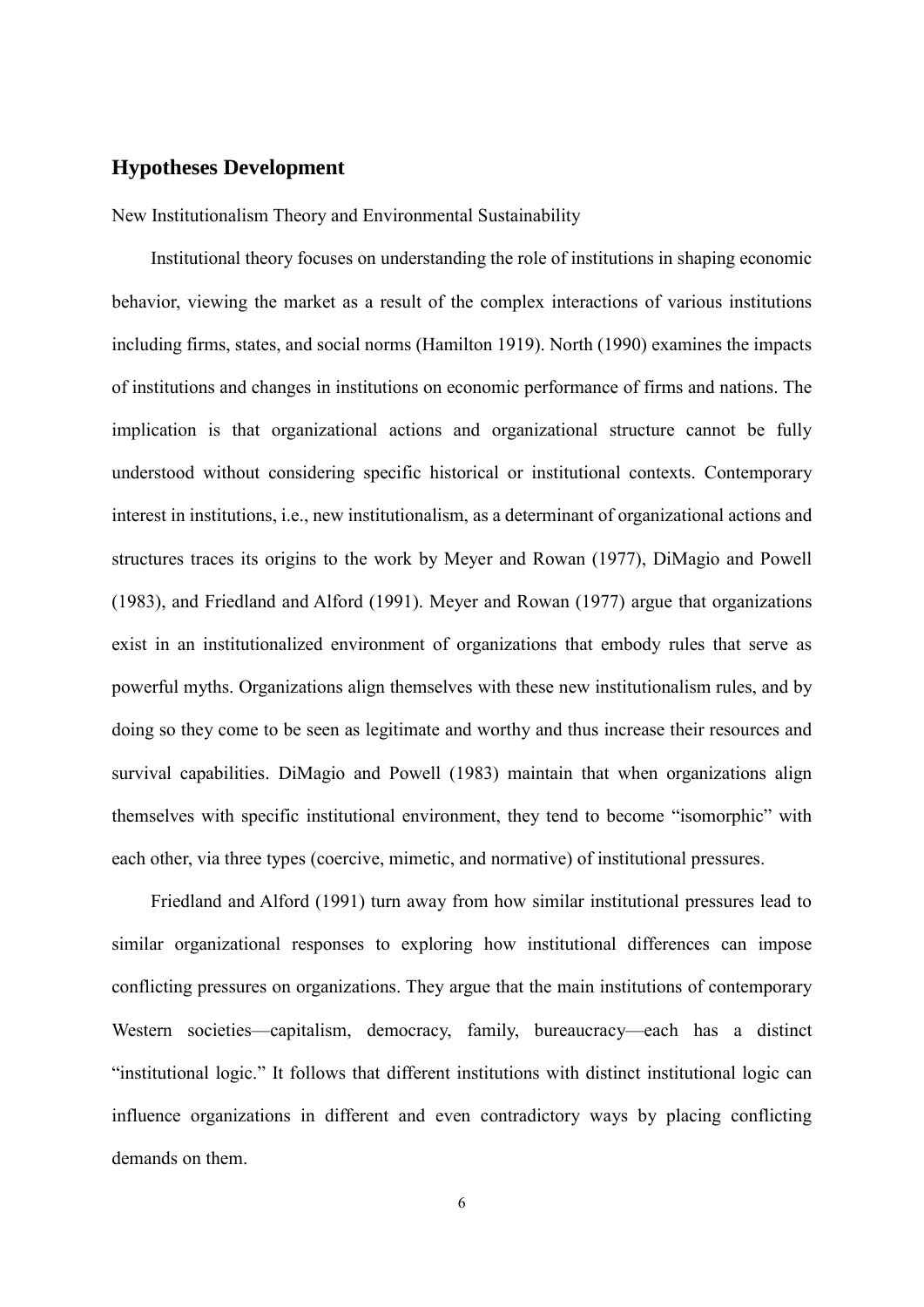Matten and Moon (2008) assert that institutional differences can describe the differences in the level and type of corporate social responsibility (CSR) decisions, whereas coercive, mimetic, and normative institutional pressures account for their similarities or "isomorphism." Recently, Flammer (2015) and Dyck et al. (2019) argue that new institutions are motivated by both financial and social returns, and Dyck et al. (2019) show that institutional investors transfer their social norms regarding CSR around the world. Servaes and Tamayo (2014) and Cao et al. (2020) further assert that the overflow effect of the CSR adoption is a strategic response to competitive threat.

We label this as "new institutionalism theory" that suggests that institutional behaviors, including CSR and environmental engagement or the way institutions aim to act responsibly for environment and society, and to prevent climate change by reducing emissions, are therefore affected by the socio-economical institutions in which firms operate (Aguilera, Rupp, Williams, & Ganapathi 2007; Matten & Moon 2008; Dyck et al. 2019; Cao, Liang, & Zhan 2020).

The socio-economic institutional complexity refers to a variety of institutional logics (Greenwood et al. 2010), which correspond to different societal institutional orders, such as the market, the state, and the community (Servaes and Tamayo 2014; Lee et al. 2015; Cao, Liang, & Zhan 2020). The market logics focus on shareholder value maximization through stock price appreciation and dividend increases. The state logics shape rule-following behaviors such as the peer effects of CSR (Servaes and Tamayo 2014; Cao, Liang, & Zhan 2020). We argue that the community logics dictate good corporate citizenship through reductions in negative externalities such as emissions and pollution.

The lesson of the new institutionalism theory, is that the institutions surrounding a firm influence the corporate decisions. We postulate that firm internationalization influences corporate decisions on emission reductions, depending on the effect of institutionalized norms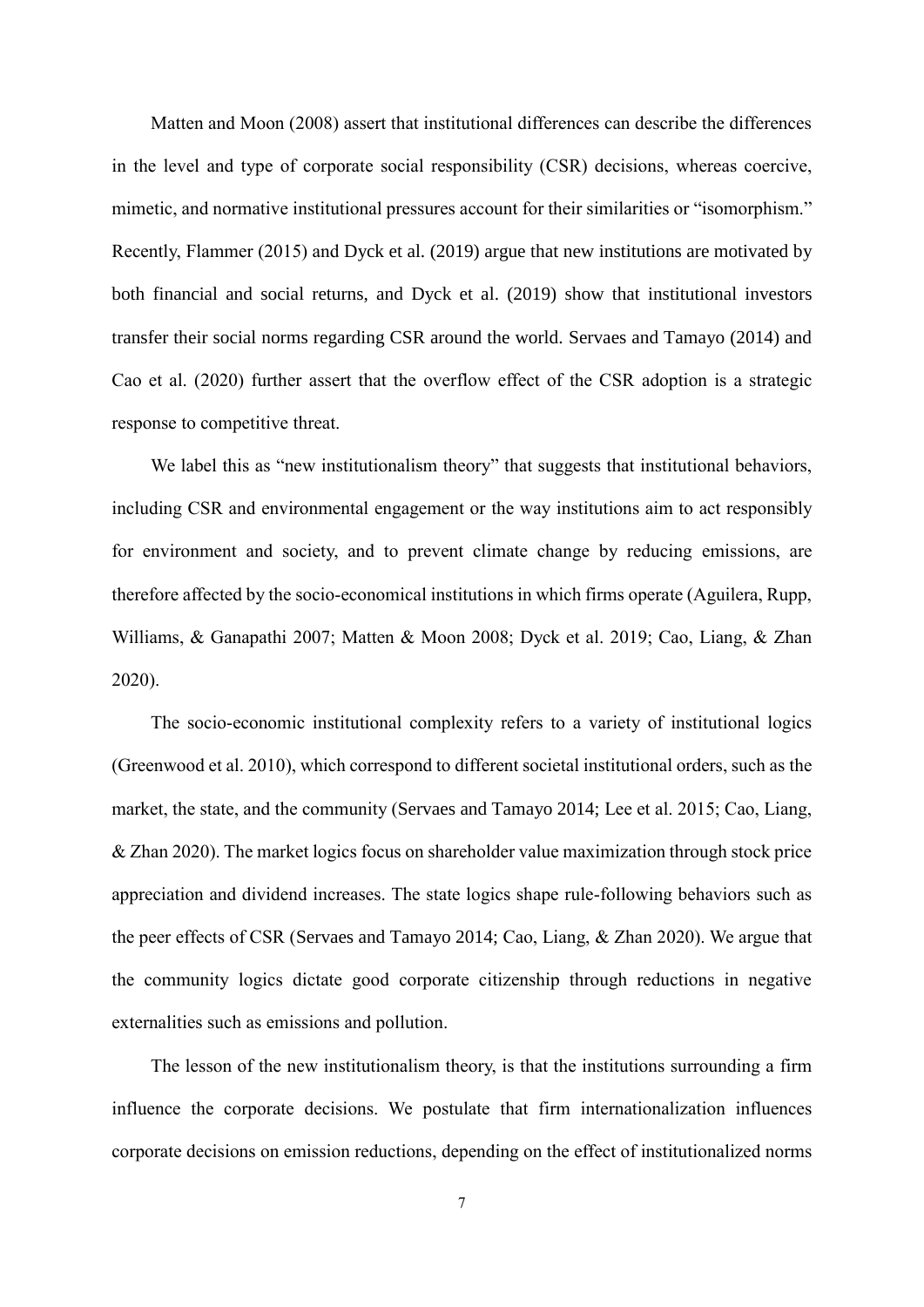and social pressures. This leads to our first hypothesis that firm internationalization is positively associated with higher emissions reduction activities for environmental sustainability independent of whether this is good for shareholder value (we examine the effect on firm value later).

**H1**: The degree of firm internationalization is positively associated with emissions reduction activities.

As discussed above, fundamentally the firm's sensitivity to environmental sustainability is guided by the belief of the firm (CEO, shareholders, and stakeholders) toward a global rather than a national norm. However, it is unclear whether MNCs would always behave in a globally responsible way. Strike, Gao and Bansal (2006) argue that MNCs can be both socially responsible and socially irresponsible, depending on whether resource-based opportunities afforded by international diversification are effectively utilized by learning across network (Kogut 1985). For example, MNCs are known to engage in pollution industries, and many of them are relocated to countries with low cost and least public resistance (Rugman and Verbeke 1998). Another example is workplace conditions that may be acceptable by the host-country standard but unacceptable by the home-country standard; thus, MNCs may be viewed socially irresponsible at home while acceptable abroad (Strike et al., 2006).

The possibility of socially irresponsible behavior by an MNC and its potentially devastating consequences on climate change and global warming, calls for national and international environmental institutions that can monitor corporate behavior and obtain solutions to global environmental challenges. The former might be voluntary or informal international codes of conducts for MNCs administered by NGOs, and the latter the international governmental treaties concerning time-dependent national targets of greenhouse emissions and negotiated measures to achieve them. National regulations are insufficient for this purpose.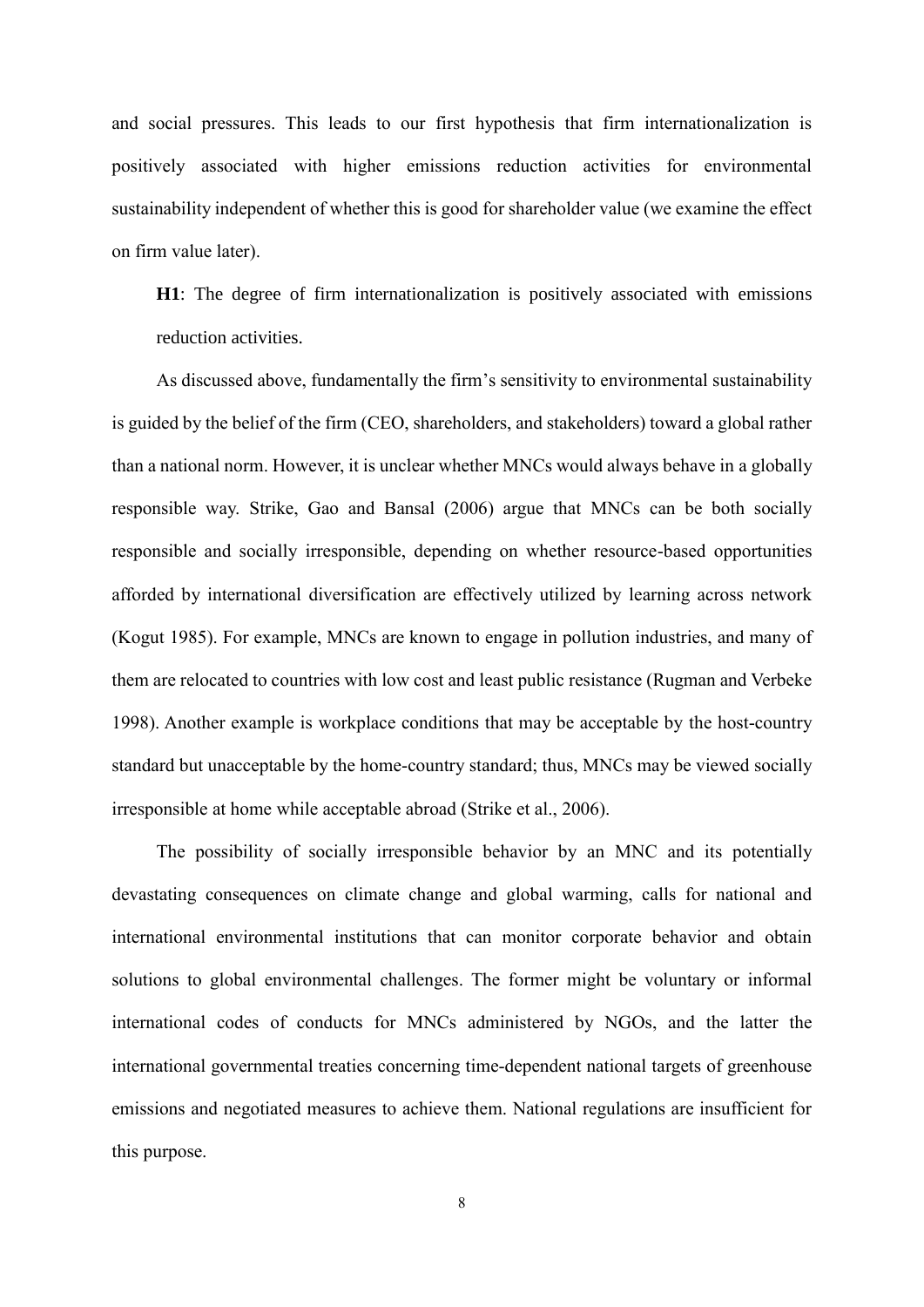Only internationally can countries collaborate to limit pollutions and keep global air temperature under a certain level. This leads to our second hypothesis, which is on the mediating influence of environmental regulations that affect the relation between firm internationalization and emissions reduction. This is an extension of the new institutionalism theory as it relates to the *prima facie* international institutions such as the Kyoto Protocol, the Paris Accord, or the like.

**H2**: The effect of firm internationalization on emissions reduction is positively mediated by global regulatory institutions pertaining to environmental sustainability.

#### **Data and Variables**

#### **Data**

To construct our sample, we first collect firm-level data for emissions reduction ratings over 2002–2014 from the ASSET4 database provided by Thomson Reuters. Next, we merge the data for emissions reduction with financial information from all U.S. firms listed on the New York Stock Exchange (NYSE), American Stock Exchange (AMEX), and NASDAQ, obtained from the Compustat. Later, we merge this sample with data for geographic segments retrieved from the Compustat Segments file and obtain a sample of 985 companies and 6,847 firm-year observations. For the non-US sample, we combine ASSET4 and Worldscope databases.

### **Variables**

We first focus on the normalized ASSET4 ratings of firms' emissions reduction to measure their environmental commitment. To examine the relation between emission reduction and firm globalization, we employ eight measures of firm internationalization. Finally, we also examine whether MNCs' emissions reduction activities are rewarded in terms of firm value, measured by Tobin's Q and the market-to-book ratio (MTB). In the regression analyses, we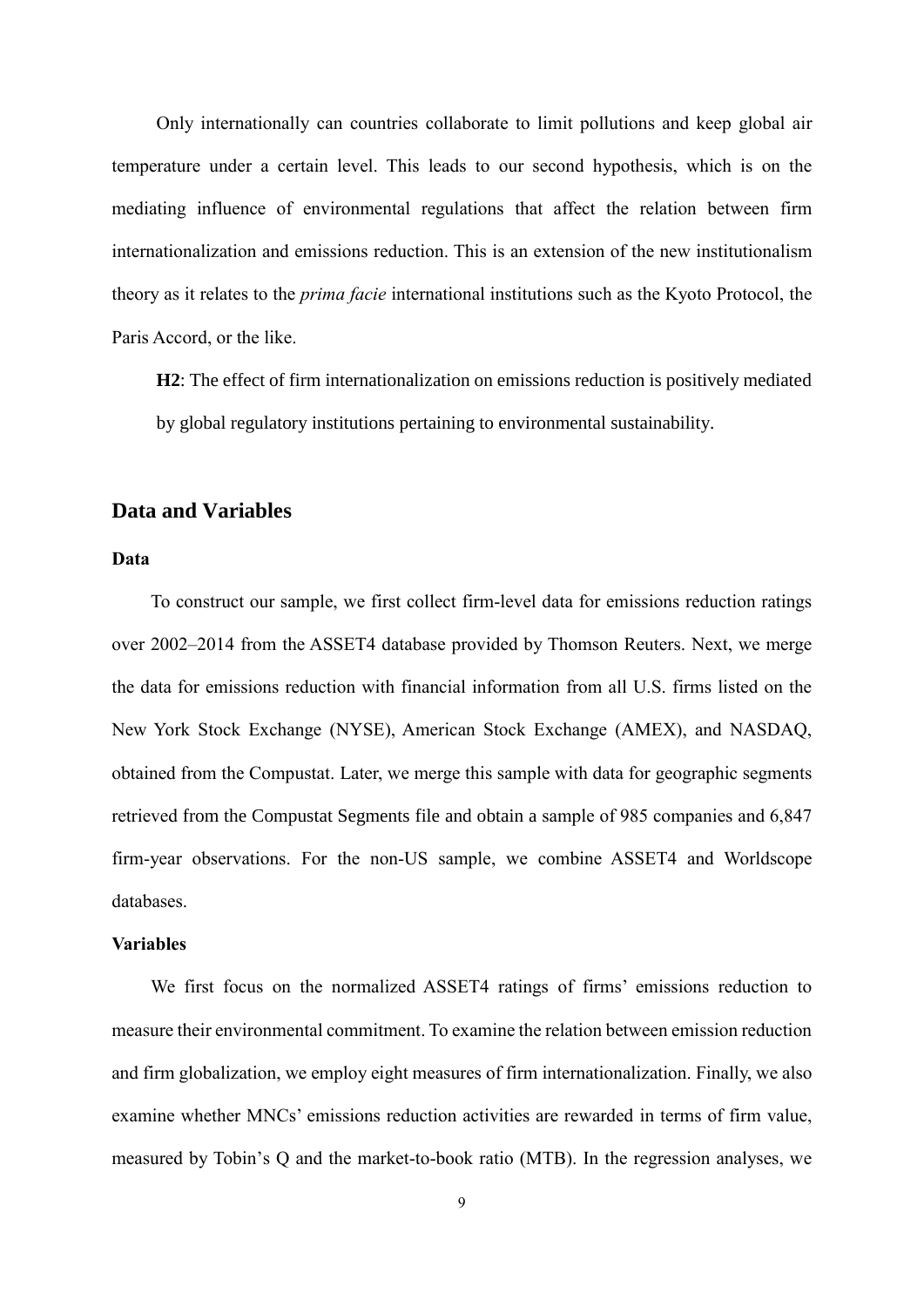include a set of control variables used by Servaes and Tamayo (2013, 2014) and Cai et al (2016). Definitions of variables and data sources are provided in Appendix A and their construction is detailed as follows.

#### *Emissions Reduction*

We employ the ASSET4 ESG ratings on emissions reduction (EMREDUC) to measure firms' overall activities of reducing emissions. Those ratings are solely based on transparent information collected by over 125 research analysts from publicly available sources, such as annual corporate reports, CSR reports, and NGO websites. Each company's emissions reduction is evaluated by 41 data point questions (Appendix B), answers to which are rigorously verified. The rating scores are normalized between 0 and 100%, indicating how many units of standard deviation each firm's emissions reduction rating deviates from the sample mean. In our study, we convert those rating scores into decimals, a higher value of EMREDUC corresponding to greater sensibility to emissions reduction.

#### *Internationalization Variables*

Following the sustainability literature (e.g., Hitt et al. 1997; Sanders and Carpenter 1998; Black et al. 2014; Attig et al. 2016; Dyck et al. 2019), we construct eight variables based on geographic segment data to measure firms' internationalization. These internationalization variables comprise two dummy variables indicating whether a firm has foreign sales (D(FS)) or assets (D(FA)), the ratio of foreign sales to total sales (FS/S), the sales Herfindahl index (Herfindahl\_S), the sales entropy index (Entropy\_S), the ratio of foreign assets to total assets (FA/A), the assets Herfindahl index (Herfindahl\_A), and the assets entropy index (Entropy\_A). All of these variables are consistent with the notion that firm internationalization involves the process "through which a firm expands the sales of its goods or services across the borders of global regions and countries into different geographic locations or markets" (Hitt et al. 2007 p.251) and Dyck et al.'s (2019) assertion that geographical location matters.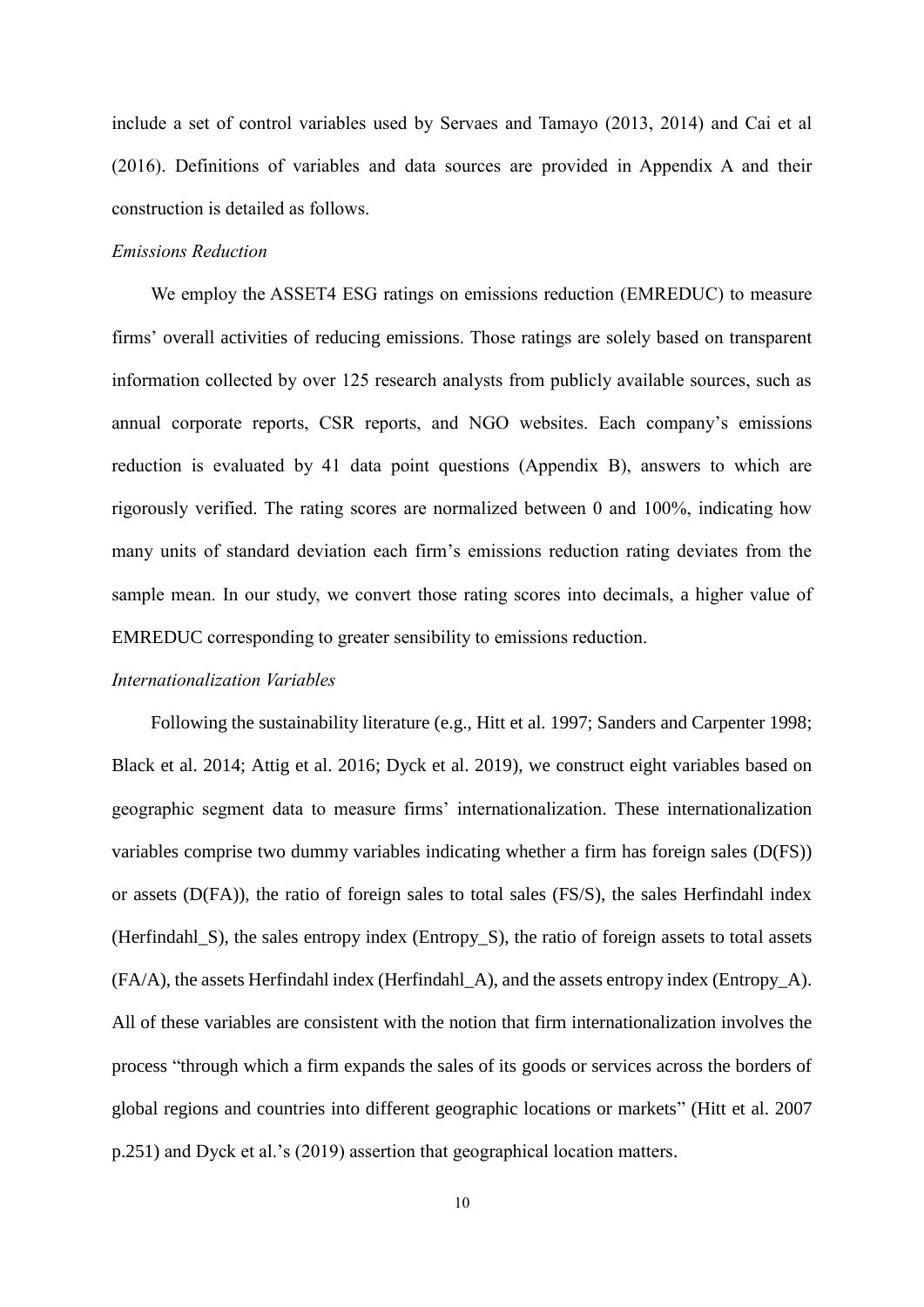These internationalization measures are constructed as follows. After obtaining geographic segments data for U.S. companies from the Compustat segments file, we identify firms' domestic and foreign segments by their Geographic segment type (GEOTP). Specifically, a domestic company reports data for only one domestic segment (i.e., GEOTP  $=$ 1), whereas a multinational company reports financial data for both domestic (i.e., GEOTP = 2) and foreign (i.e.,  $GEOTP = 3$ ) segments.<sup>1</sup> It is thus straightforward to denote two dummy variables, D(FS) and D(FA), as indicating whether a firm has nonzero foreign sales or assets. Furthermore, we compute a firm's total sales and identifiable assets by summing them across all geographic segments and thus arrive the ratio of FS/S or FA/A, respectively, as foreign sales or assets over total sales or assets. These two foreign sales or assets ratios capture an MNC's overall dependence on foreign consumer markets and foreign resources.<sup>2</sup>

In addition, we construct the Herfindahl index and the entropy index to describe how a firm's sales or assets are distributed across different geographic segments. Suppose that a firm has *N* geographic segments and that segment *i* generates sales *s<sup>i</sup>* or possesses identifiable assets *ai*; sales- and asset-based indices are computed as follows:

Herfindahl(S) = 
$$
\sum_{i=1}^{N} (s_i / \sum_{i=1}^{N} s_i)^2
$$
 (1)

Entropy(S) = 
$$
-\sum_{i=1}^{N} (s_i / \sum_{i=1}^{N} s_i) \cdot \ln(s_i / \sum_{i=1}^{N} s_i)
$$
 (2)

Herfindahl(A) = 
$$
\sum_{i=1}^{N} (a_i / \sum_{i=1}^{N} a_i)^2
$$
 (3)

Entropy(A) = 
$$
-\sum_{i=1}^{N} (a_i / \sum_{i=1}^{N} a_i) \cdot \ln(a_i / \sum_{i=1}^{N} a_i).
$$
 (4)

-

<sup>&</sup>lt;sup>1</sup> In the Compustat segments file, an MNC reports at least one foreign segment whose GEOTP number is 3. When an MNC has multiple foreign segments, we sum sales or assets across all foreign segments to measure its total amount of foreign sales or assets.

<sup>&</sup>lt;sup>2</sup> According to Sanders and Carpenter (1998), foreign assets proxy for foreign stock holdings, whereas foreign sales proxy for firms' sales to foreign markets.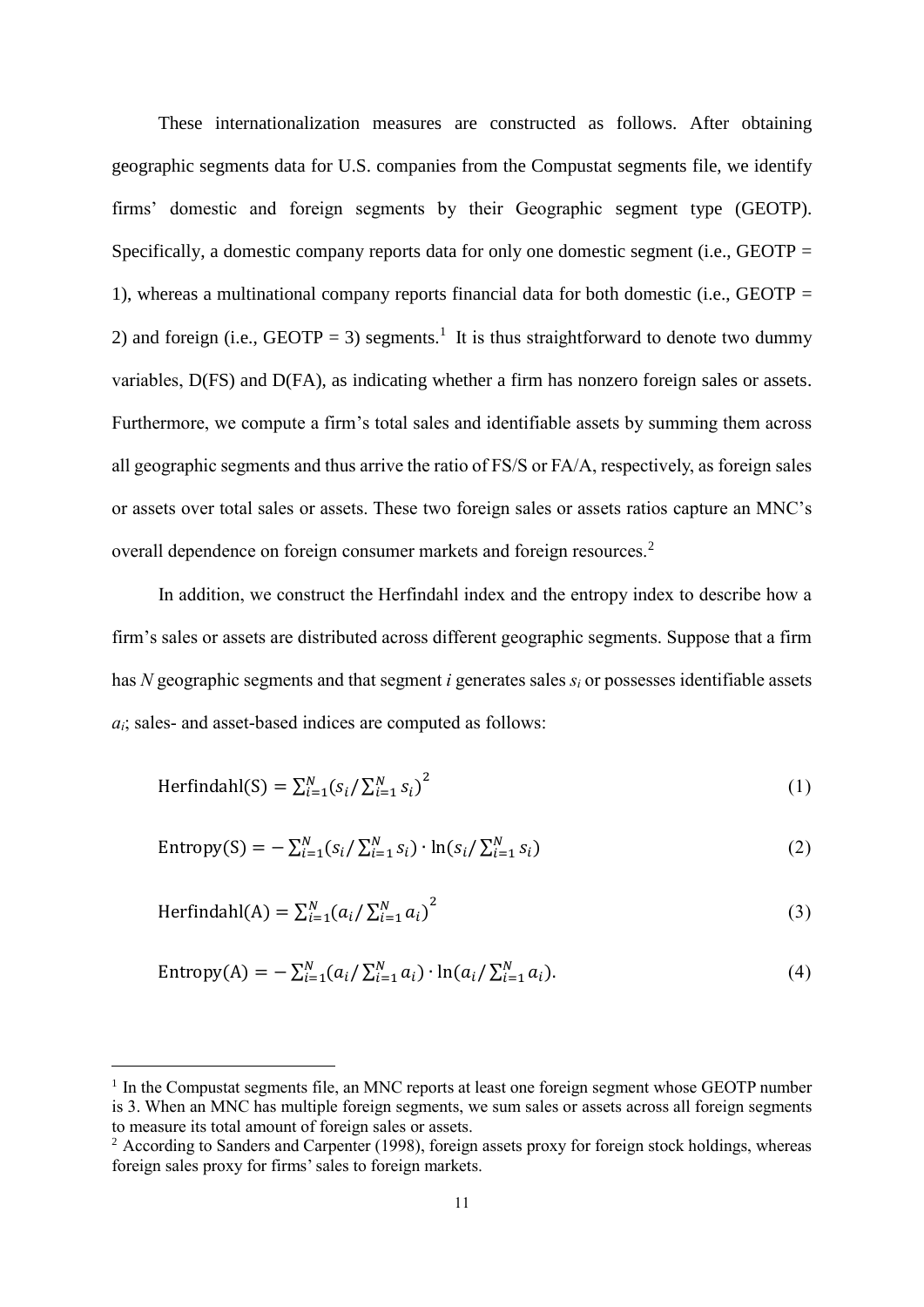By definition, a more internationalized company exhibits a lower Herfindahl index value and a higher entropy index value, whereas a purely domestic company has a Herfindahl index of 1 and an entropy index of 0.

#### *Firm Value Variables*

A widely used measure of firm value is Tobin's Q, which is the preset value of a firm's future cash flows divided by its replacement costs of tangible assets. Following Lang and Stulz (1994), we compute Tobin's Q as the sum of market value of common equity, book value of debt, and preferred stock divided by book value of total assets. Another popular measure of firms' equity value is MTB, the ratio of market value of equity over book value of equity.

### *Control Variables*

To address the potential impact of firms' attributes on the relation between internationalization and emissions reduction, we control for several firm characteristics. Following Servaes and Tamayo (2013, 2014), Jo et al. (2015), and Albuquerque et al. (2019), our control variables are firm size (Ln(at)), leverage (Lev), market-to-book ratio (MTB), profitability (ROA), capital expenditures (Capex), free cash flows (FCF, computed as income before extraordinary items plus depreciation), R&D intensity (RD/S), advertising expenses (AD/S), long-term assets (PPE, indicating property, plant, and equipment), and cash holdings (Cash).

#### **Empirical Results**

#### **Univariate Analysis**

Panel A of Table 1 provides summary statistics for the variables employed in our study. All continuous variables are winsorized at the  $1<sup>st</sup>$  and  $99<sup>th</sup>$  percentiles. The emissions reduction index, EMREDUC, has a mean of 0.426, standard deviation of 0.309, and ranges from 0.081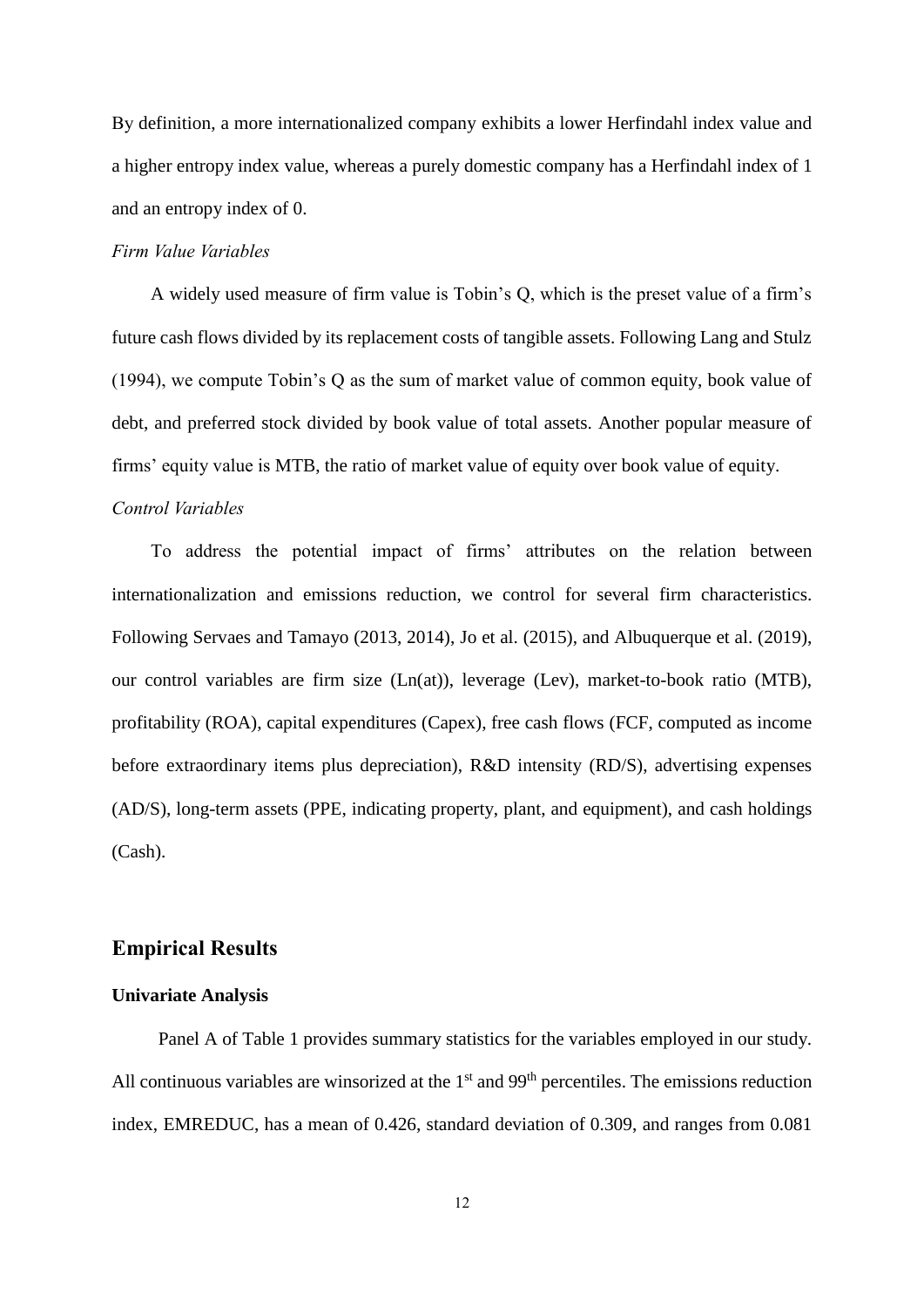to 0.963, exhibiting substantial variation across firms. For firm internationalization variables, D(FS) and D(FA), respectively, define 72.4% and 23.5% of firm-year observations as MNCs.<sup>3</sup> Continuous measures of internationalization based on foreign sales, FS/S, Herfindahl(S), and Entropy(S), have means of 0.302, 0.61, and 0.741, respectively. Although the three measures based on foreign assets have fewer observations because of missing data for foreign assets, FA/A, Herfindahl(A), and Entropy(A) are distributed in reasonable ranges, with means of 0.424, 0.716, and 0.512, respectively. Turning to firm value variables, Tobin's Q and MTB ratio have means of 2.013 and 3.718, respectively. Taken together, the summary statistics suggest that our sample consists of a wide cross-section of firms, particularly for the emissions reduction, internationalization, and firm value variables.

Panel B of Table 1 reports bivariate correlations between variables of interest. The emissions reduction index is strongly associated with all internationalization variables, suggesting that MNCs take more responsibility for environmental concerns than do local companies and that more internationalized MNCs contribute more to reducing hazardous emissions. Furthermore, emissions reduction activities are related to firm size, leverage ratio, and capital expenditures, indicating that larger, highly levered, and investment-oriented firms do a better job at reducing emissions. Moreover, the internationalization variables are strongly linked to the firm value variables, suggesting that more internationalized firms maintain higher firm value.

#### [Table 1 about here]

#### **Multivariate Relation between Internationalization and Emissions Reduction**

-

<sup>&</sup>lt;sup>3</sup> Because firms in the sample have more missing value for foreign assets than for foreign sales, the dummy variable D(FA) denotes fewer MNCs than D(FS) does. For the same reason, FA/A has fewer observations than FS/S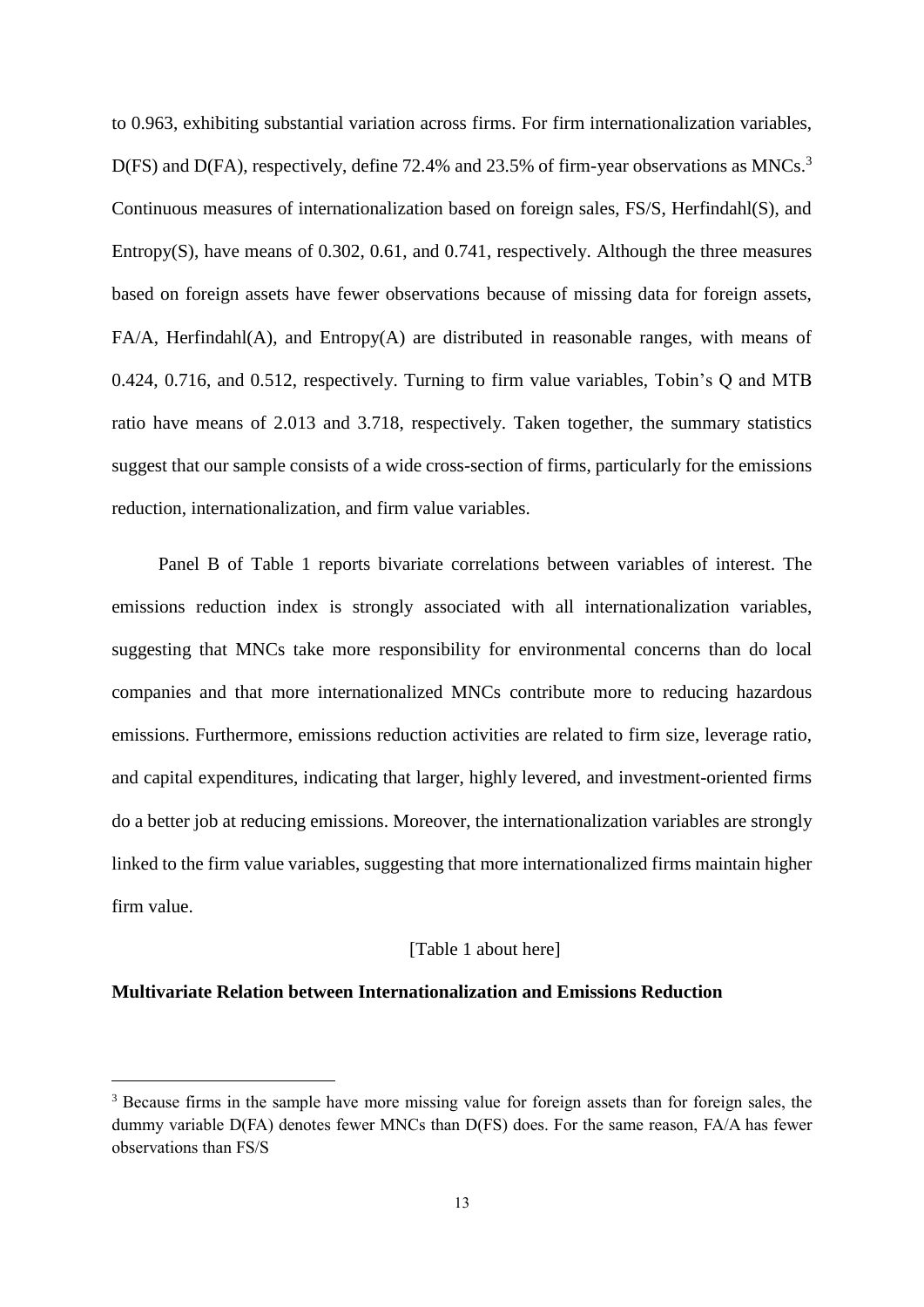#### *Baseline Regression Results*

To examine the relation between internationalization and emissions reduction, we conduct the following baseline regression model, regressing the emission reduction index (EMREDUC) on the internationalization variables, controlling for firm characteristics, such as the logarithm of total assets, leverage, MTB ratio, ROA, capital expenditure, free cash flow, R&D-to-sales ratio, advertisement-to-sales ratio, ratio of property, plant, and equipment divided by total assets (PPE), and cash-to-total-assets ratio. We also include year dummies to control for changing economic conditions and industry dummies to control for industryspecific effects.

$$
EMREDUC = \alpha + \beta^* \text{ internationalization} + \sum \gamma_j * \text{control}_j + \varepsilon. \tag{5}
$$

We report the regression results in Table 2, including four internationalization measures based on foreign sales. In the first column, the coefficient estimate of  $D(FS)$  is 0.089 ( $t =$ 11.759). The positive coefficient suggests that multinational companies do more to reduce hazardous emissions than do local companies. In the second column, the coefficient estimate of FS/S is 0.156 ( $t = 10.922$ ), suggesting that a one-standard-deviation increase in FS/S is associated with a  $4.35\%$  (= 0.156 $*$ 0.279) average increase in emissions reduction. Similar results are found with Herfindahl(S) and Entropy(S). In the third column, the negative coefficient of −0.198 (*t* = 15.532) for Herfindahl(S) is consistent with the positive association between internationalization and emissions reduction, as a more internationalized firm maintains a lower Herfindahl index value. In the fourth column, the coefficient estimate of Entropy(S) is  $0.093$  ( $t = 14.962$ ). In unreported regressions, we also find similar positive relations between internationalization and emissions reduction based on asset-based internationalization measures. Taken together, these results suggest that firms are more committed to emissions reduction activities as they become more globalized, which supports H1.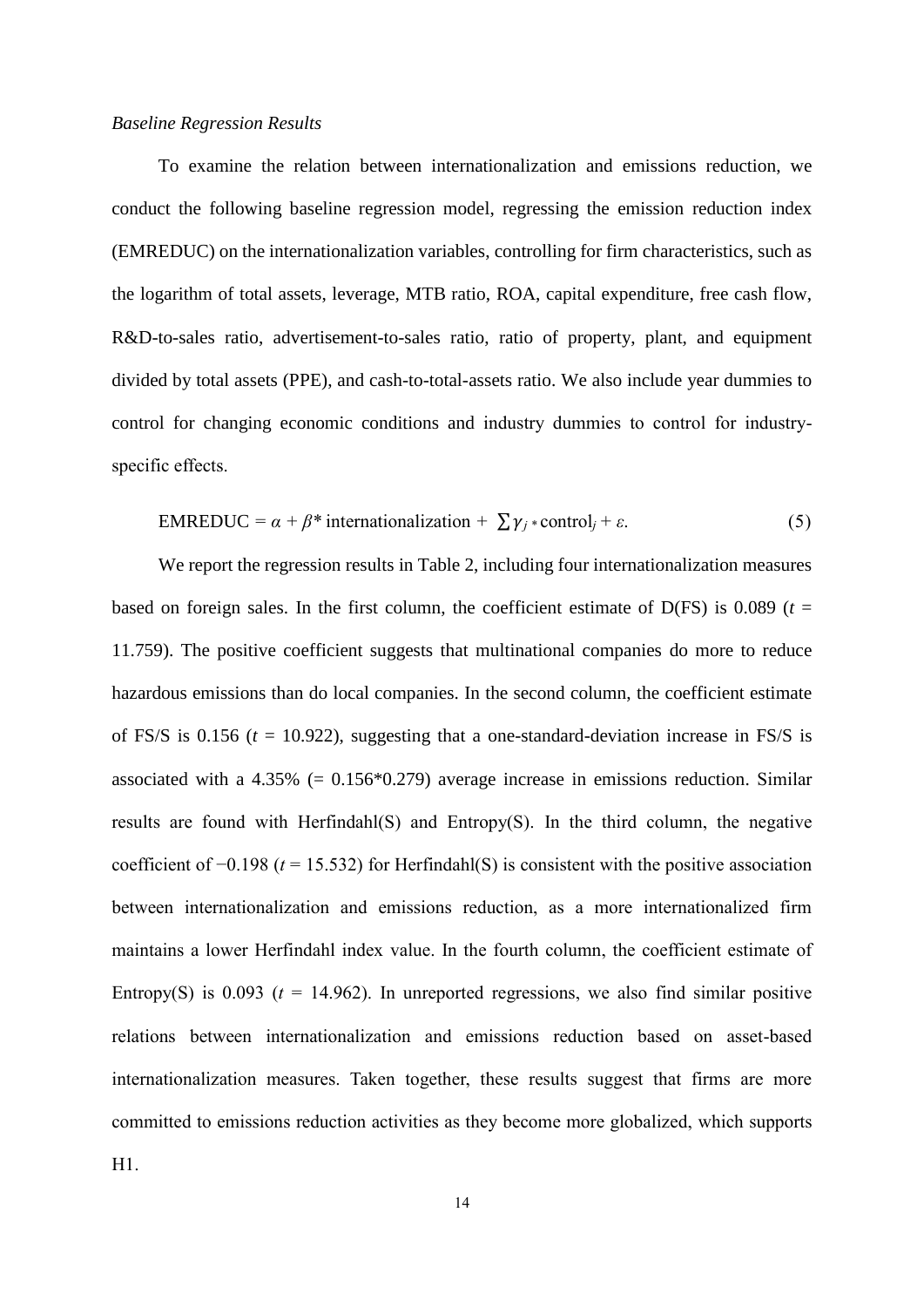#### [Table 2 about here]

#### *Different Estimation Methods*

To ensure that the estimate of  $\beta$  in equation (5) is robust to different estimation methods, we conduct a two-way clustering regression (clustered by firm and year), panel regression with firm fixed and random effects, Fama–MacBeth (1973) regression, Prais–Winsten (1954) regression taking care of serial correlation, and generalized method of moments (GMM) estimation (Hall 2005). We report the results for FS/S using different estimation methods in Table 3.<sup>4</sup> The coefficient of FS/S remains positive and significant under each estimation method. For instance, a one-standard-deviation increase in the FS/S ratio is associated with a  $6.78\%$  (= 0.243 $*$ 0.279) average increase in emissions reduction under the two-way clustering regression method. Results in Table 3 suggest that the positive relation between internationalization and emissions reduction is robust to omitted variables, unobservable firm characteristics, and cross-sectional and serial dependence of the data, and the relation is statistically and economically significant.

#### [Table 3 about here]

#### *Test on Environmental Regulation*

-

So far, our baseline tests are designed to examine the new institutionalism theory. It may be that the empirical association between firm internationalization and emissions reduction comes from some other factor, such as regulation. We first verify whether some U.S. environmental regulation could be the factor that drives the positive firm internationalization– emissions reduction association.

Within our sample period, on July 27, 2005, the Bush Administration announced the formation of a six-nation Asian Pacific Partnership on Clean Development and Climate (APP).

<sup>4</sup> Results of other internationalization variables are qualitatively identical and available upon request.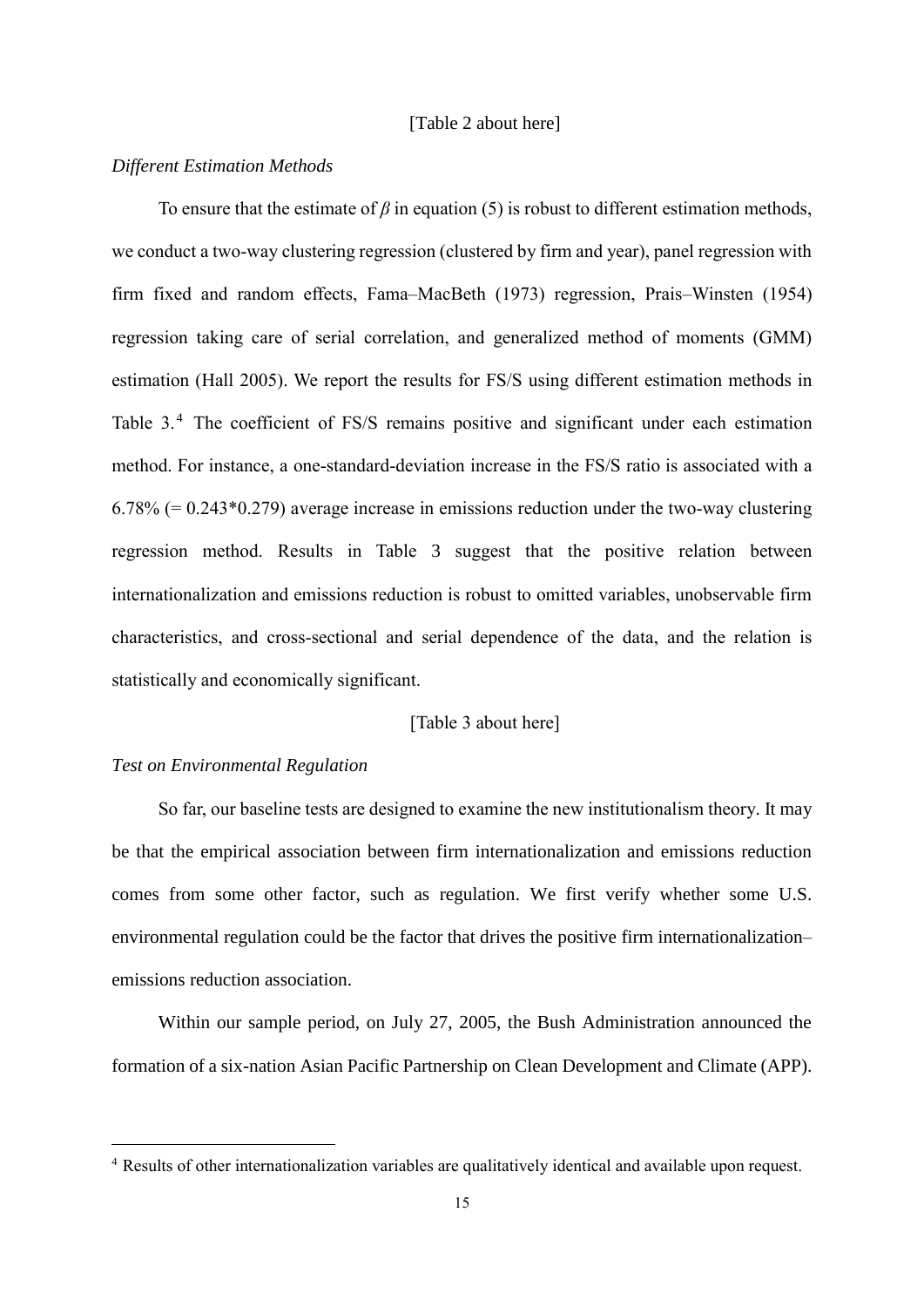The goal of the APP meeting is "national pollution reduction, energy security and climate change concerns," consistent with the principles of the U.N. Framework Convention on Climate Change (UNFCCC). The APP regulation was implemented later in 2005. Thus, we divide the full sample into pre-APP (2002-2005) and post-APP (2006-2014) subsamples and run the previous regression model (5) with each subsample.

Table 4 presents the results, the pre-APP results in Panel A and the post-APP results in Panel B. As anticipated, we find that the significance of the coefficients on firm internationalization measures is stronger in the post-APP period than in the pre-APP one, lending support for the proposition that regulation affects emissions reduction. However, all coefficients on the firm internationalization variables from both panels are, in general, significant and consistent with our main findings regardless of the APP regulation. Thus, we conclude that the APP regulation does mediate the firm internationalization–emissions reduction linkage.

#### [Table 4 about here]

In addition, Panel C reports the *F statistics* of Chow test for any structural break in the coefficients of internationalization variable between the two subsample periods, before and after the APP. The results suggest that the regulation indeed intensifies the relationship between firm internationalization and emissions reduction, supporting H2.

#### *Difference-in-Difference Analysis*

To address endogeneity concerns due to reverse causality, we conduct a difference-indifference analysis based on two quasi-natural experiments.

The first is the extreme temperature disaster (ETD), the summer 2006 North American heat wave. The heat wave that hit North America from July 15, 2006 to August 27, 2006 was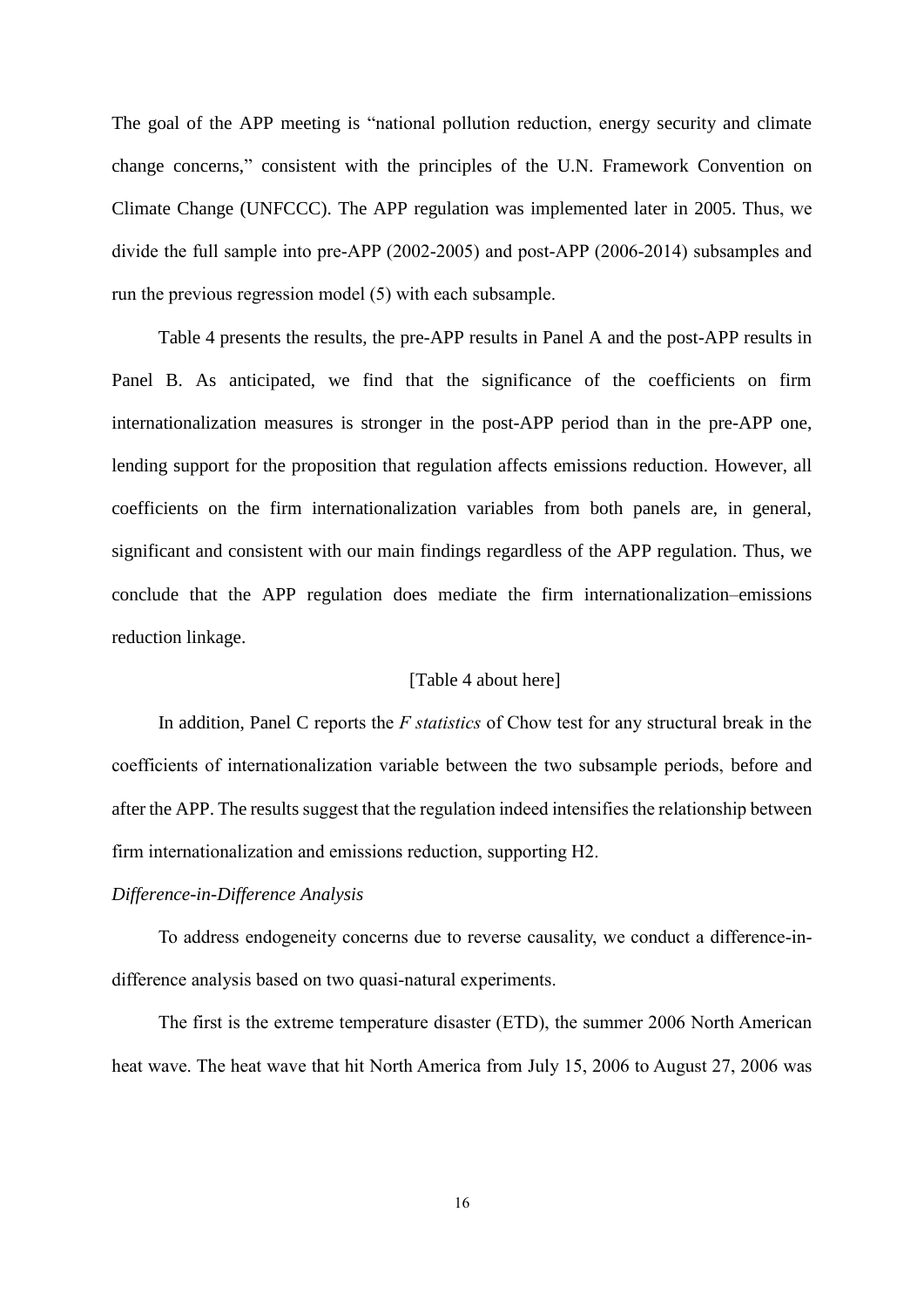severe and affected most of the [United States](https://en.wikipedia.org/wiki/United_States) and [Canada,](https://en.wikipedia.org/wiki/Canada) killing at least 225 people.<sup>5</sup> Such a natural disaster might involve significant firm internationalization activities to reduce hazardous gas emissions. We thus employ the ETD as an exogenous shock to determine how the disaster affected the relation between firm internationalization and emissions reduction.

The second quasi-natural experiment is the BP oil spill (BPOS), also referred to as Deepwater Horizon oil spill, an industrial disaster in the petroleum industry that began in April 2010. The spill directly affected 68,000 square miles of ocean and reached many distant coasts, raising concerns about further underwater contamination. It spurred tremendous efforts to resolve the oil spill, which might have also triggered firm internationalization activities toward environmental protection. Consequently, the BPOS is regarded an ideal quasi-natural experiment to study the relation between firm internationalization and emissions reduction.

Our difference-in-difference analysis proceeds as follows. First, we create two dummy variables, corresponding to the two quasi-natural experiments. Specifically, to explore how the relation between firm internationalization and emissions reduction changed before and after the ETD in 2006, we create a dummy variable, denoted ETD, which equals 1 after the North American heat wave in 2006 and 0 otherwise. Similarly, to examine how the relation between firm internationalization and emissions reduction changed around the BPOS, we create a

-

<sup>&</sup>lt;sup>5</sup> Temperatures hit 118°F (48°C) on July 21, 2006 in Phoenix, making it the hottest day since 1995 and one of the 11 hottest since 1895, when temperature records were first kept in the city. California temperatures began reaching record levels by July 22. In one section of Los Angeles, [Woodland Hills,](https://en.wikipedia.org/wiki/Woodland_Hills,_California) the temperature reached 119°F (49°C), making it the highest recorded temperature in the county, and within the city border it broke the old record of 118°F in Canoga Park. The unusual daytime heat resulted in extremely high overnight temperatures. [Needles,](https://en.wikipedia.org/wiki/Needles,_California)  [California](https://en.wikipedia.org/wiki/Needles,_California) recorded a low temperature of 100°F at 5 am on July 23, and in the LA basin the same night, [Burbank](https://en.wikipedia.org/wiki/Burbank,_California) recorded an overnight low of 77°F (25°C). The California heat wave broke local records. According to some reports, it was "hotter for longer than ever before, and the weather patterns that caused the scorching temperatures were positively freakish." Fresno, in the central California valley, had six consecutive days of 110°F-plus temperatures. Beginning July 31 and into early August, the [Midwest,](https://en.wikipedia.org/wiki/Midwestern_United_States) [Ontario,](https://en.wikipedia.org/wiki/Ontario) Canada, and [Atlantic states](https://en.wikipedia.org/wiki/East_Coast_of_the_United_States) also began experiencing the heat. Temperatures approached the 100°F mark in [Rochester, New York](https://en.wikipedia.org/wiki/Rochester,_New_York) on August 1 and were coupled with the highest [dew points](https://en.wikipedia.org/wiki/Dew_point) the area has experienced in over 51 years. Th[e heat index](https://en.wikipedia.org/wiki/Heat_index) reached 110°F that day. [La Guardia Airport](https://en.wikipedia.org/wiki/La_Guardia_Airport) in [New York City](https://en.wikipedia.org/wiki/New_York_City) recorded three consecutive days above 100°F. The temperature peaked at 102°F on August 2[. Colonial Downs,](https://en.wikipedia.org/wiki/Colonial_Downs) a horse track in [New Kent County, Virginia,](https://en.wikipedia.org/wiki/New_Kent_County,_Virginia) canceled horse racing because of the 100°F heat. The [Saratoga Race Course,](https://en.wikipedia.org/wiki/Saratoga_Race_Course) north of Albany, canceled horse racing for the first time in its history on August 2. By August 8, the heat wave had passed for most areas, but persisted in the South and Southeast, with continued reports of mortality in Oklahoma.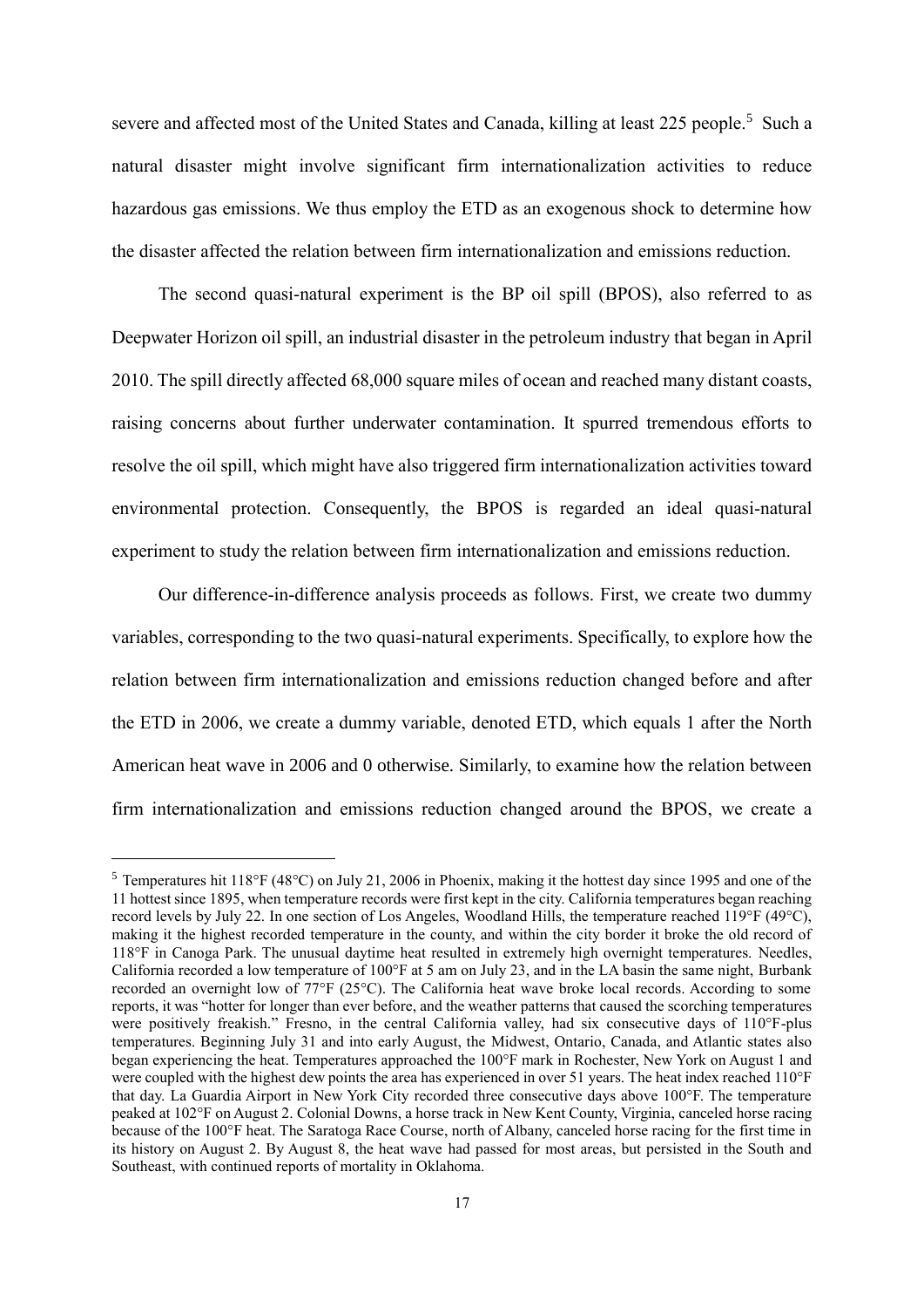dummy variable, denoted BPOS, which equals 1 after the BP Oil Spill in 2010 and 0 otherwise. Second, we run the following regression model by including the interactive term of internationalization and ETD or BPOS dummy:

EMREDUC =  $\alpha + \beta^*$ internationalization +  $\delta^*$ ETD or BPOS +

$$
\lambda
$$
 \* (interactionalization \*ETD or BPOS) +  $\sum \gamma_j$  \*control<sub>j</sub> +  $\varepsilon$ . (6)

Table 5 presents the regression results based on three measures of firm internationalization: FS/S, Herfindahl(S), and Entropy(S). In Panel A, when ETD is employed as an exogenous shock, the coefficient on ETD is positive and significant in three models, suggesting that firms' emissions reduction performance was significantly improved after the ETD disaster. In model (1), the interactive term between FS/S and ETD has a coefficient of 0.066 ( $t = 1.668$ ). Even stronger results are found in models (2) and (3), as the interactive term between ETD and Herfindahl(S) has an estimate of −0.096 (*t* = 2.67) and the interactive term between ETD and Entropy(S) has an estimate of 0.046 (*t* = 2.616). Results in Panel A suggest that firms' internationalization improved emissions reduction activities after the ETD disaster.

In Panel B of Table 5, similar results are observed for the BP oil spill (BPOS) experiment. The BPOS dummy is positive and significant in three models (models (4) to (6)), indicating that firms were committed to reducing a larger amount of emissions after the oil spill. The three interactive terms, FS/S\*BPOS, Herfindahl(S)\*BPOS, and Entropy(S)\*BPOS, are all significant, and their estimates are 0.067 (*t* = 2.394), −0.064 (*t* = 2.478), and 0.027 (*t* = 2.14), respectively. Once again, the results imply that firms' internationalization significantly increased emissions reduction performance after the BPOS disaster.

#### [Table 5 about here]

#### *Evidence from Non-U.S. Countries*

Having observed the association between firm internationalization-emissions reduction in the U.S., we provide further evidence using a cross-country data set of non-U.S. countries.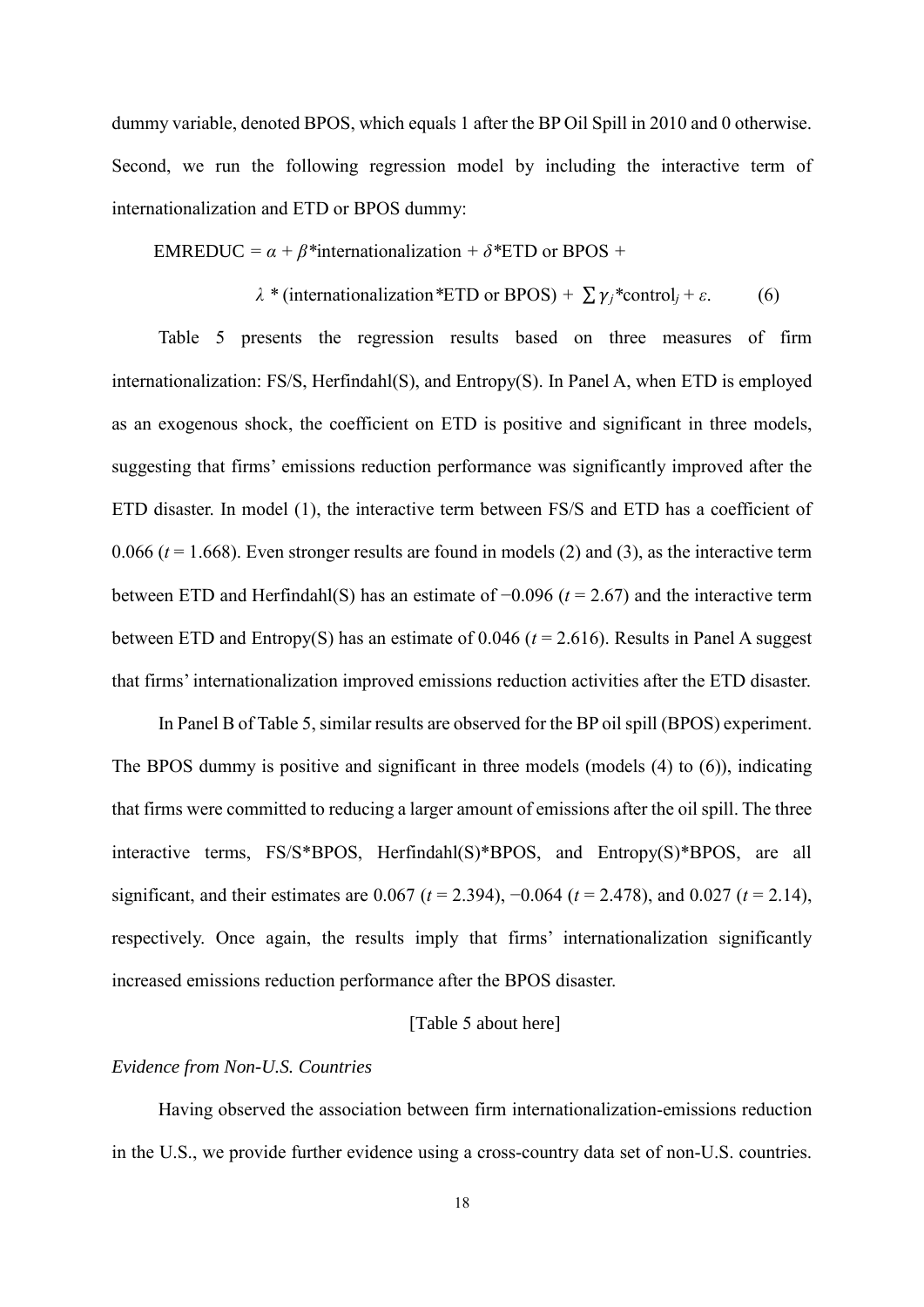The non-U.S. sample is constructed as follows. First, we collect the emissions reduction ratings of all non-U.S. firms from the ASSET4 database. Next, with the International Securities Identification Number (ISIN) identifiers of those firms, we can download the internationalization variable, the ratio of foreign sales over total sales, together with other financial variables from the Worldscope database. After merging the emissions reduction ratings with the financial variables, we require each country to have at least five firms over 2002–2014. To achieve a broad coverage of firms, we set the missing FS/S ratio to zero. Our final sample of non-U.S. firms consists of 15,728 observations from 41 countries, which are Australia, Austria, Belgium, Hong Kong, Brazil, Canada, the Switzerland, Chile, Germany, Denmark, Egypt, Spain, Finland, France, the United Kingdom, Greece, China, Indonesia, Ireland, Israel, Italy, Jersey, Japan, South Korea, Luxembourg, Mexico, Malaysia, the Netherlands, Norway, New Zealand, Philippines, Poland, Portugal, Russia, Saudi Arabia, Singapore, Sweden, Thailand, Turkey, Taiwan, and South Africa.

We run regression model (5) with the non-U.S. data under different estimation methods and present results in Table 6. In the first column, the OLS estimate on FS/S is  $0.058$  ( $t = 8.646$ ), suggesting that a one-standard-deviation increase in FS/S increases EMREDUC by 2%  $(=$ 0.058 $*0.344$ ). In the second column, the two-way clustered estimate is 0.062 ( $t = 4.776$ ). In the third and fourth columns, the estimates of the fixed and random effects in the panel regressions are 0.053 ( $t = 3.983$ ) and 0.051 ( $t = 5.038$ ), respectively. In the last two columns, the Fama– MacBeth (1973) and Prais–Winsten (1954) estimates are 0.051 (*t* = 5.359) and 0.044 (*t* = 5.501), respectively. The results in Table 6 suggest that the positive relation between firm internationalization and emissions reduction is pervasive among non-U.S. firms. We also examine whether the same relation is pervasive in a particular country such as Japan. In our un-tabulated results, we find the same positive firm internationalization-emission reduction relation in Japan. Put together, the findings from non-U.S. firms are in support of H1.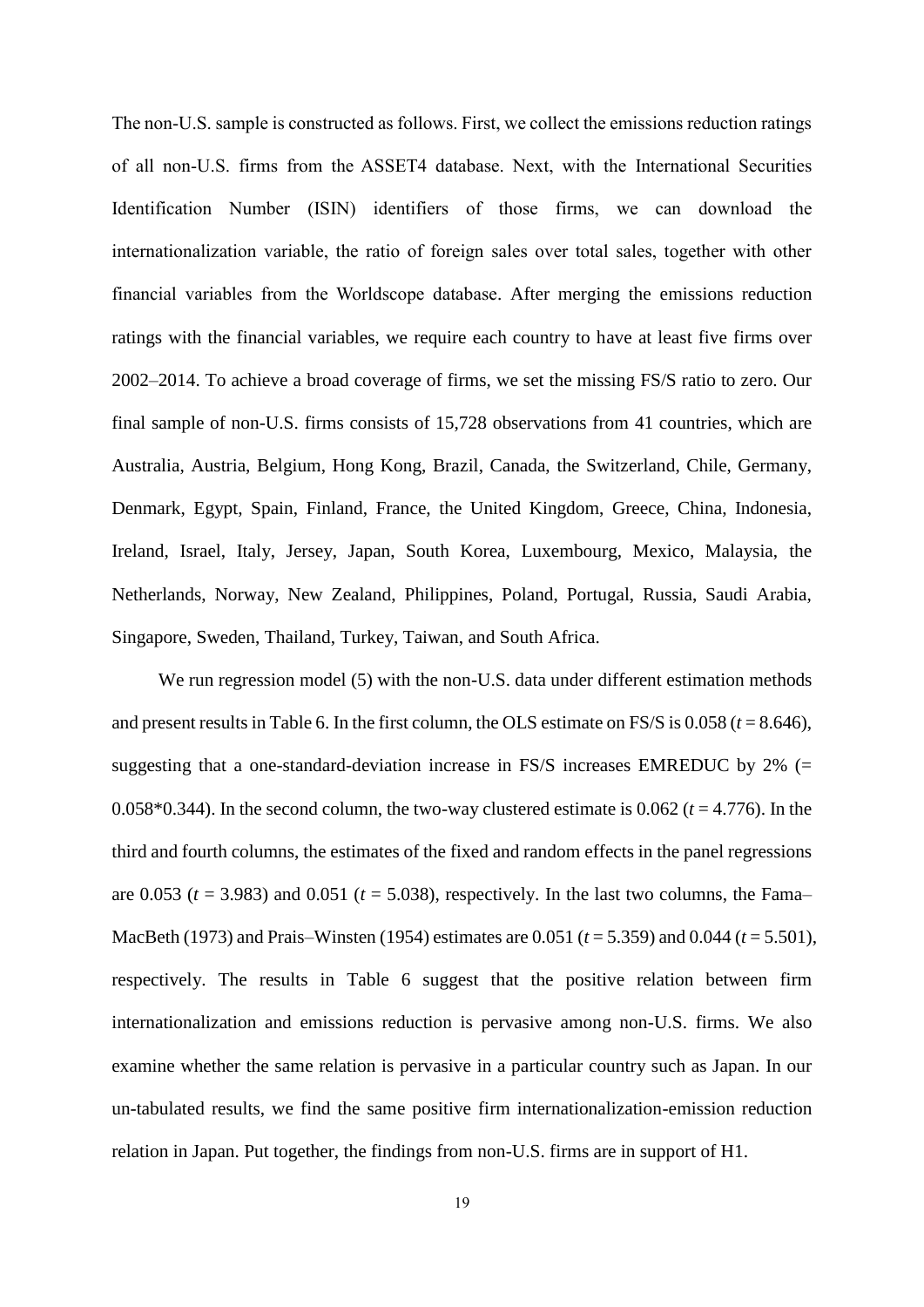#### [Table 6 about here]

Furthermore, we consider the Kyoto Protocol as a quasi-natural experiment, and examine how the relation between firm globalization and emission reduction varies with the implementation of the Kyoto Protocol for the non-U.S. sample (see the history of the Kyoto Protocol in Appendix C). Specifically, we create a dummy variable, KP, which is equivalent to one after the Kyoto Protocol was enacted in year 2005 and zero otherwise. We then run the following regression model including the interactive term of globalization and KP dummy:

**EMREDUC** = 
$$
\alpha + \beta^*
$$
 internationalization +  $\delta^*KP$  +

$$
\lambda * (intematicalization * KP) + \sum \gamma_j * control_j + \varepsilon
$$
 (7)

where the dependent variable is the emission reduction (EMREDUC), and globalization is measured by four sales-based globalization variables, which are D(FS), FS/S, Herfindahl(S), and Entropy(S). Controlling variables are the same as in equation (5). We also control for the year-fixed and industry-fixed effect and adjust t-statistics by heteroscedasticity-consistent standard errors.

Table 7 presents the regression results of equation (7). Specifically, model (1) shows that the interactive term between  $D(FS)$  and KP is estimated as 0.090 (t=6.241), suggesting that the enactment of Kyoto Protocol widens the gap of emission reduction between MNCs and domestic companies. In models (2) to (4), the coefficients on the three interactive terms between firm globalization and Kyoto Protocol dummy are all significant. The coefficients and significance are  $0.202$  (t=5.627) on the interactive term of FS/S and KP, -0.071 (t=-3.037) on the interactive term of Herfindahl(S) and KP, and  $0.037$  ( $t=3.064$ ) on the interactive term of Entropy(S) and KP, respectively. These results suggest that the implementation of the Kyoto Protocol, in general, tends to strengthen the relationship between environmental regulation and firm globalization-emission reduction linkage, further supporting H2.

#### [Table 7 about here]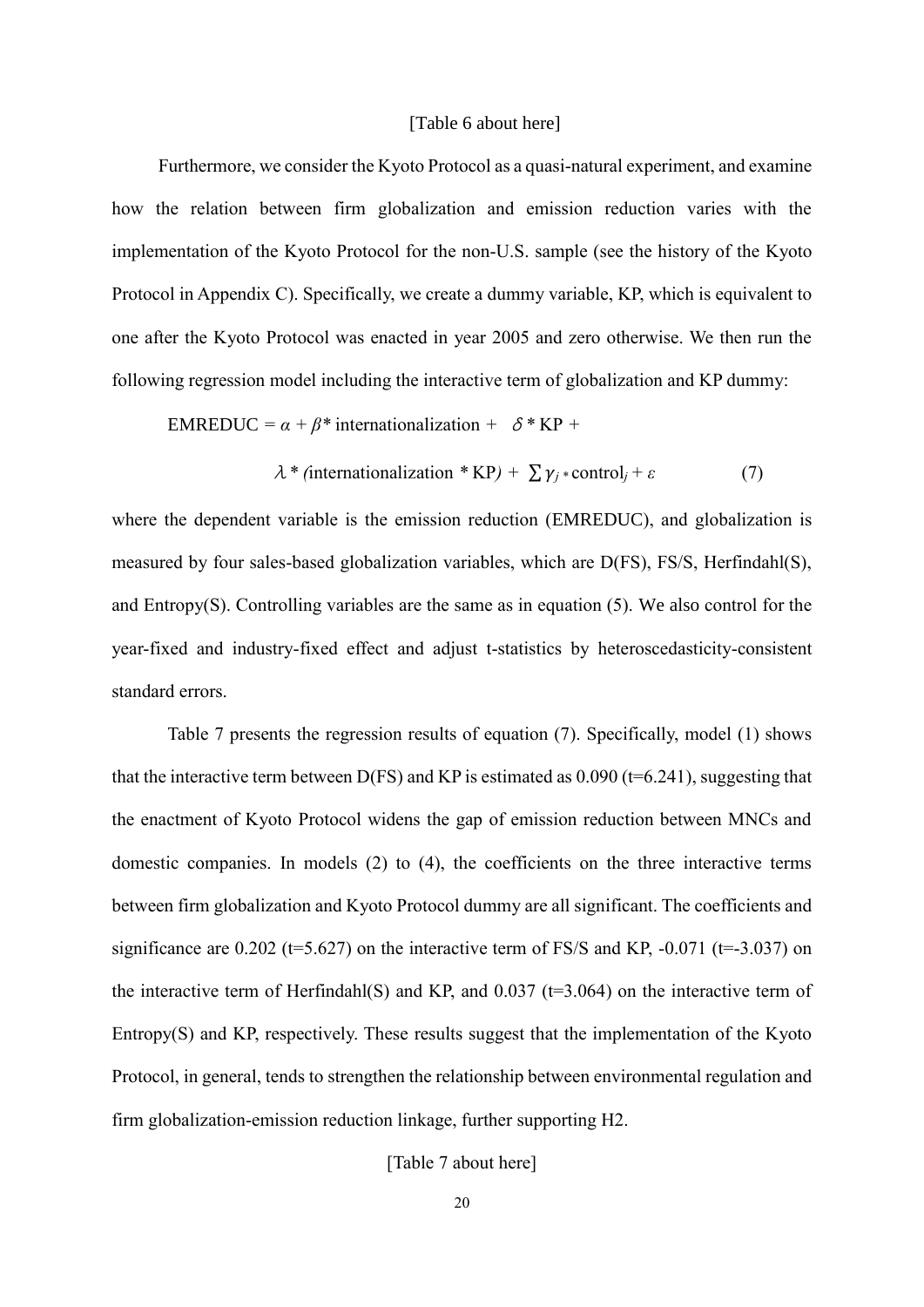#### *Evidence from Alternative Database*

In addition to the ASSET4 database, the Kinder, Lydenberg, and Domini (KLD) Stats database is an alternative popular source for firm's environmental activities. We thus use the data from the KLD Stats database as another robustness check. The KLD Stats database provides an inclusive social rating, which covers approximately 80 strengths and concerns across seven major qualitative issue areas, including community, corporate governance, diversity, employee relations, environment, human rights, and product. Our dataset covers approximately 650 firms from either the S&P 500 index or the Domini 400 Social Index before 2001. After 2001, we use the KLD's ratings, which cover approximately 1,100 to 3,100 firms from the S&P 500 index, Domini 400 Social Index, and Russell 1000 (Russell 3000) index. As the KLD's ratings were updated in 2002 by incorporating human rights, we collected the ratings from 2002 to 2014 and constructed an index for aggregating each individual rating as per Harjoto, Jo, and Kim (2017). The Environmental index (Environmental FF12 Index) is thus calculated as:

Environmental Index for firm i in year  $t =$ 

 $(Environment_{it}$  net count for firm i at year t-Min.Environment $_{it}$  net count firm i's industry at year t) (Max.Environment $_{i,t}$  net count for firm i's industry at year t–Min.Environment $_{i,t}$  net count for firm i's industry at year t)

Environmental FF12 index for firm i in year  $t =$ 

(Environment<sub>i,t</sub> net count for firm i at year t–Min.Environment<sub>i,t</sub> net count firm i's at year t) (Max.Environment<sub>i,t</sub> net count for firm i's at year t–Min.Environment<sub>i,t</sub> net count for firm i's at year t)

With the Environmental Index (Environmental FF12 index) as the dependent variable, we run the regression model (5). The regression results are presented in Table 8, including four internationalization measures based on foreign sales. We consistently find a positive relationship between firm internationalization and the environmental index. Specifically, in the first column, the coefficient on FS/S is  $0.017$  ( $t = 3.818$ ). In the second column, the negative coefficient of −0.009 (*t* = -2.128) for Herfindahl(S) is consistent with the positive association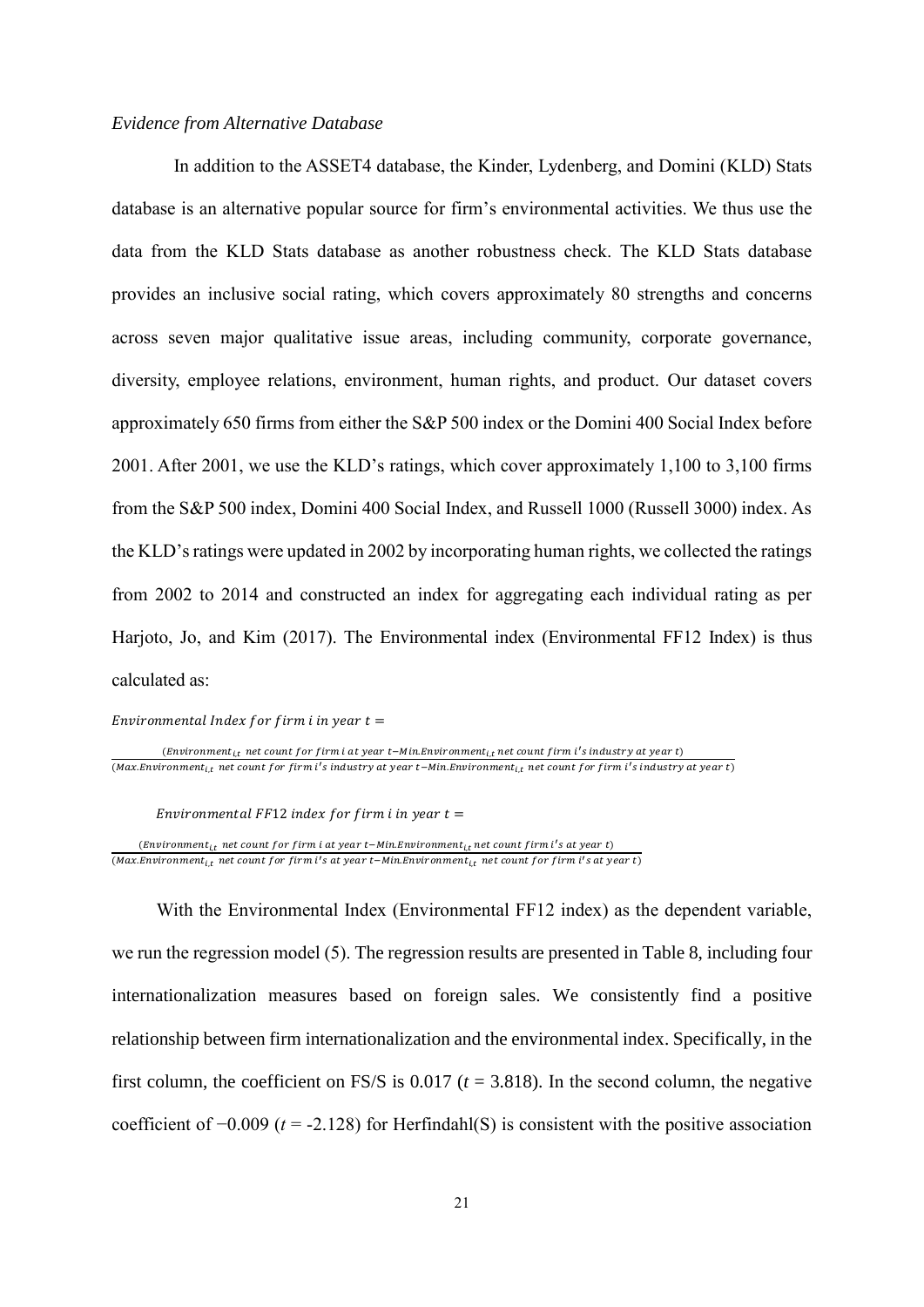between internationalization and the Environmental Index, as more international firm maintains a lower Herfindahl index value. In the third column, the coefficient of Entropy(S) is estimated  $0.006$  ( $t = 2.358$ ). As before, the results from using the asset-based internationalization measure are qualitatively the same. In sum, we obtain similar results by an alternative measure, the Environmental FF12 index constructed by data from the KLD database. The results consistently suggest that firms are more committed to emission reduction as they become more internationalized, which confirm our earlier findings.

#### [Table 8 about here]

#### **Impact of Emissions Reduction on Firm Value**

-

After documenting the firm internationalization-emissions reduction relationship using both the U.S. and non-U.S. sample, we additionally analyze whether MNCs' efforts to contribute to environmental sustainability are rewarded in terms of value creation. There are several reasons why such expectation may be plausible. First is the ecological one. We start with a premise that the economy is part of the society, which in turn is part of a larger ecological system. Within it, Markman et al. (2016) argue that complex dimensions of sustainability require a balance among environmental, social, and economic systems. An underlying thread in the literature on corporate environmental responsibility (CER) is similar: through a complex web of stakeholder constituents (such as customers, suppliers, shareholders, creditors, employees, environmental activists, or the community), environmentalism is being transformed from something external to the market to one that is internal, consistent with the core objective of the firm. Empirical research on CSR supports such a view although empirical support for CER is relatively slim.<sup>6</sup>

<sup>6</sup> For market's attitude toward CSR, see Klassen and McLaughlin (1996), Kassinis and Vafeas (2006), Jo et al. (2015), Cai et al. (2016). Klassen and McLaughlin (1996), in particular, suggest that improved financial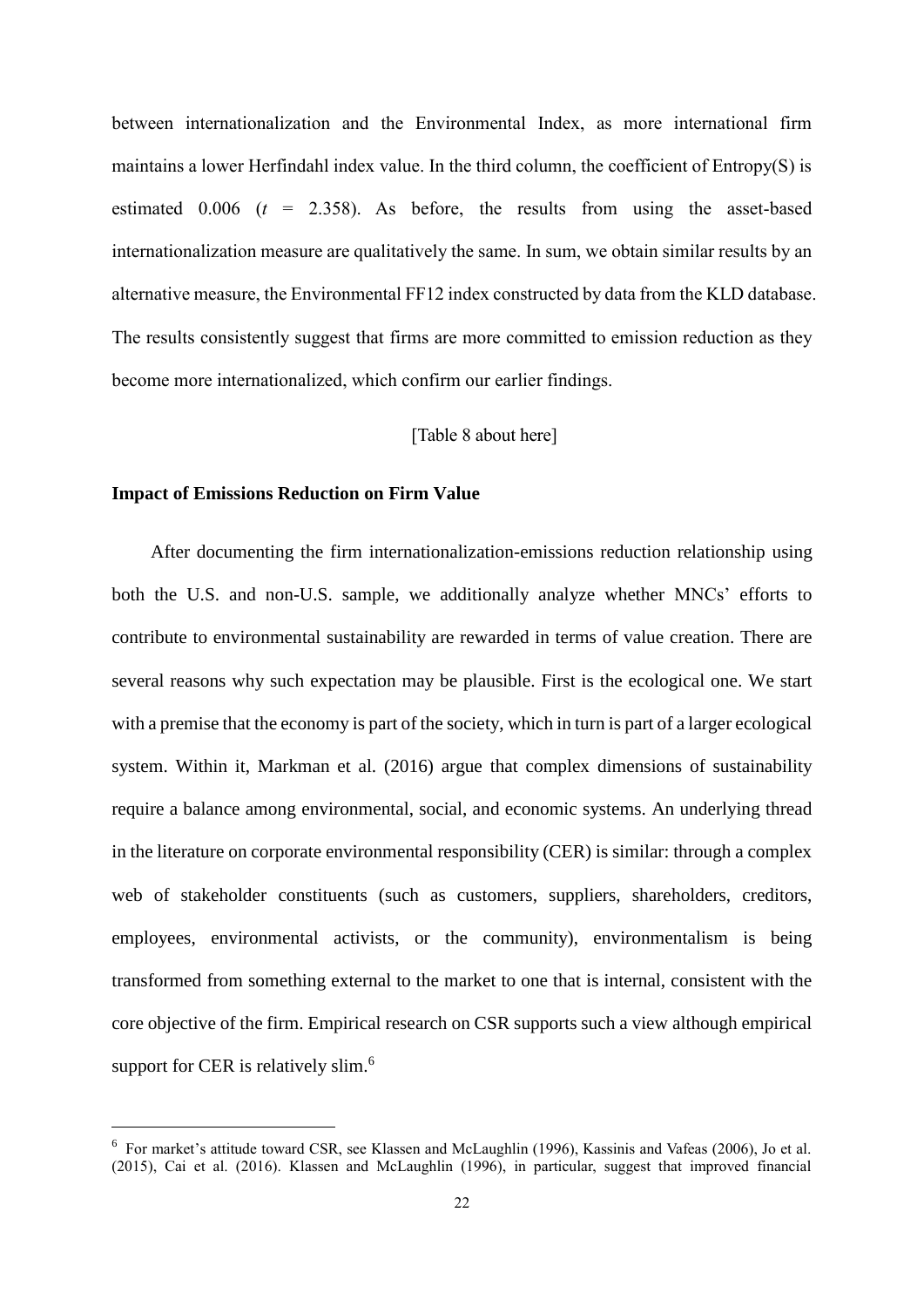Second, CER can enhance firm legitimacy and hence firm valuation (Cai et al. 2016). They report that CER by U.S. firms reduced firm risk, supporting the value enhancement hypothesis.<sup>7</sup> Albuquerque et al. (2019) also show that CSR reduces firm risk. Together, we posit that firm internationalization increases the effect of emissions reduction activities on firm value.

Specifically, the empirical investigation is based on the following equation:

Value =  $\alpha + \beta^*$ internationalization + $\delta^*$ EMREDUC

*+ λ\*internationalization\*EMREDUC +*  $\sum \gamma_i$  \*control<sub>i</sub> +  $\varepsilon$ , (7)

where firm value is measured by Tobin's Q and the MTB ratio, and the internationalization variable is proxied by FS/S. We control for the logarithm of total assets, leverage, and capital expenditure.

Table 9 reports the regression results using the U.S. sample. Tobin's Q results show that the interactive term between FS/S and EMREDUC is positive and significant under the two-way clustering estimation in model (1), and under the ordinary least squares (OLS) estimation controlling for year and industry fixed effects and adjusting *t*-statistics by firm- and year-clustered standard errors. When the MTB ratio is the dependent variable, the interactive term between FS/S and EMREDUC continues to be significant and positive under the two estimation methods. Taken together, these results indicate that more internationalized firms consider their long-term firm value important while contributing to emissions reduction.

[Table 9 about here]

-

performance can result from CER. Kassinis and Vafeas (2006) find that stakeholders are concerned about the environment.

 $\frac{7}{7}$  Critics argue that firms waste valuable resources through CER; hence, a reduction in CER, not an increase, improves firm performance (Brammer et al. 2006).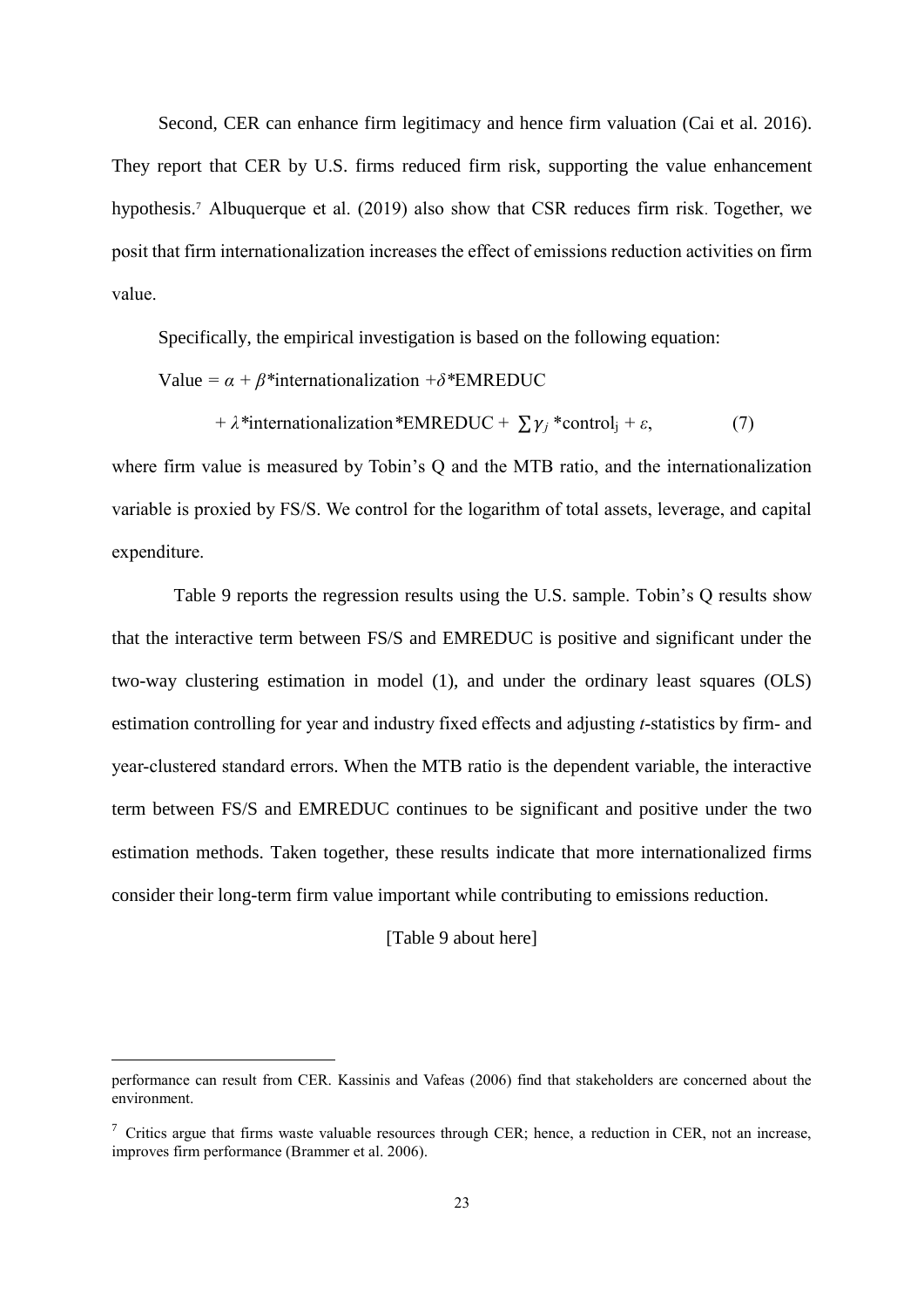### **Discussion**

Our study makes a couple of contributions. The first is to the organization behavior, finance, and international business literature. Our study shows that the choices managers make with respect to firm internationalization influence emissions reduction. Specifically, one of the factors underlying managerial emissions reduction is the degree of firm internationalization, a factor that has been examined much in the literature on business ethics, international business, and finance.

Our second contribution is related to environmental sustainability. A company's environmental policies are generally seen in the literature as part of its CSR (Mitchell et al. 1997; Crane and Matten 2004; Cai et al. 2016; Dyck et al. 2019; Cao et al. 2020). Our study shows that emissions reduction consideration is influenced by a firm's globalization stance, because internationalization is one of the factors that plays a key role in managerial decisions to invest in environmental initiatives and sustainability.

Our study has a few limitations. First, it considers only the influence of firm internationalization on the decision to reduce emissions. There are clearly other factors influencing this decision, such as economic considerations including the availability of capital to fund emissions reduction initiatives, social and political factors, and legal considerations. All of these factors undoubtedly exert some influence, and some may even exert influence that cannot be ignored. Our study is confined to a limited portion of the wide-ranging factors that can influence and motivate a firm's decision to reduce emissions and to prevent climate change.

Second, our study mainly looks at U.S. firms and examines non-U.S. sample only as a robustness check. Because the United States is different from other countries in its culture, legal framework, and political sensibility, as well as being the preeminent economy, comparative studies of how firm internationalization, emissions reduction decisions, and climate change interact remain fruitful areas for future work. One area that might also be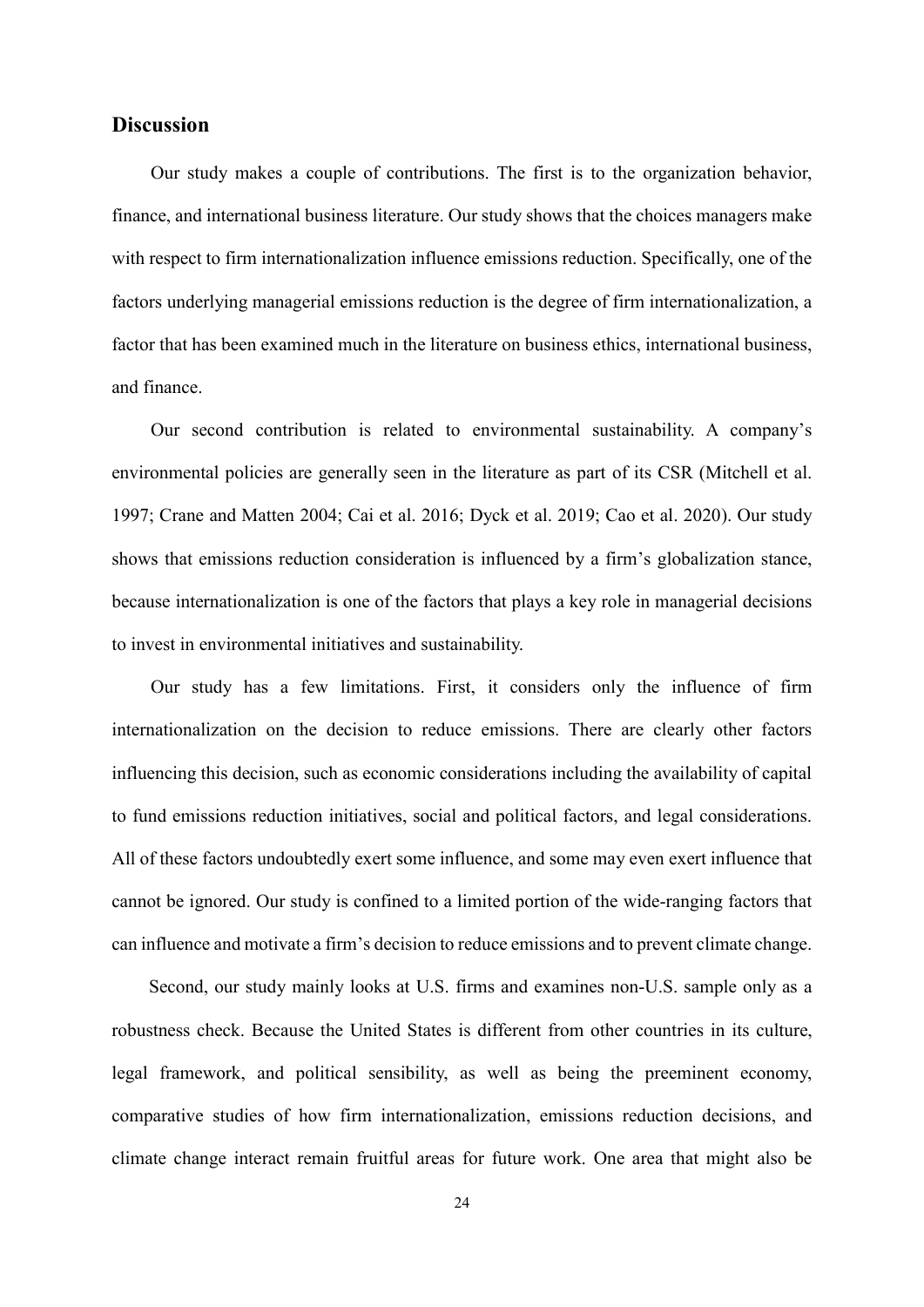interesting to examine is how the emissions reduction decision in specific regions, for example, North America, Europe, Asia, and other part of the world, is affected by firm internationalization and how those differences affect climate change differently.

Overall, despite these limitations, we consider our main empirical findings of a positive association between firm internationalization and emissions reduction initiatives to be an important first step in understanding how the internationalization–emissions reduction nexus affects organization, environment, and the economy.

# **Conclusion**

Over the past several decades, environmental responsibility and sustainability has drawn considerable interest from academics, practitioners, and regulators because managers increasingly internalize environmental concerns as part of their private business computations. Despite the increase in environmental concerns and the growing global demand for environmental protection and climate change, there has been little research into the measurable economic consequences of the relation between firm internationalization and emissions reduction activities.

In this article, we examine the empirical influence of firm internationalization on emissions reduction for a comprehensive sample of U.S. and non-U.S. firms from 2002 to 2014. We find that emissions reduction is positively associated with firm internationalization after controlling for various firm characteristics. This positive association holds even after using alternative internationalization measures and various econometric techniques to address potential endogeneity. The results we obtain are consistent with the new evolved institutionalism theory. Beyond global vs. domestic consideration, we also find that environmental regulations positively influence the relation between firm globalization and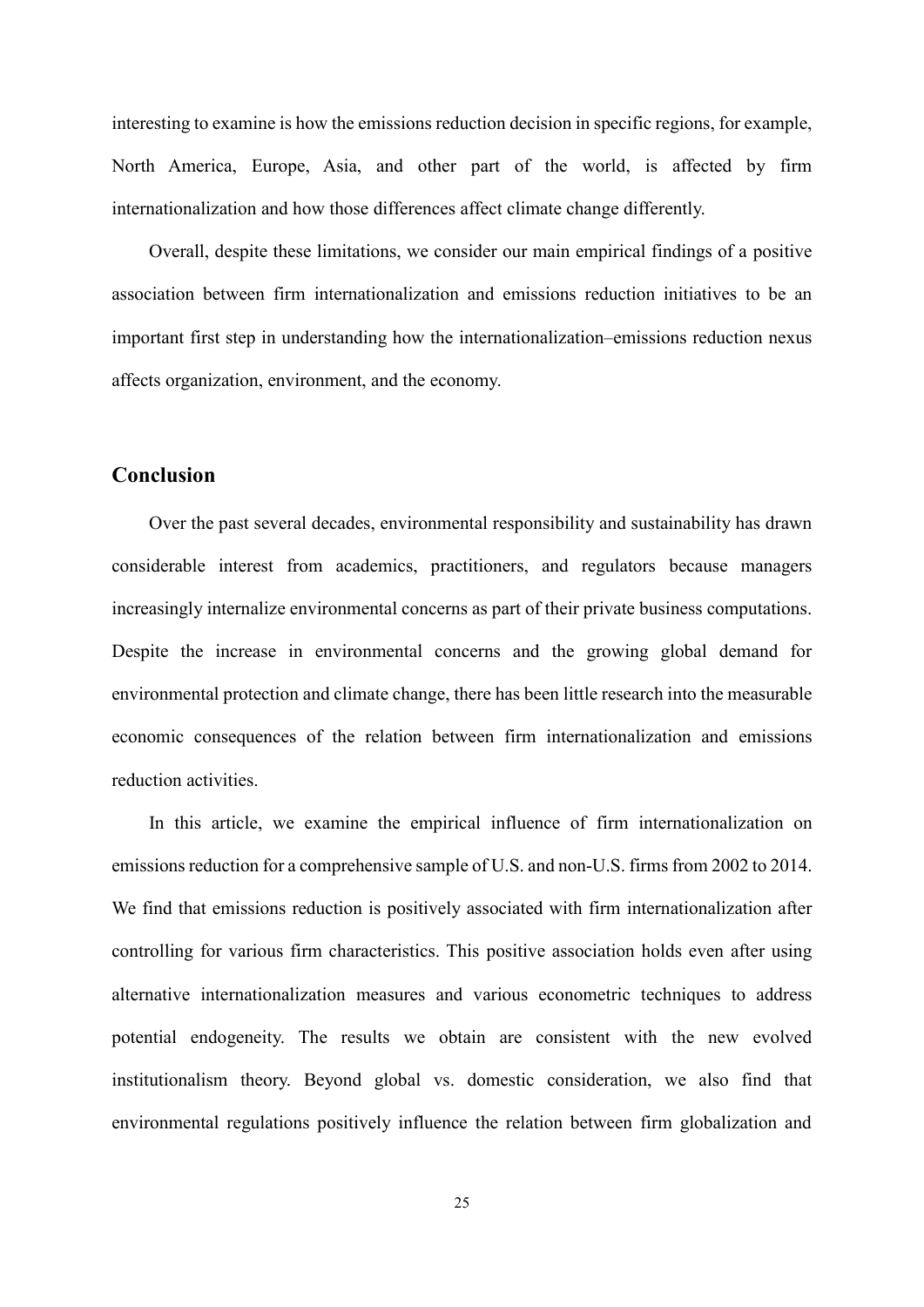emission reduction.

Our study demonstrates that emissions reduction initiatives are generally associated with higher levels of firm internationalization, a stance that scholars of international business, finance, organization behavior and environmental studies might see as a positive influence. This positive impact of firm internationalization provides alternative evidence to the premise of what we call the "shareholder wealth maximization" view. Because emissions reduction initiatives typically require initial investments that do not offer a short-term payoff and are not likely to have a positive return even in the long run, the popular notion is that firms will not invest in emissions-reduction initiatives unless legally required to do so. Contrary to this profitbased intuition, our results suggest that investors, financial managers, and other stakeholders, including policy makers dealing with emissions reduction initiatives, should pursue environmentally friendly policies that may not only contribute to global environmental sustainability in which all entities depend on, but also is beneficial to firm value especially for international firms.

## **References**

- Aguilera, R. V., Rupp, D. E., Williams, C. A., & Ganapathi, J. (2007). Putting the S back in corporate social responsibility: A multilevel theory of social change in organizations. *Academy of Management Review*, 32(3), 836-863.
- Albuquerque, R., Durnev, A., & Koskinen, Y. (2019). Corporate social responsibility and firm risk: Theory and empirical evidence. *Management Science,* 65(10), 4451-4469.
- Attig, N., Boubakri, N., El Ghoul, S., & Guedhami, O. (2016). Firm internationalization and corporate social responsibility. *Journal of Business Ethics,* 134, 171-197.
- Black, D. E., Dikolli, S. S., & Dyreng, S. D. (2014). CEO pay-for complexity and the risk of managerial diversion from multinational diversification. *Contemporary Accounting Research,* 31, 103-135.
- Brammer, S., Brooks, C., & Pavelin, S. (2006). Corporate social performance and stock returns: UK evidence from disaggregate measures. *Financial Management,* 35(3), 97-117.
- Cai, L., Cui, J., & Jo, H. (2016). Corporate environmental responsibility and firm risk. *Journal of Business Ethics*, 139(3), 563-594.
- Campbell, J. I. (2007). Why would corporations behave in socially responsible ways? An institutional theory of corporate social responsibility. *Academy of Management Review*,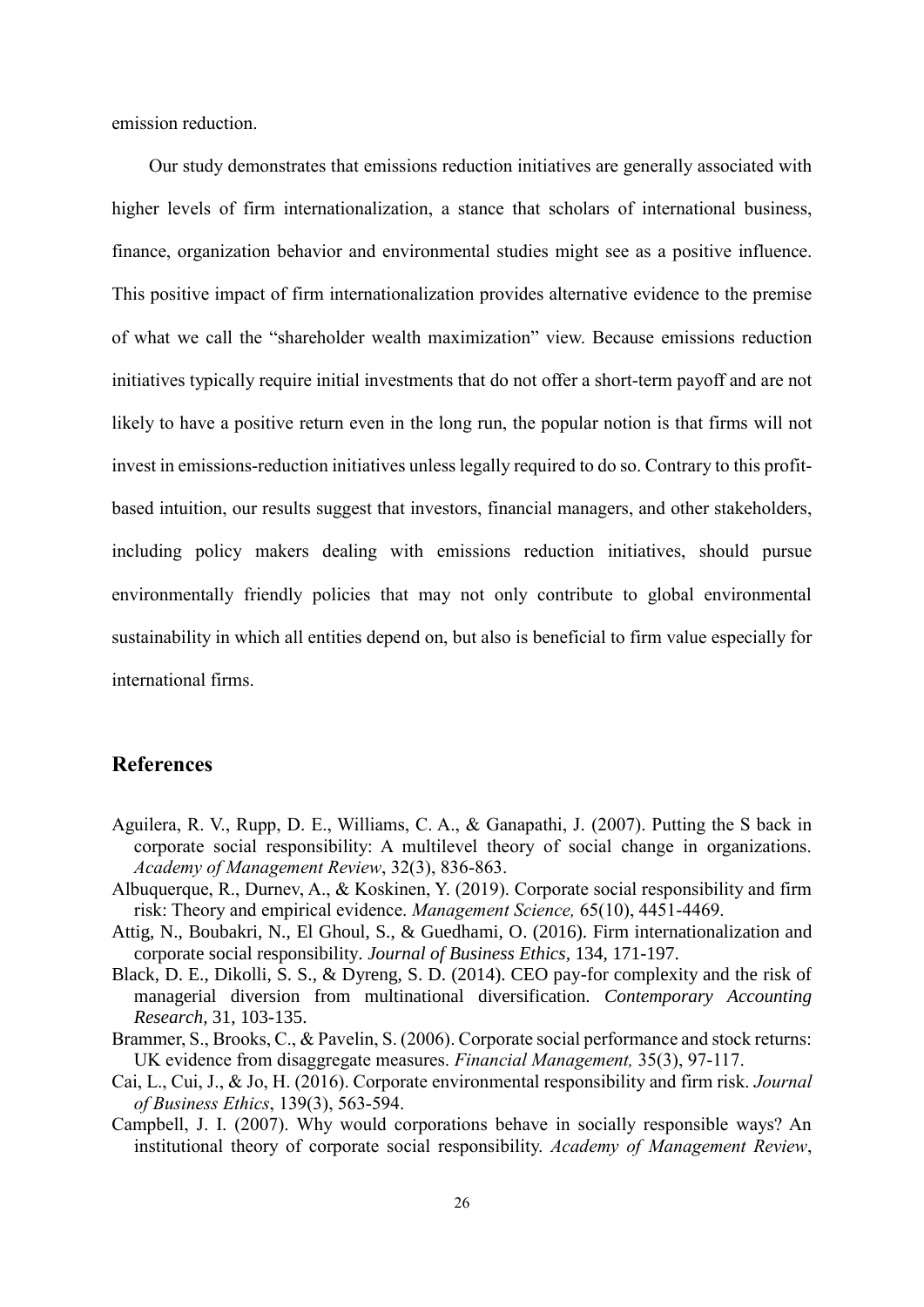32(3), 946-967.

- Cao, J., Liang, H., & Zhan, X. (2020). Peer effects of corporate social responsibility. *Management Science*, in press.
- Choi, J., & Jiang, C. (2009). Does multinationality matter? Implications of operational hedging for the exchange risk exposure. *Journal of Banking & Finance*, 33(11), 1973-1982.
- Commons, J. R. (1934). Institutional economics: Its place in political economy, Macmillan, 648.
- Crane, A., & Matten, D. (2004), Business ethics, a European perspective: Managing corporate citizenship and sustainability in the age of globalization. Oxford, UK: Oxford University Press.
- DiMaggio, P. & Powell, W. W. (1983). The iron cage revisited: Collective rationality and institutional isomorphism in organizational fields. *American Sociological Review*, 48(2), 147-160.
- DiMaggio, P. J. & Powell, W. W. (1991). The new institutionalism in organizational analysis*.* University of Chicago Press Chicago, IL.
- Dyck, A., Lins, K., Roth, L., & Wagner, H. (2019). Do institutional investors drive corporate social responsibility? International evidence. *Journal of Financial Economics*, 131(3), 693- 714.
- Fama, E. F., & MacBeth, J. D. (1973). Risk, return, and equilibrium: Empirical tests. *Journal of Political Economy,* 81(3), 607-636.
- Flammer, C. (2015). Does corporate social responsibility lead to superior financial performance? A regression discontinuity approach. *Management Science*, 61(11), 2549-2568.
- Friedland, R. & Alford, R. R. (1991). Bringing society back in: Symbols, practices and institutional contradictions. In *The New Institutionalism in Organizational Analysis*, ed. W.W. Powell & P.J. Dimaggio. Chicago: University of Chicago Press, 232-263.
- Friedman, T. L. (2005). The world is flat. New York, NY: Picador.
- Greenwood, R., Diaz, A., Li, S., & Cespedes-Lorente, J. (2010). The multiplicity of institutional logics and the heterogeneity of organizational responses. *Organization Science* 21(2), 521-539.
- Hall, A. R. (2005). Generalized method of moments*.* Oxford, UK: Oxford University Press.
- Hall, P. A., & Soskice, D. (Eds.). 2001. Varieties of capitalism: The institutional foundations of comparative advantage. Oxford University Press, Oxford, the U.K.
- Hamilton, W. H. (1919). The institutional approach to economic theory. *American Economic Review*, 9(1), 309-318.
- Harjoto, M., Jo, H., & Kim, Y. (2017). Is institutional ownership related to corporate social responsibility? The nonlinear relation and its implication for stock return volatility. *Journal of Business Ethics*, 146(1), 77-109.
- Hartman, C. (1975). Competitive firm and the theory of input demand underprice uncertainty: Comment. *Journal of Political Economy,* 83(6), 1289-1290.
- Hitt, M. A., Hoskisson, R. E., & Kim, H. (1997). International diversification: Effects on innovation and firm performance in product-diversified firms. *Academy of Management Journal,* 40, 767-798.
- Hitt, M. A., Ireland, R. D., & Hoskisson, R. E. (2007). Strategic management: Competitiveness and globalization  $(7<sup>th</sup>$  ed.). Mason, OH: South-Western.
- Jo, H., Kim, H., & Park, K. (2015). Corporate environmental responsibility and firm performance in the financial services sector. *Journal of Business Ethics, 131*(2), 257-284.
- Kassinis, G., & Vafeas, N. (2006). Stakeholder pressures and environmental performance. *Academy of Management Journal*, 49(1), 145-159.
- Klassen, R. D., & McLaughlin, C. P. (1996). The impact of environmental management on firm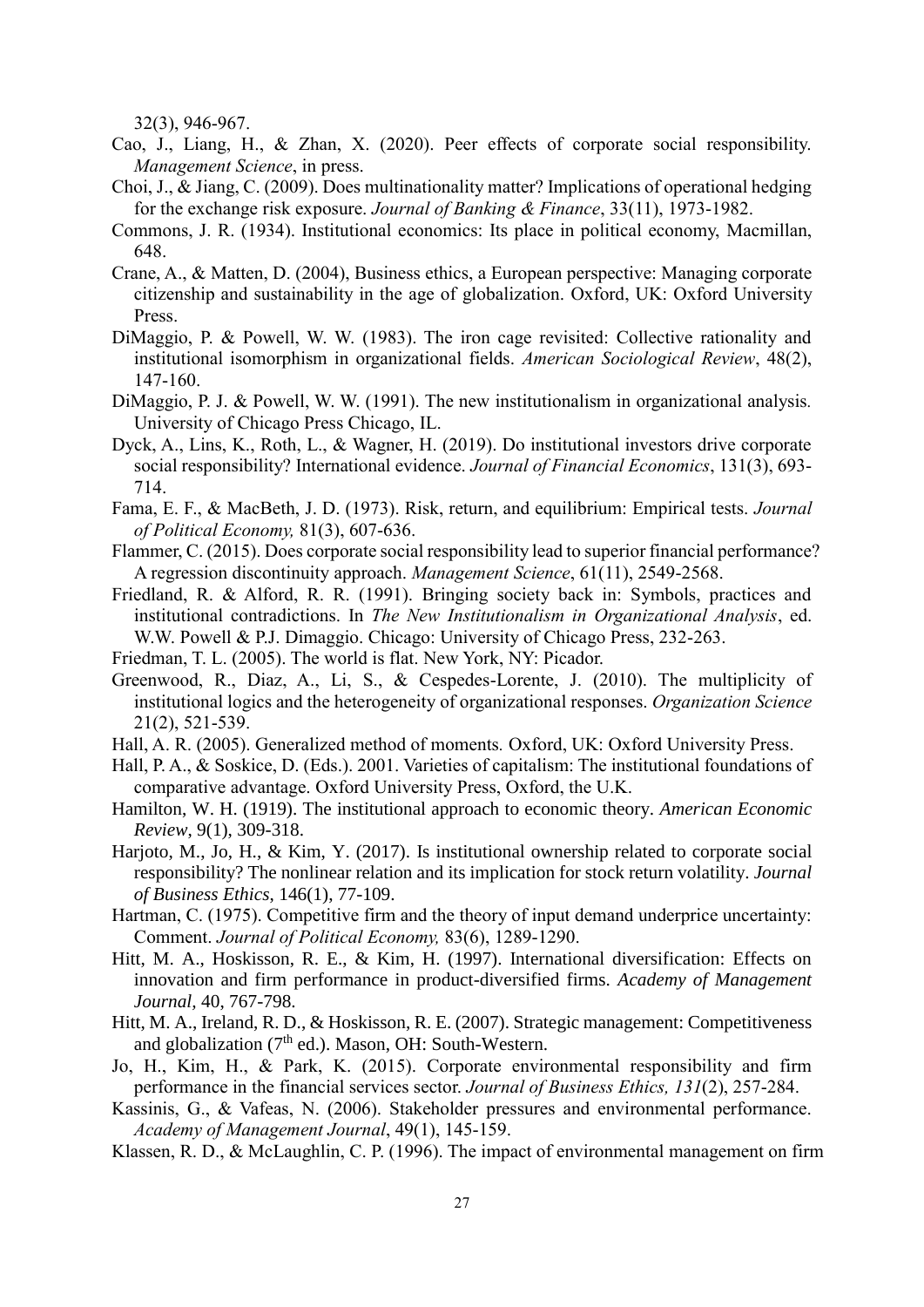performance. *Management Science,* 42(8), 1199-1214.

- Kogut, B. (1985). Designing global strategies: comparative and competitive value added chains, *Sloan Management Review*, 27(1), 15-28.
- Lang, L. H. P., & Stulz, R. M. (1994). Tobin's Q, corporate diversification, and firm performance. *Journal of Political Economy*, 102(6), 1248-1280.
- Lawrence, T. B. & Suddaby, R. (2006). Institutions and institutional work. *The SAGE Handbook of Organization Studies*. London: Sage, 215-254.
- Lee, M. & Lounsbury, M. (2015). Filtering institutional logics: Community logic variation and differential responses to the institutional complexity of toxic waste. *Organization Science*, 26(3), 847-866.
- Markman, G. D., Russo, M., Lumpkin, G. T., Jennings, P. D., & Mair, J. (2016). Entrepreneurship as a platform for pursuing multiple goals: A special issue on sustainability, ethics, and entrepreneurship. *Journal of Management Studies*, 53(5), 673-694.
- Marquis, C., Toffel, M. W., & Zhou, Y. (2016). Scrutiny, norms, and selective disclosure: A global study of greenwashing. *Organization Science*, 27(2), 483-504.
- Matten, D., & Moon, J. 2008. "Implicit" and "explicit" CSR: A conceptual framework for a comparative understanding of corporate social responsibility. *Academy of Management Review, 33*(2), 404-424.
- Meyer, J. W. & Rowan, B. (1977). Institutionalized organizations: Formal structure as myth and ceremony. *American Journal of Sociology,* 340-363.
- Mitchell, R. K., Agle, B. R., & Wood, D. J. (1997). Towards a theory of stakeholder identification and salience: Defining the principle of who and what really counts. *Academy of Management Review*, 22(4), 853-886.
- North, D. (1990). *Institutions, Institutional Change and Economic Performance*. Cambridge University Press.
- Nordhaus, W. (2018). Projections and uncertainties about climate change in an era of minimum climate policies. *American Economic Journal: Economic Policy*, 10(3), 333-360.
- Petersen, M. (2009). Estimating standard errors in finance panel data sets: Comparing approaches, *Review of Financial Studies,* 22, 435-480.
- Prais, S. J., & Winsten, C. B. (1954). [Trend estimators and serial correlation](http://cowles.econ.yale.edu/P/ccdp/st/s-0383.pdf)*.* Cowles Commission Discussion Paper No. 383.
- Rugman, A. M. & Verbeke, A. (1998). Corporate strategies and environmental regulations: an organizing framework. *Strategic Management Journal*, 19(4), 363-375.
- Sanders, G. W. M., & Carpenter, M. A. (1998). Internationalization and firm governance: The roles of CEO compensation, top team composition, and board structure. *Academy of Management Journal,* 41, 158-178.
- Schneiberg, M. & Clemens, E. S. (2006). The typical tools for the job: Research strategies in institutional analysis. *Sociological Theory,* 24(3): 195-227.
- Servaes, H., & Tamayo, A. (2013). The impact of corporate social responsibility on firm value: The role of customer awareness. *Management Science*, 59(5), 1045-1061.
- Servaes, H., & Tamayo, A. (2014). How do industry peers respond to control threats? *Management Science*, 60(2), 380-399.
- Smick, D. M. (2008). The world is curved. New York, NY: Penguin Group.
- Strike, V. M., Gao, J., Bansal, P. (2006). Being good while being bad: social responsibility and the international diversification of US firms. *Journal of International Business Studies*, 37, 850-862.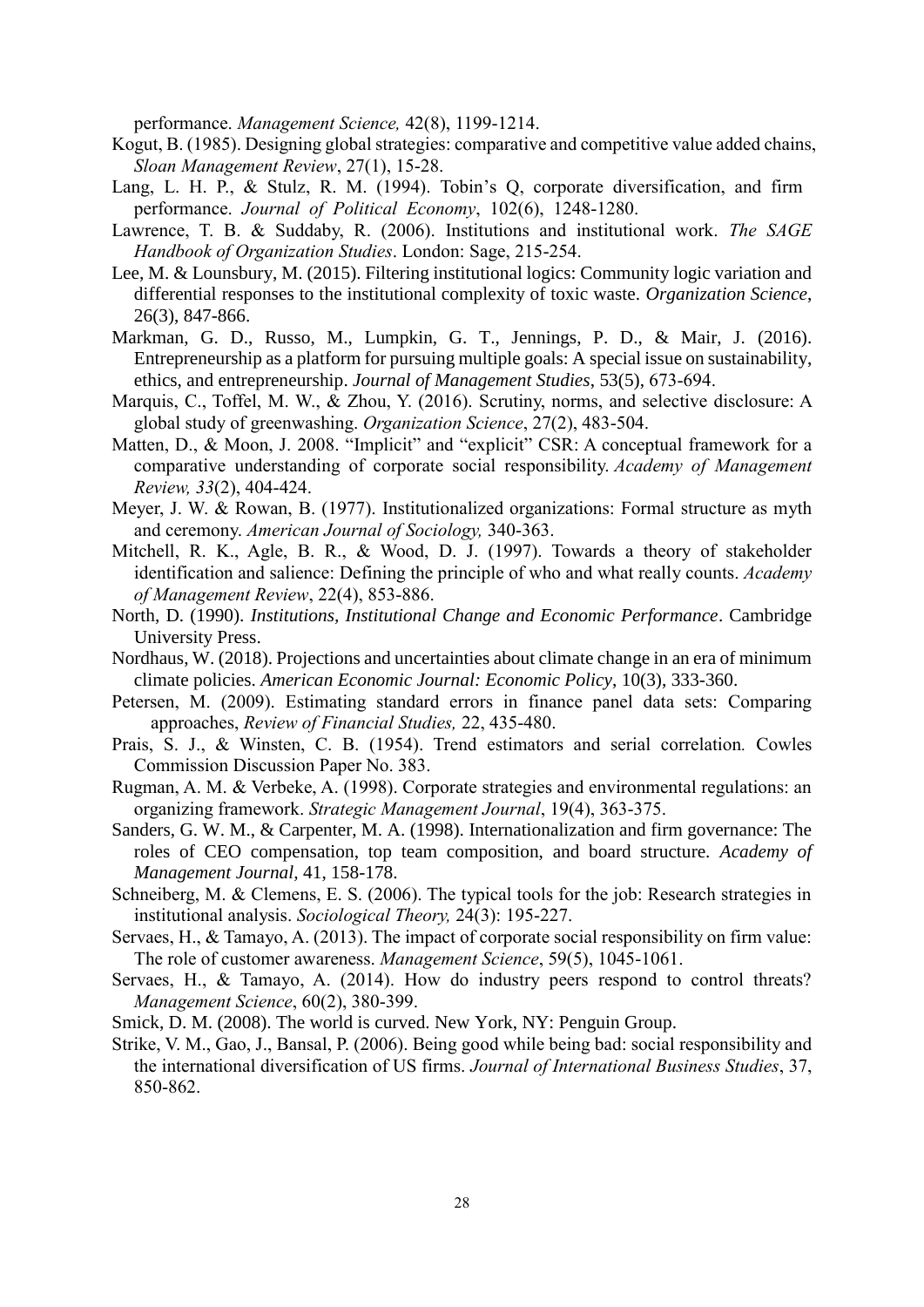# **Appendix A**. Variable description and data sources

| Variable                    | Description                                                                                                                                                                                                                   | Source                           |
|-----------------------------|-------------------------------------------------------------------------------------------------------------------------------------------------------------------------------------------------------------------------------|----------------------------------|
| <b>Emissions reduction</b>  |                                                                                                                                                                                                                               |                                  |
| <b>EMREDUC</b>              | Emissions reduction index indicates firms' efforts to reduce emissions such as carbon dioxide $(CO2)$ , sulfur oxides $(SOx)$ , and nitrogen oxides $(NOx)$ .                                                                 | <b>Thomson Reuters</b><br>ASSET4 |
|                             | <b>Internationalization variables</b>                                                                                                                                                                                         |                                  |
| D(FS)                       | Dummy variable equal to 1 if firms have nonzero foreign sales, and 0 otherwise.                                                                                                                                               | Compustat                        |
| D(FA)                       | Dummy variable equal to 1 if firms have nonzero foreign assets, and 0 otherwise.                                                                                                                                              | Compustat                        |
| FS/S                        | Ratio of foreign sales to total sales, where foreign sales is defined as the sum of sales of all foreign segments                                                                                                             | Compustat                        |
| Herfindahl<br>(S)           | For a firm with N geographic segments, the sales Herfindahl index is defined as $\sum_{i=1}^{N} (s_i / \sum_{i=1}^{N} s_i)^2$ , where $s_i$ stands for sales in geographic segment <i>i</i> .                                 | Compustat                        |
| Entropy(S)                  | For a firm with N geographic segments, the sales entropy index is defined as $-\sum_{i=1}^{N} (s_i/\sum_{i=1}^{N} s_i) \cdot \ln(s_i/\sum_{i=1}^{N} s_i)$ , where $s_i$ stands for sales in geographic<br>segment $i$ .       | Compustat                        |
| FA/A                        | Ratio of foreign assets to total assets, where foreign assets is defined as the sum of assets of all foreign segments.                                                                                                        | Compustat                        |
| Herfindahl<br>(A)           | For a firm with N geographic segments, the assets Herfindahl index is defined as $\sum_{i=1}^{N} (a_i/\sum_{i=1}^{N} a_i)^2$ , where $a_i$ stands for assets in geographic segment i.                                         | Compustat                        |
| Entropy(A)                  | For a firm with N geographic segments, the assets entropy index is defined as $-\sum_{i=1}^{N} (a_i / \sum_{i=1}^{N} a_i) \cdot \ln(a_i / \sum_{i=1}^{N} a_i)$ , where $a_i$ stands for assets in geographic<br>segment $i$ . | Compustat                        |
| <b>Firm value variables</b> |                                                                                                                                                                                                                               |                                  |
| Tobin's Q                   | (Total assets – total common equity+ market capitalization) divided by total assets.                                                                                                                                          | Compustat                        |
| <b>MTB</b>                  | Ratio of market value of equity to book value of equity.                                                                                                                                                                      | Compustat                        |
| <b>Control variables</b>    |                                                                                                                                                                                                                               |                                  |
| Ln(at)                      | Logarithm of total assets.                                                                                                                                                                                                    | Compustat                        |
| Lev                         | Ratio of book value of debt to total assets.                                                                                                                                                                                  | Compustat                        |
| <b>ROA</b>                  | Ratio of net income divided by total assets.                                                                                                                                                                                  | Compustat                        |
| Capex                       | Ratio of capital expenditure divided by total assets.                                                                                                                                                                         | Compustat                        |
| FCF                         | Ratio of cash flow divided by lag of total assets.                                                                                                                                                                            | Compustat                        |
| R&D/S                       | Ratio of research and development expense divided by total sales.                                                                                                                                                             | Compustat                        |
| AD/S                        | Ratio of advertising expense divided by total sales.                                                                                                                                                                          | Compustat                        |
| PPE                         | Ratio of property, plant, and equipment divided by total assets.                                                                                                                                                              | Compustat                        |
| Cash                        | Ratio of cash and short-term investment divided by total assets.                                                                                                                                                              | Compustat                        |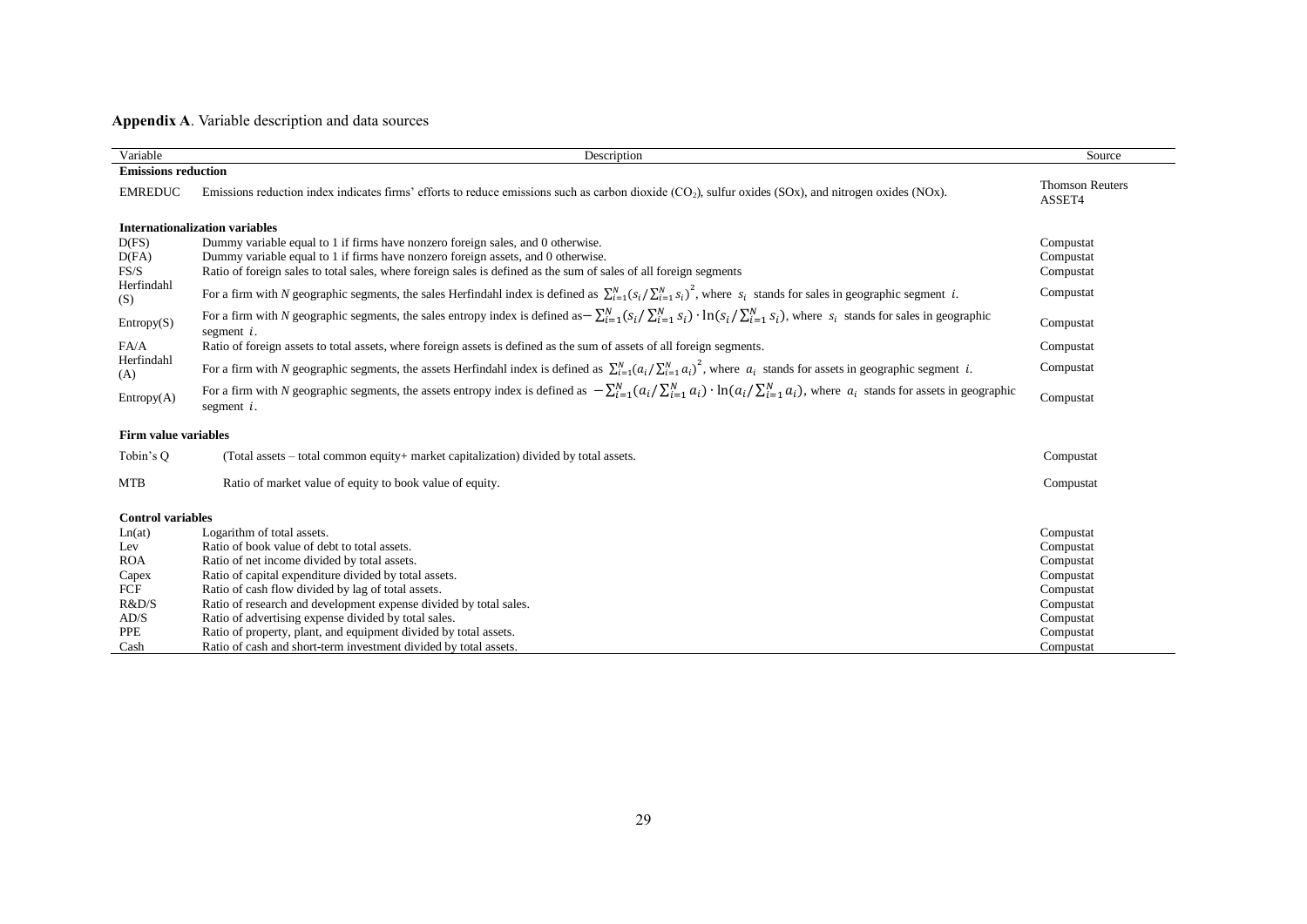| <b>Appendix B.</b> A list of the data point questions for ASSET4 ratings on emissions reduction |  |  |  |  |
|-------------------------------------------------------------------------------------------------|--|--|--|--|
|                                                                                                 |  |  |  |  |

| Indicators                                                                       | Definition                                                                                                                                                                      |
|----------------------------------------------------------------------------------|---------------------------------------------------------------------------------------------------------------------------------------------------------------------------------|
| Emissions                                                                        | Does the company describe, claim to have or mention processes in place to improve emission                                                                                      |
|                                                                                  | reduction?                                                                                                                                                                      |
| Emissions                                                                        | Has the company set targets or objectives to be achieved on emission reduction?                                                                                                 |
| <b>Biodiversity Impact Reduction</b>                                             | Does the company report on its impact on biodiversity or on activities to reduce its impact on                                                                                  |
|                                                                                  | the native ecosystems and species, as well as the biodiversity of protected and sensitive areas?                                                                                |
| CO <sub>2</sub> Equivalents Emission Total                                       | Total CO2 and CO2 equivalents emission in tonnes.                                                                                                                               |
| CO2 Equivalents Emission Direct<br>CO <sub>2</sub> Equivalents Emission Indirect | Direct CO2 and CO2 equivalents emission in tonnes.<br>Indirect of CO2 and CO2 equivalents emission in tonnes.                                                                   |
| <b>Flaring Gases</b>                                                             | Total direct flaring or venting of natural gas emissions in tonnes.                                                                                                             |
| Cement CO2 Equivalents Emission                                                  | Total CO2 and CO2 equivalents emission in tonnes per tonne of cement produced.                                                                                                  |
| <b>Ozone-Depleting Substances</b>                                                | Total amount of ozone depleting (CFC-11 equivalents) substances emitted in tonnes.                                                                                              |
| NO <sub>x</sub> and SO <sub>x</sub> Emissions Reduction                          | Does the company report on initiatives to reduce, reuse, recycle, substitute, or phase out SOx                                                                                  |
|                                                                                  | (sulfur oxides) or NO <sub>x</sub> (nitrogen oxides) emissions?                                                                                                                 |
| <b>NO<sub>x</sub></b> Emissions                                                  | Total amount of NO <sub>x</sub> emissions emitted in tonnes.                                                                                                                    |
| <b>SO<sub>x</sub></b> Emissions                                                  | Total amount of SO <sub>x</sub> emissions emitted in tonnes.                                                                                                                    |
| <b>VOC Emissions Reduction</b>                                                   | Does the company report on initiatives to reduce, substitute, or phase out volatile organic                                                                                     |
|                                                                                  | compounds (VOC)?                                                                                                                                                                |
| <b>Particulate Matter Emissions</b>                                              | Does the company report on initiatives to reduce, substitute, or phase out particulate matter less                                                                              |
| Reduction<br><b>VOC Emissions</b>                                                | than ten microns in diameter (PM10)?<br>Total amount of volatile organic compounds (VOC) emissions in tonnes.                                                                   |
| <b>Waste Total</b>                                                               | Total amount of waste produced in tonnes.                                                                                                                                       |
| Non-Hazardous Waste                                                              | Total amount of non-hazardous waste produced in tonnes.                                                                                                                         |
| Waste Recycled Total                                                             | Total recycled and reused waste produced in tonnes.                                                                                                                             |
| Hazardous Waste                                                                  | Total amount of hazardous waste produced in tonnes.                                                                                                                             |
| Water Discharged                                                                 | Total volume of water discharged in cubic meters.                                                                                                                               |
| <b>Water Pollutant Emissions</b>                                                 | Total weight of water pollutant emissions in tonnes.                                                                                                                            |
| <b>Waste Reduction Total</b>                                                     | Does the company report on initiatives to recycle, reduce, reuse, substitute, treat or phase out                                                                                |
|                                                                                  | total waste?                                                                                                                                                                    |
| e-Waste Reduction                                                                | Does the company report on initiatives to recycle, reduce, reuse, substitute, treat or phase out e-                                                                             |
|                                                                                  | waste?                                                                                                                                                                          |
| <b>Emissions Trading</b>                                                         | Does the company report on its participation in any emissions trading initiative?                                                                                               |
| <b>Environmental Partnerships</b>                                                | Does the company report on partnerships or initiatives with specialized NGOs, industry<br>organizations, governmental or supra-governmental organizations, which are focused on |
|                                                                                  | improving environmental issues?                                                                                                                                                 |
| <b>ISO 14000</b>                                                                 | Does the company claim to have an ISO 14000 certification?                                                                                                                      |
| <b>Environmental Management System</b>                                           | The percentage of company sites or subsidiaries that are certified with any environmental                                                                                       |
| <b>Certified Percent</b>                                                         | management system.                                                                                                                                                              |
| <b>Environmental Restoration Initiatives</b>                                     | Does the company report or provide information on company-generated initiatives to restore the                                                                                  |
|                                                                                  | environment?                                                                                                                                                                    |
| <b>Staff Transportation Impact</b>                                               | Does the company report on initiatives to reduce the environmental impact of transportation                                                                                     |
| Reduction                                                                        | used for its staff?                                                                                                                                                             |
| <b>Accidental Spills</b>                                                         | Direct and accidental oil and other hydrocarbon spills in thousands of barrels (kbls).                                                                                          |
| Commercial Risks and/or                                                          | Is the company aware that climate change can represent commercial risks and/or opportunities?                                                                                   |
| Opportunities Due to Climate Change                                              |                                                                                                                                                                                 |
| <b>Environmental Expenditures</b><br><b>Environmental Provisions</b>             | Total amount of environmental expenditures.<br>Environmental provisions as reported within the balance sheet.                                                                   |
| <b>Environmental Investments Initiatives</b>                                     | Does the company report on making proactive environmental investments or expenditures to                                                                                        |
|                                                                                  | reduce future risks or increase future opportunities?                                                                                                                           |
| CO2 Equivalent Indirect Emissions,                                               | Total CO2 and CO2 Scope Three equivalent emission in tonnes.                                                                                                                    |
| Scope Three                                                                      |                                                                                                                                                                                 |
| Carbon Offsets/Credits                                                           | The equivalent of the CO2 offsets, credits and allowances in tonnes purchased and/or produced                                                                                   |
|                                                                                  | by the company during the fiscal year.                                                                                                                                          |
| Waste Recycling Ratio                                                            | The waste recycling ratio as reported by the company.                                                                                                                           |
| Self-Reported Environmental Fines                                                | Environmental fines as reported by the company                                                                                                                                  |
| <b>Estimated CO2 Equivalents Emission</b>                                        | The estimated total CO2 and CO2 equivalents emission in tonnes.                                                                                                                 |
| Total                                                                            |                                                                                                                                                                                 |
| CO2 estimation method                                                            | CO <sub>2</sub> estimate method                                                                                                                                                 |
| TRBC used for Median Calculation                                                 | TRBC code used to calculate estimate if the Median model is used                                                                                                                |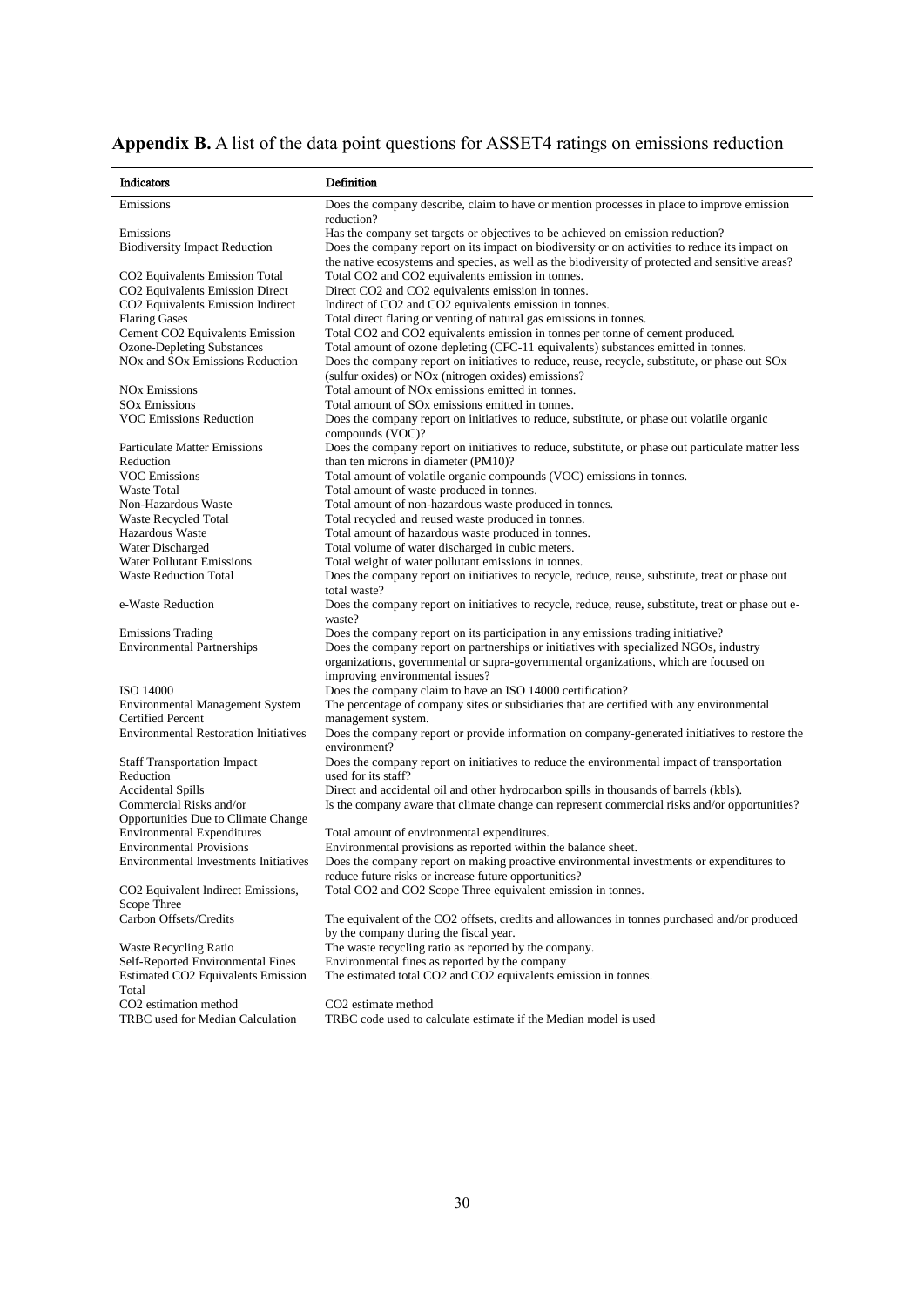| Year      | Keyword                                                               | Description                                                                                                                                                                                                                                                                                                                                                                            |
|-----------|-----------------------------------------------------------------------|----------------------------------------------------------------------------------------------------------------------------------------------------------------------------------------------------------------------------------------------------------------------------------------------------------------------------------------------------------------------------------------|
| 1992      | <b>United Nations</b><br>Framework<br>Convention on Climate<br>Change | In Rio de Janeiro, Brazil, 154 countries signed the United Nations Framework<br>Convention on Climate Change (UNFCCC). The main objective of the UNFCCC was a<br>commitment to stabilize greenhouse gas levels for allowing ecosystems to adapt<br>naturally to climate change.                                                                                                        |
| 1995      | <b>Berlin Mandate</b>                                                 | In Berlin, Germany, nations adopted the Berlin Mandate which is a commitment by<br>developed countries to set specific emission reduction targets, timetables for reducing<br>greenhouse gas emissions, and to outline explicit policies.                                                                                                                                              |
| 1997      | Adoption of the Kyoto<br>Protocol                                     | In Kyoto, Japan, member countries signed the Kyoto Protocol which is a comprehensive<br>agreement including specific emission-reduction targets of greenhouse gases for each<br>member country, the framework of a greenhouse gas emissions-trading program and<br>holding future meetings to establish the penalties for violators and the rules of the<br>emissions-trading program. |
| 1998      | Negotiating<br>Implementation of the<br>Kyoto Protocol                | The member countries held Conferences of the Parties to work out the Protocol's details.<br>For example, in 1998, the Buenos Aires Plan of Action was adopted. It established 140<br>items which necessitated agreement before ratifying the Protocol.                                                                                                                                 |
| 2001      | Withdrawal of the U.S.                                                | In 2001, the Bush Administration announced that the US did not support the Protocol<br>and withdrew the possibility of ratifying it, though, in 1997, the Clinton Administration<br>committed the U.S. to the Kyoto Protocol agreement.                                                                                                                                                |
| 2005      | The Kyoto Protocol<br>comes into effect                               | On February 16, 2005, the Kyoto Protocol formally came into force, committing key<br>industrialized countries, including Japan, Canada, New Zealand, and most European<br>signatories, for reducing or limiting their greenhouse gas emissions.                                                                                                                                        |
| 2008-2012 | The First commitment<br>period                                        | The first commitment period started in 2008 and ended in December 31, 2012.                                                                                                                                                                                                                                                                                                            |
| 2011      | Withdrawal of Canada                                                  | In December 13, 2011, Canada announced its withdrawal from the Kyoto Protocol.                                                                                                                                                                                                                                                                                                         |
| 2013-2020 | The second<br>commitment period                                       | New commitments for Annex I Parties who agreed to take on commitments in a second<br>commitment period from 1 January 2013 to 31 December 2020.                                                                                                                                                                                                                                        |

# **Appendix C**. History of the Kyoto Protocol (1992-2020)

This appendix provides an historical overview of the Kyoto Protocol from the original meeting of nations in 1992.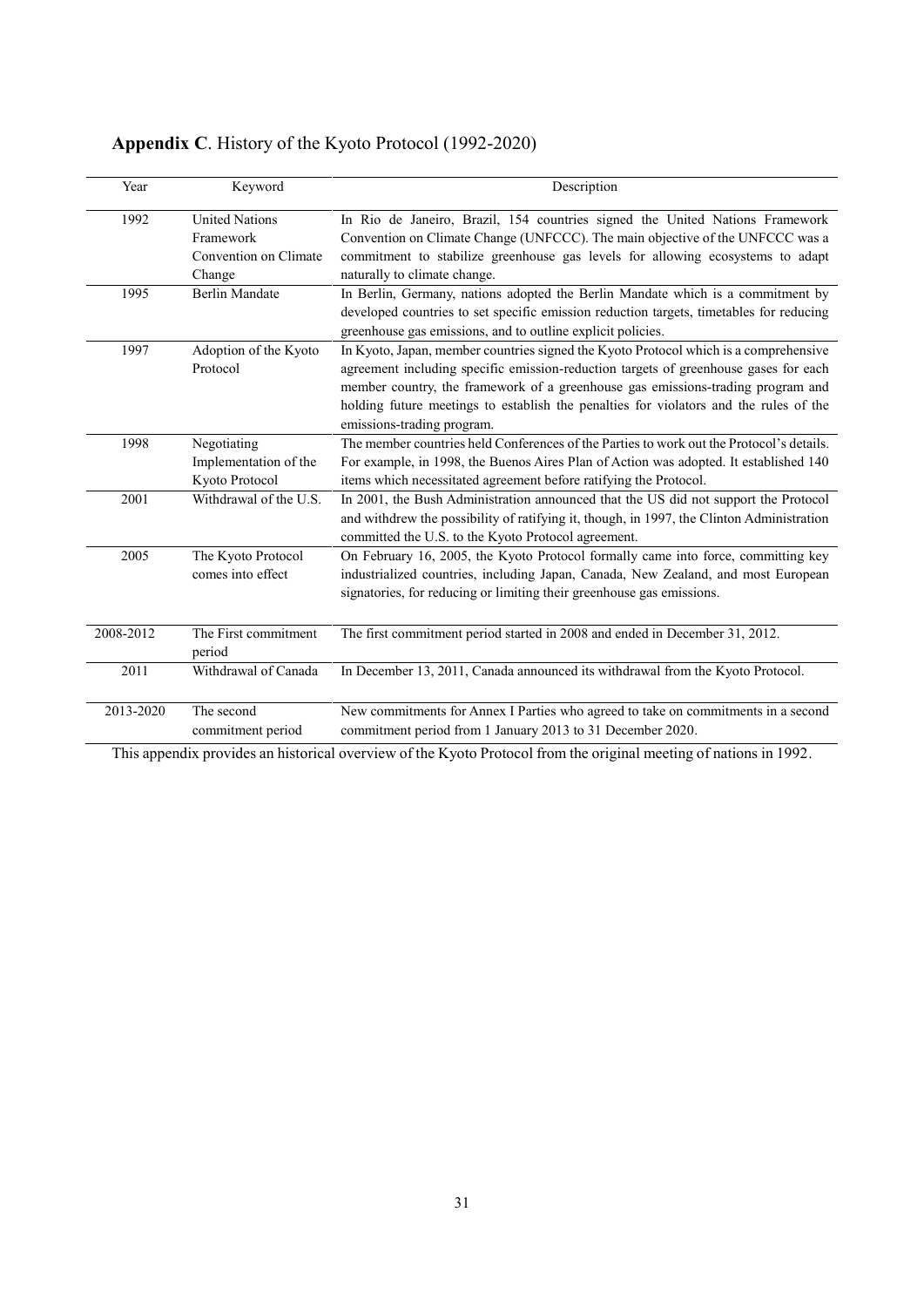# **Table 1**. Descriptive Statistics and Bivariate Correlations

# Panel A. Descriptive Statistics

| Variable                         | Obs.  | Mean  | Std. dev. | Min          | Q1               | Median       | Q <sub>3</sub><br>Max |        |
|----------------------------------|-------|-------|-----------|--------------|------------------|--------------|-----------------------|--------|
|                                  |       |       |           |              |                  |              |                       |        |
| <b>Emissions reduction</b>       |       |       |           |              |                  |              |                       |        |
| <b>EMREDUC</b>                   | 6,847 | 0.426 | 0.309     | 0.081        | 0.156            | 0.279        | 0.749                 | 0.963  |
| <b>Firm internationalization</b> |       |       |           |              |                  |              |                       |        |
| D(FS)                            | 6,847 | 0.724 | 0.447     | $\theta$     | $\mathbf{0}$     | 1            | 1                     |        |
| D(FA)                            | 6,847 | 0.235 | 0.424     | $\mathbf{0}$ | $\boldsymbol{0}$ | $\Omega$     | $\Omega$              |        |
| FS/S                             | 6,847 | 0.302 | 0.279     | $\mathbf{0}$ | $\mathbf{0}$     | 0.271        | 0.512                 |        |
| Herfindahl(S)                    | 6,847 | 0.61  | 0.297     | 0.151        | 0.343            | 0.531        |                       |        |
| Entropy(S)                       | 6,847 | 0.741 | 0.607     | $\Omega$     | $\mathbf{0}$     | 0.692        | 1.234                 | 2.125  |
| FA/A                             | 1.612 | 0.424 | 0.262     | 0.011        | 0.217            | 0.396        | 0.591                 | 1      |
| Herfindahl(A)                    | 2,942 | 0.716 | 0.286     | 0.196        | 0.442            | 0.748        | 1                     | 1      |
| Entropy(A)                       | 2,942 | 0.512 | 0.538     | $\mathbf{0}$ | $\mathbf{0}$     | 0.445        | 0.963                 | 1.781  |
| <b>Firm value</b>                |       |       |           |              |                  |              |                       |        |
| Tobin O                          | 6,845 | 2.013 | 1.145     | 0.805        | 1.228            | 1.644        | 2.389                 | 6.915  |
| <b>MTB</b>                       | 6,579 | 3.718 | 3.838     | 0.622        | 1.684            | 2.649        | 4.233                 | 27.756 |
| Other characteristics            |       |       |           |              |                  |              |                       |        |
| Ln(at)                           | 6,845 | 8.88  | 1.28      | 6.36         | 7.94             | 8.71         | 9.715                 | 12.527 |
| Lev                              | 6,845 | 0.239 | 0.169     | $\Omega$     | 0.113            | 0.226        | 0.342                 | 0.738  |
| <b>ROA</b>                       | 6,845 | 0.056 | 0.077     | $-0.316$     | 0.025            | 0.056        | 0.096                 | 0.247  |
| Capex                            | 6,748 | 0.054 | 0.056     | $\mathbf{0}$ | 0.02             | 0.038        | 0.066                 | 0.341  |
| FCF                              | 6,787 | 0.107 | 0.086     | $-0.212$     | 0.062            | 0.103        | 0.154                 | 0.363  |
| RD/S                             | 6,847 | 0.04  | 0.078     | $\mathbf{0}$ | $\mathbf{0}$     | $\mathbf{0}$ | 0.035                 | 0.415  |
| AD/S                             | 6,847 | 0.013 | 0.027     | $\Omega$     | $\mathbf{0}$     | $\Omega$     | 0.013                 | 0.148  |
| <b>PPE</b>                       | 6,776 | 0.277 | 0.233     | 0.003        | 0.091            | 0.197        | 0.415                 | 0.88   |
| Cash                             | 6.758 | 0.142 | 0.144     | 0.001        | 0.035            | 0.092        | 0.2                   | 0.67   |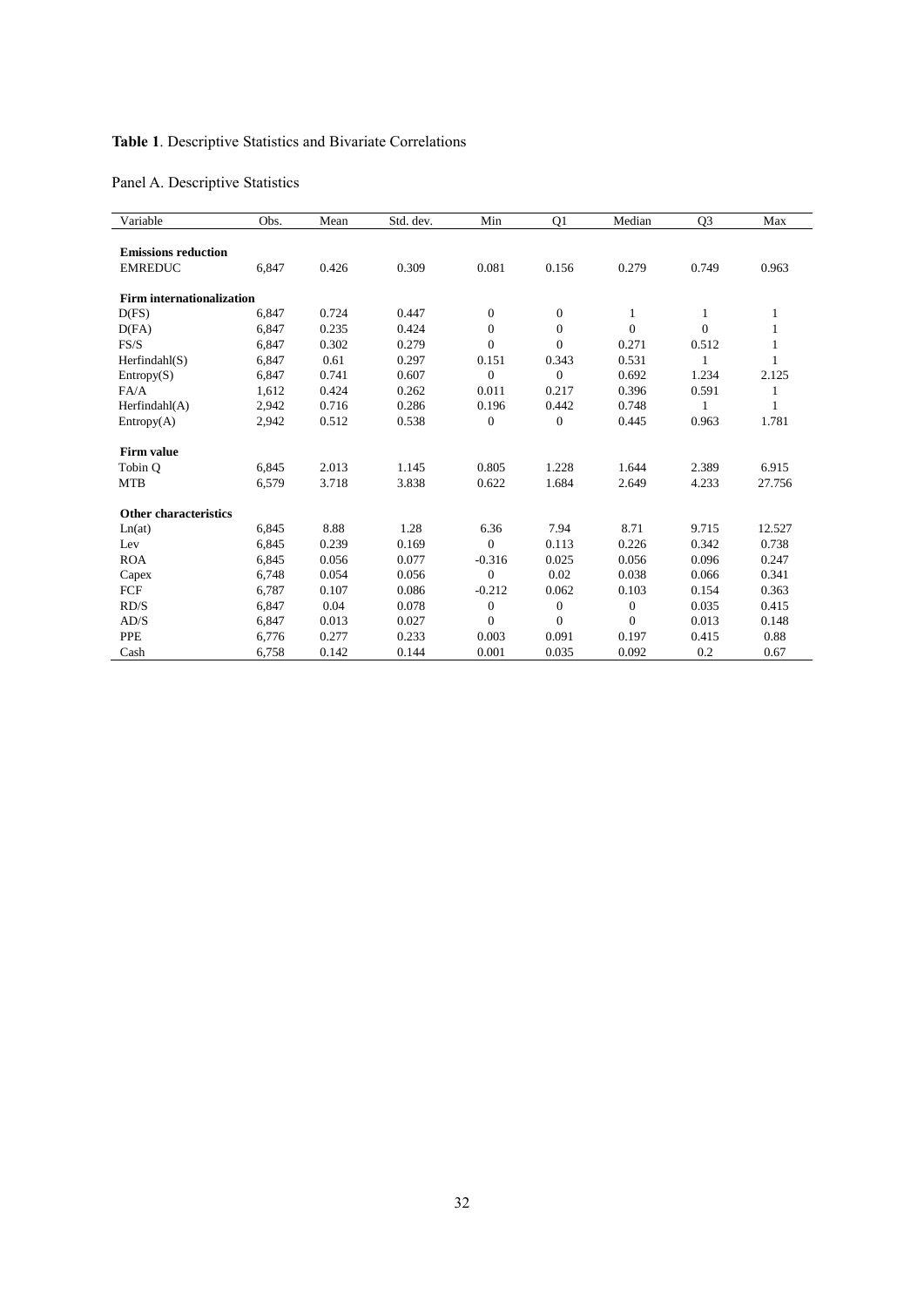Panel B: Bivariate correlations

| Variable               | (1)         | (2)         | (3)         | (4)         | (5)         | (6)         | (7)         | (8)         | (9)         | (10)        | (11)        |
|------------------------|-------------|-------------|-------------|-------------|-------------|-------------|-------------|-------------|-------------|-------------|-------------|
| (1) EMREDUC            |             |             |             |             |             |             |             |             |             |             |             |
| $(2)$ D(FS)            | $0.1566**$  |             |             |             |             |             |             |             |             |             |             |
| $(3)$ D(FA)            | $0.1283**$  | $0.3333**$  |             |             |             |             |             |             |             |             |             |
| $(4)$ FS/S             | $0.1801**$  | $0.6672**$  | $0.1827**$  |             |             |             |             |             |             |             |             |
| $(5)$ Herfindahl $(S)$ | $-0.2418**$ | $-0.7322**$ | $-0.3116**$ | $-0.7976**$ |             |             |             |             |             |             |             |
| $(6)$ Entropy $(S)$    | $0.2539**$  | $0.6806**$  | $0.3193**$  | $0.7637**$  | $-0.9772**$ |             |             |             |             |             |             |
| $(7)$ FA/A             | $0.0923**$  | $0.1279**$  | $0.0880**$  | $0.7661**$  | $-0.3645**$ | $0.3526**$  |             |             |             |             |             |
| $(8)$ Herfindahl $(A)$ | $-0.2733**$ | $-0.7435**$ | $-0.7289**$ | $-0.6974**$ | $0.8986**$  | $-0.8786**$ | $-0.3122**$ |             |             |             |             |
| (9) Entropy(A)         | $0.2828**$  | $0.7042**$  | $0.6943**$  | $0.6833**$  | $-0.8814**$ | 0.8800**    | $0.2970**$  | $-0.9853**$ |             |             |             |
| $(10)$ Tobin Q         | $-0.0989**$ | $0.1259**$  | $-0.0043$   | $0.1322**$  | $-0.0996**$ | $0.0775**$  | $0.1102**$  | $-0.0931**$ | $0.0718**$  |             |             |
| (11) MTB               | $-0.0240$   | $0.0624**$  | $0.0742**$  | $0.0655**$  | $-0.0505**$ | $0.0342**$  | $0.0936**$  | $-0.0811**$ | $0.0663**$  | $0.6222**$  |             |
| $(12)$ Ln $(at)$       | $0.4664**$  | $-0.0416**$ | $0.1004**$  | $-0.0640**$ | 0.0080      | 0.0190      | $-0.0319$   | $-0.1058**$ | $0.1259**$  | $-0.3408**$ | $-0.1555**$ |
| $(13)$ Lev             | $0.0897**$  | $-0.1339**$ | $0.0890**$  | $-0.1638**$ | $0.1067**$  | $-0.0997**$ | $-0.0243$   | $0.0659**$  | $-0.0685**$ | $-0.1975**$ | $0.1419**$  |
| $(14)$ Capex           | $0.0277**$  | $-0.1664**$ | $0.0294**$  | $-0.1303**$ | $0.1559**$  | $-0.1336**$ | $-0.0074$   | $0.1001**$  | $-0.0845**$ | $0.0676**$  | 0.0203      |
| $(15)$ FCF             | 0.0085      | $0.0819**$  | $0.0345**$  | $0.0847**$  | $-0.0651**$ | $0.0661**$  | $0.1330**$  | $-0.0619**$ | $0.0525**$  | $0.5024**$  | $0.2662**$  |
| $(16)$ RD/S            | $-0.0014$   | $0.2180**$  | $-0.1546**$ | $0.3327**$  | $-0.2563**$ | $0.2278**$  | $-0.0740**$ | $-0.0448**$ | $0.0395**$  | $0.2780**$  | $0.1028**$  |
| $(17)$ AD/S            | 0.0212      | $0.0742**$  | $0.1154**$  | $0.0345**$  | $-0.0458**$ | 0.0232      | $0.1221**$  | $-0.0596**$ | $0.0385**$  | $0.1739**$  | $0.1565**$  |
| $(18)$ PPE             | $0.1893**$  | $-0.2837**$ | $0.0533**$  | $-0.2465**$ | $0.2482**$  | $-0.2104**$ | $-0.0487$   | $0.1684**$  | $-0.1487**$ | $-0.1718**$ | $-0.0914**$ |
| $(19)$ Cash            | $-0.1265**$ | $0.1746**$  | $-0.1064**$ | $0.2808**$  | $-0.2070**$ | $0.1797**$  | 0.0172      | $-0.0486**$ | $0.0396**$  | $0.4480**$  | $0.1872**$  |
|                        | (12)        | (13)        | (14)        | (15)        | (16)        | (17)        | (18)        | (19)        |             |             |             |
| $(12)$ Ln(at)          |             |             |             |             |             |             |             |             |             |             |             |
| $(13)$ Lev             | $0.1520**$  |             |             |             |             |             |             |             |             |             |             |
| $(14)$ Capex           | $-0.0328**$ | 0.0163      |             |             |             |             |             |             |             |             |             |
| $(15)$ FCF             | $-0.1467**$ | $-0.1997**$ | $0.2979**$  |             |             |             |             |             |             |             |             |
| $(16)$ RD/S            | $-0.1962**$ | $-0.2090**$ | $-0.1354**$ | $-0.1144**$ |             |             |             |             |             |             |             |
| $(17)$ AD/S            | 0.0227      | 0.0022      | $-0.0682**$ | $0.1042**$  | $-0.0279**$ |             |             |             |             |             |             |
| $(18)$ PPE             | $0.1269**$  | $0.2487**$  | $0.6595**$  | $0.0677**$  | $-0.2836**$ | $-0.1292**$ |             |             |             |             |             |
| $(19)$ Cash            | $-0.3084**$ | $-0.3304**$ | $-0.1706**$ | $0.1072**$  | $0.5567**$  | $0.0704**$  | $-0.4024**$ |             |             |             |             |

Panel A reports summary statistics for U.S. firms' environmental emissions reduction, firm internationalization, firm value, and firm characteristic variables over 2002-2014. The environmental variable is EMREDUC. Firm internationalization variables are D(FS), D(FA), FS/S, Herfindahl(S), Entropy(S), FA/A, Herfindahl(A), and Entropy(A). Firm value is proxied by Tobin Q and MTB. Other characteristics variables are Ln(at), Lev, Capex, FCF, RD/S, AD/S, PPE, and Cash. Variables are defined in Appendix C. All continuous variables are winsorized at the 1st and 99th percentiles.

Panel B reports bivariate correlations between firm internationalization, emissions reduction, firm value, and other variables over 2002–2014. All continuous variables are winsorized at the 1st and 99th percentiles. \*\* indicates statistical significance above the 5% level.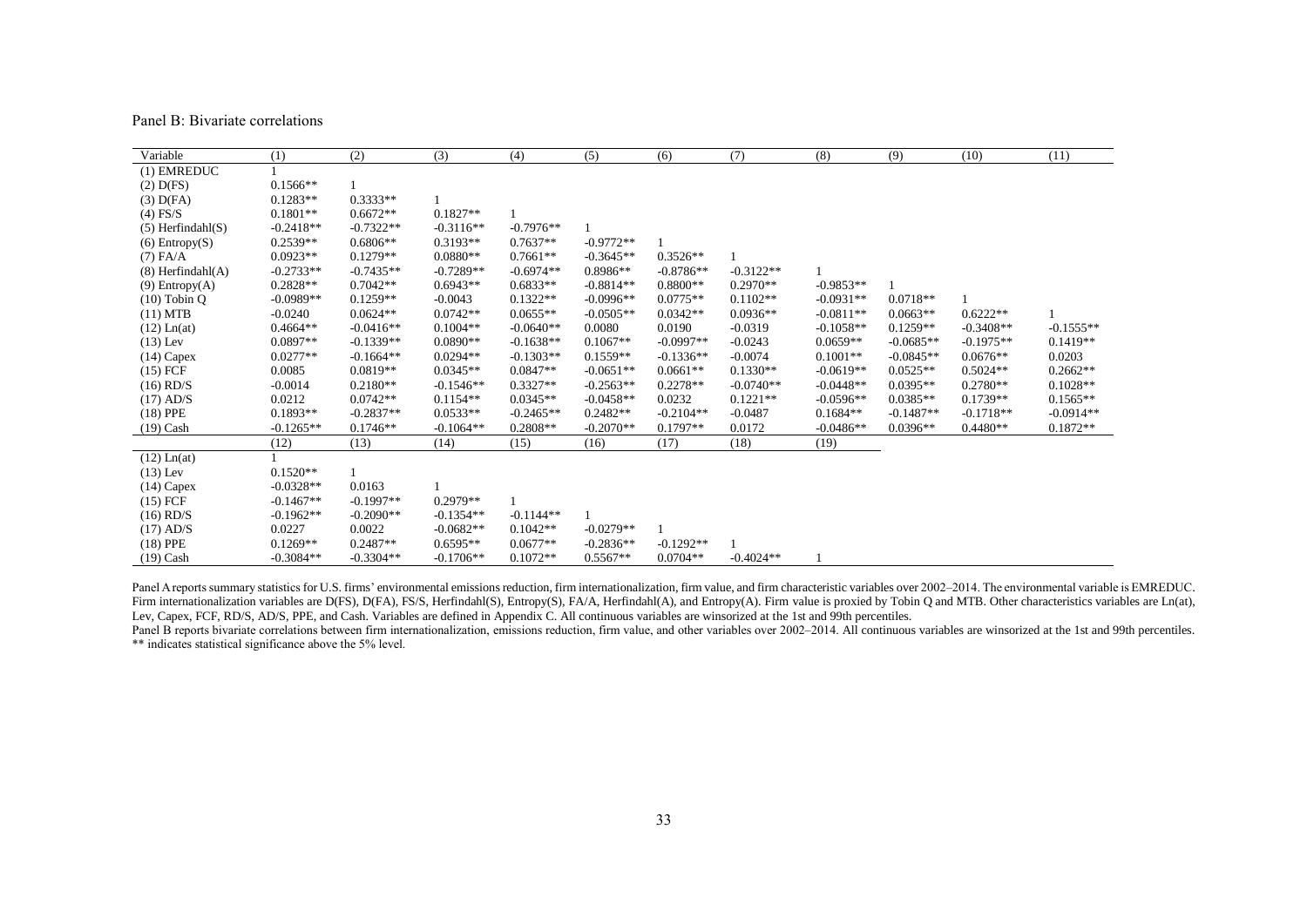| Dependent variable: EMREDUC |             |             |             |             |  |  |  |  |  |  |
|-----------------------------|-------------|-------------|-------------|-------------|--|--|--|--|--|--|
| Variable                    | (1)         | (2)         | (3)         | (4)         |  |  |  |  |  |  |
| D(FS)                       | $0.089***$  |             |             |             |  |  |  |  |  |  |
|                             | [11.759]    |             |             |             |  |  |  |  |  |  |
| FS/S                        |             | $0.156***$  |             |             |  |  |  |  |  |  |
|                             |             | [10.922]    |             |             |  |  |  |  |  |  |
| Herfindahl(S)               |             |             | $-0.198***$ |             |  |  |  |  |  |  |
|                             |             |             | $[-15.532]$ |             |  |  |  |  |  |  |
| Entropy(S)                  |             |             |             | $0.093***$  |  |  |  |  |  |  |
|                             |             |             |             | [14.962]    |  |  |  |  |  |  |
| Ln(at)                      | $0.135***$  | $0.134***$  | $0.131***$  | $0.130***$  |  |  |  |  |  |  |
|                             | [51.208]    | [50.881]    | [48.983]    | [48.344]    |  |  |  |  |  |  |
| Lev                         | $-0.064***$ | $-0.058**$  | $-0.068***$ | $-0.064***$ |  |  |  |  |  |  |
|                             | $[-2.649]$  | $[-2.419]$  | $[-2.889]$  | $[-2.729]$  |  |  |  |  |  |  |
| MTB                         | $0.003***$  | $0.003***$  | $0.003***$  | $0.003***$  |  |  |  |  |  |  |
|                             | [3.090]     | [3.074]     | [3.422]     | [3.510]     |  |  |  |  |  |  |
| <b>ROA</b>                  | $0.279***$  | $0.255**$   | $0.251**$   | $0.259**$   |  |  |  |  |  |  |
|                             | [2.681]     | [2.466]     | [2.471]     | [2.548]     |  |  |  |  |  |  |
| Capex                       | $-0.351***$ | $-0.362***$ | $-0.318***$ | $-0.316***$ |  |  |  |  |  |  |
|                             | $[-4.207]$  | $[-4.347]$  | $[-3.841]$  | $[-3.817]$  |  |  |  |  |  |  |
| <b>FCF</b>                  | $-0.021$    | $-0.009$    | $-0.022$    | $-0.029$    |  |  |  |  |  |  |
|                             | $[-0.215]$  | $[-0.090]$  | $[-0.222]$  | $[-0.303]$  |  |  |  |  |  |  |
| RD/S                        | $0.369***$  | $0.323***$  | $0.307***$  | $0.315***$  |  |  |  |  |  |  |
|                             | [6.839]     | [5.979]     | [5.782]     | [5.921]     |  |  |  |  |  |  |
| AD/S                        | 0.03        | 0.062       | 0.037       | 0.101       |  |  |  |  |  |  |
|                             | [0.238]     | [0.496]     | [0.304]     | [0.826]     |  |  |  |  |  |  |
| <b>PPE</b>                  | $0.315***$  | $0.291***$  | $0.309***$  | $0.301***$  |  |  |  |  |  |  |
|                             | [14.356]    | [13.281]    | [14.253]    | [13.824]    |  |  |  |  |  |  |
| Cash                        | $0.092***$  | $0.072**$   | $0.071**$   | $0.071**$   |  |  |  |  |  |  |
|                             | [3.138]     | [2.494]     | [2.494]     | [2.493]     |  |  |  |  |  |  |
| Constant                    | $-0.897***$ | $-0.854***$ | $-0.667***$ | $-0.856***$ |  |  |  |  |  |  |
|                             | $[-30.284]$ | $[-29.004]$ | $[-20.309]$ | $[-29.238]$ |  |  |  |  |  |  |
| Obs.                        | 6,486       | 6,486       | 6,486       | 6,486       |  |  |  |  |  |  |
| Adj. $R^2$                  | 0.397       | 0.398       | 0.41        | 0.409       |  |  |  |  |  |  |
| <b>Industry FE</b>          | Yes         | Yes         | Yes         | Yes         |  |  |  |  |  |  |
| Year FE                     | Yes         | Yes         | Yes         | Yes         |  |  |  |  |  |  |

**Table 2**. Baseline regressions of emissions reduction on firm internationalization

This table reports regression results of emissions reduction on firm internationalization variables and control variables over 2002–2014. The dependent variable is EMREDUC. Firm internationalization variables are D(FS), FS/S, Herfindahl(S), and Entropy(S). Control variables are Ln(at), Lev, MTB, ROA, Capex, FCF, RD/S, AD/S, PPE, and Cash. Variables are defined in Appendix C. All continuous variables are winsorized at the 1st and 99th percentiles. Robust *t*-statistics adjusted by Petersen (2009) standard errors are reported in brackets. Industry and year dummies are not reported for brevity. \*\*\*, \*\*, \* indicate statistical significance at the 1%, 5%, and 10% levels, respectively.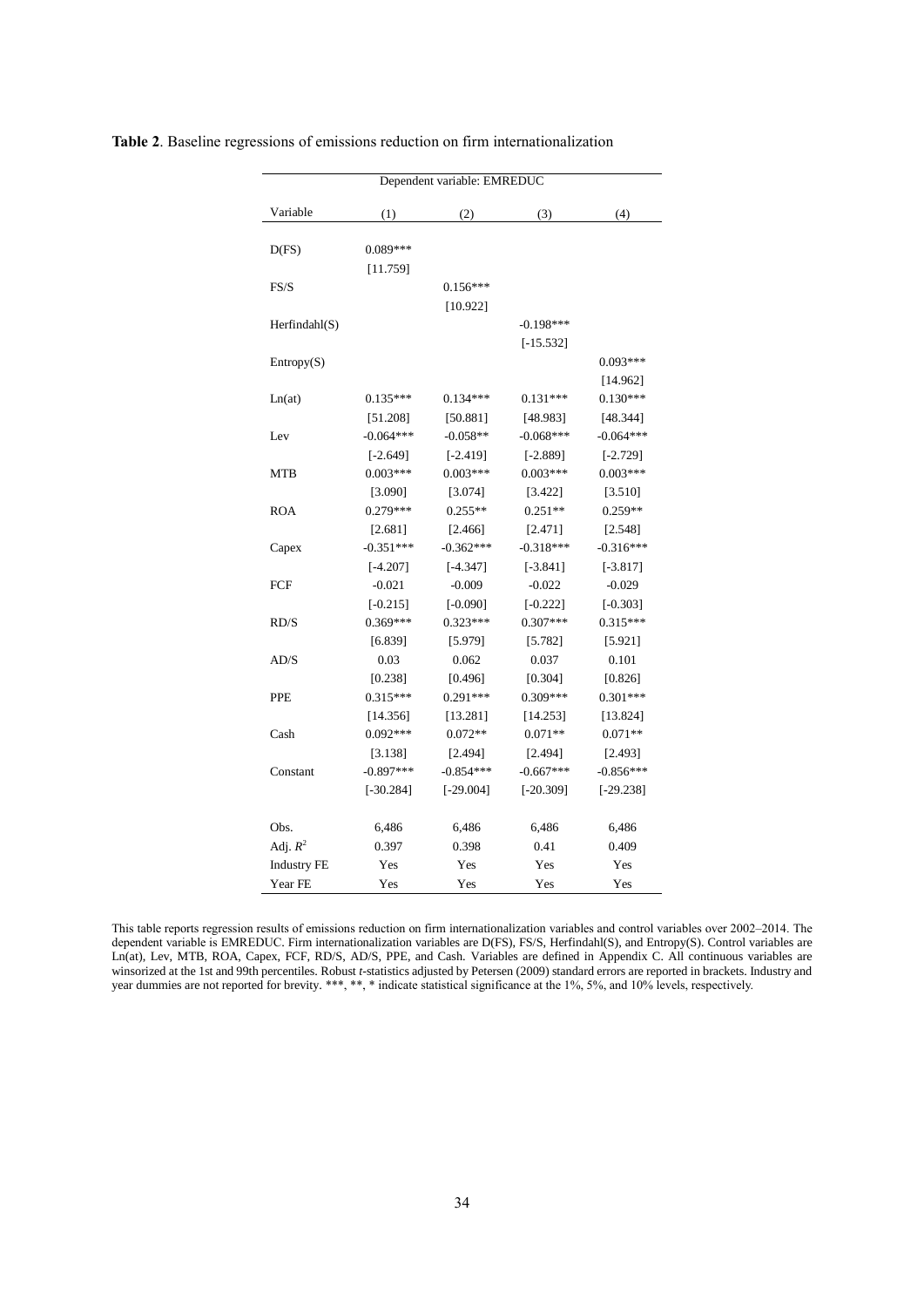|            | Dependent Variable: EMREDUC |             |             |              |               |             |  |  |  |  |
|------------|-----------------------------|-------------|-------------|--------------|---------------|-------------|--|--|--|--|
| Variable   | 2-way clustering            | Firm FE     | Firm RE     | Fama-MacBeth | Prais-Winsten | <b>GMM</b>  |  |  |  |  |
|            |                             |             |             |              |               |             |  |  |  |  |
| FS/S       | $0.243***$                  | $0.120**$   | $0.065**$   | $0.154***$   | $0.085***$    | $1.263***$  |  |  |  |  |
|            | [9.844]                     | [2.316]     | [2.241]     | [16.486]     | [3.766]       | [5.077]     |  |  |  |  |
| Ln(at)     | $0.116***$                  | $0.156***$  | $0.114***$  | $0.132***$   | $0.117***$    | $-0.048$    |  |  |  |  |
|            | [19.310]                    | [11.422]    | [18.604]    | [23.452]     | [24.126]      | $[-1.242]$  |  |  |  |  |
| Lev        | 0.041                       | 0.096       | 0.001       | $-0.075**$   | $-0.071**$    | $-0.175$    |  |  |  |  |
|            | [0.830]                     | [1.534]     | [0.025]     | $[-2.799]$   | $[-2.410]$    | $[-1.142]$  |  |  |  |  |
| <b>MTB</b> | 0.002                       | 0.002       | $0.003**$   | $0.002**$    | $0.003***$    | $0.010**$   |  |  |  |  |
|            | [1.263]                     | [1.078]     | [2.137]     | [2.389]      | [2.814]       | [2.428]     |  |  |  |  |
| <b>ROA</b> | $0.586***$                  | $0.452***$  | $0.220**$   | 0.265        | $0.191***$    | $-0.291$    |  |  |  |  |
|            | [3.455]                     | [4.005]     | [2.204]     | [1.714]      | [2.762]       | $[-1.138]$  |  |  |  |  |
| Capex      | $-0.595***$                 | $-0.049$    | $-0.067$    | $-0.421***$  | $-0.020$      | $-0.184$    |  |  |  |  |
|            | $[-5.206]$                  | $[-0.399]$  | $[-0.634]$  | $[-4.454]$   | $[-0.244]$    | $[-0.465]$  |  |  |  |  |
| FCF        | $-0.185$                    | $-0.409***$ | $-0.140$    | 0.032        | $-0.189***$   | $0.550*$    |  |  |  |  |
|            | $[-1.146]$                  | $[-3.333]$  | $[-1.339]$  | [0.255]      | $[-2.602]$    | [1.842]     |  |  |  |  |
| RD/S       | $0.397***$                  | $-0.063$    | $0.167*$    | $0.336***$   | 0.087         | $3.685***$  |  |  |  |  |
|            | [4.221]                     | $[-0.383]$  | [1.693]     | [6.931]      | [1.381]       | [3.581]     |  |  |  |  |
| AD/S       | 0.205                       | $-0.419$    | $-0.134$    | 0.120        | 0.035         | 11.981***   |  |  |  |  |
|            | [0.777]                     | $[-0.650]$  | $[-0.480]$  | [1.228]      | [0.167]       | [4.080]     |  |  |  |  |
| <b>PPE</b> | $0.378***$                  | 0.042       | $0.158***$  | $0.301***$   | $0.229***$    | $-1.769***$ |  |  |  |  |
|            | [9.086]                     | [0.339]     | [3.142]     | [9.046]      | [6.698]       | $[-4.316]$  |  |  |  |  |
| Cash       | $-0.034$                    | $0.215***$  | $0.117***$  | 0.041        | $0.100***$    | $-0.116$    |  |  |  |  |
|            | $[-0.681]$                  | [3.664]     | [2.859]     | [1.270]      | [3.560]       | $[-0.642]$  |  |  |  |  |
| Constant   | $-0.789***$                 | $-1.033***$ | $-0.688***$ | $-0.789***$  | $-0.664***$   |             |  |  |  |  |
|            | $[-14.593]$                 | $[-7.463]$  | $[-11.145]$ | $[-14.741]$  | $[-13.217]$   |             |  |  |  |  |
| Obs.       | 6,486                       | 6,486       | 6,486       | 6,486        | 6,486         | 4579        |  |  |  |  |
| Adj. $R^2$ | 0.325                       | 0.098       | 0.380       | 0.385        | 0.142         |             |  |  |  |  |

**Table 3**. Alternative estimation methods

This table reports regression results of environmental emissions reduction on firm internationalization and controls over 2002–2014 under alternative estimation methods. Estimation methods are ordinary least squares (OLS) regression controlling for industry and year fixed effects, two-way clustering (by firm and year), firm fixed effects (FE), firm random effects (RE), Fama–MacBeth (1973) regression, Prais–Winsten (1954) regression, and generalized method of moments (GMM) regression. The dependent variable is EMREDUC. The firm internationalization variable is FS/S. Control variables are Ln(at), Lev, MTB, ROA, Capex, FCF, RD/S, AD/S, PPE, and Cash. Variables are defined in Appendix C. All continuous variables are winsorized at the 1st and 99th percentiles. Robust *t*-statistics (*z*-statistics for GMM estimates) are reported in brackets. Industry and year dummies are not reported for brevity. \*\*\*, \*\*, \*indicate statistical significance at the 1%, 5%, and 10% levels, respectively.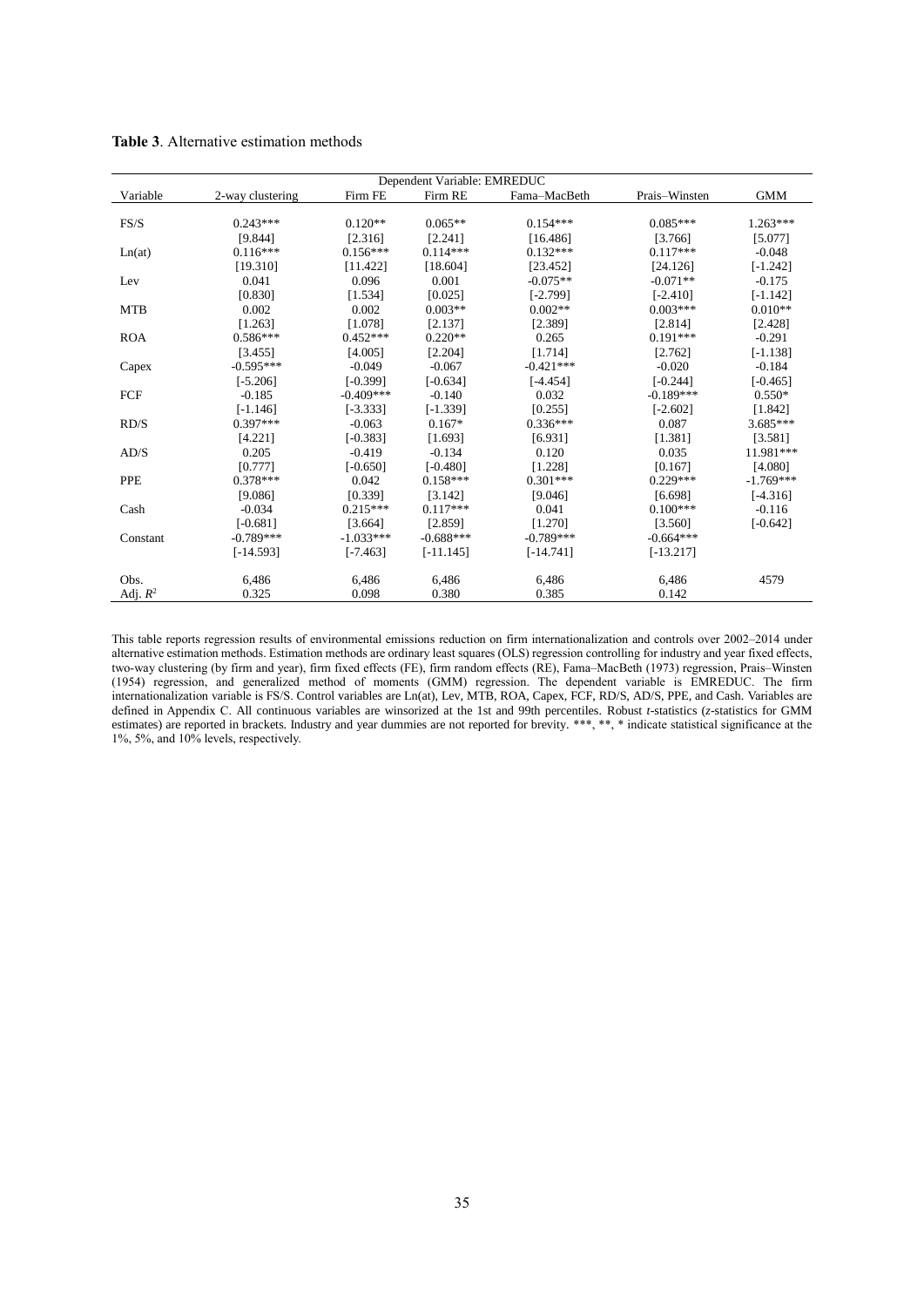|               |            | Dependent variable: EMREDUC |             |             |
|---------------|------------|-----------------------------|-------------|-------------|
| Variable      | (1)        | (2)                         | (3)         | (4)         |
| D(FS)         | $0.113***$ |                             |             |             |
|               | [5.205]    |                             |             |             |
| FS/S          |            | $0.197***$                  |             |             |
|               |            | [6.628]                     |             |             |
| Herfindahl(S) |            |                             | $-0.177***$ |             |
|               |            |                             | $[-5.721]$  |             |
| Entropy(S)    |            |                             |             | $0.0810***$ |
|               |            |                             |             | [5.259]     |
| Ln(at)        | $0.107***$ | $0.108***$                  | $0.106***$  | $0.105***$  |
|               | [8.531]    | [8.647]                     | [8.545]     | [8.469]     |
| Lev           | $-0.0976*$ | $-0.0921*$                  | $-0.0976*$  | $-0.0959*$  |
|               | $[-1.741]$ | $[-1.652]$                  | $[-1.802]$  | $[-1.767]$  |
| <b>MTB</b>    | $0.005**$  | $0.004***$                  | $0.004**$   | $0.004**$   |
|               | [2.456]    | [2.611]                     | [2.549]     | [2.467]     |
| <b>ROA</b>    | 0.164      | $0.179*$                    | $0.169*$    | 0.164       |
|               | [1.364]    | [1.692]                     | [1.646]     | [1.577]     |

Capex -0.249\*\*\* -0.250\*\*\* -0.245\*\* -0.245\*\* -0.255\*\*\*

 $\begin{array}{cccc} \text{FCF} & 0.138^{**} & 0.125^{**} & 0.124^{**} & 0.131^{**} \end{array}$ 

RD/S 1.548\*\*\* 1.418\*\*\* 1.448\*\*\* 1.501\*\*\*

AD/S 0.125 0.117 0.0723 0.102

PPE 0.348\*\*\* 0.319\*\*\* 0.327\*\*\* 0.327\*\*\* 0.320\*\*\*

Cash -0.0572 -0.0976\* -0.0786 -0.0823

Obs. 1,529 1,529 1,529 1,529

<sup>2</sup> 0.301 0.299 0.301 0.298

Adj. *R*

 $[-2.648]$   $[-2.672]$   $[-2.536]$   $[-2.634]$ 

 $[2.415]$   $[2.475]$   $[2.337]$   $[2.313]$ 

[5.148] [4.833] [4.959] [5.177]

 $[0.479]$   $[0.425]$   $[0.262]$   $[0.374]$ 

 $[7.693]$   $[6.806]$   $[7.147]$   $[6.918]$ 

 $[-0.980] \qquad \qquad [-1.751] \qquad \qquad [-1.375] \qquad \qquad [-1.471]$ 

**Table 4**. Subperiod analysis: Firm internationalization and emissions reduction

Panel /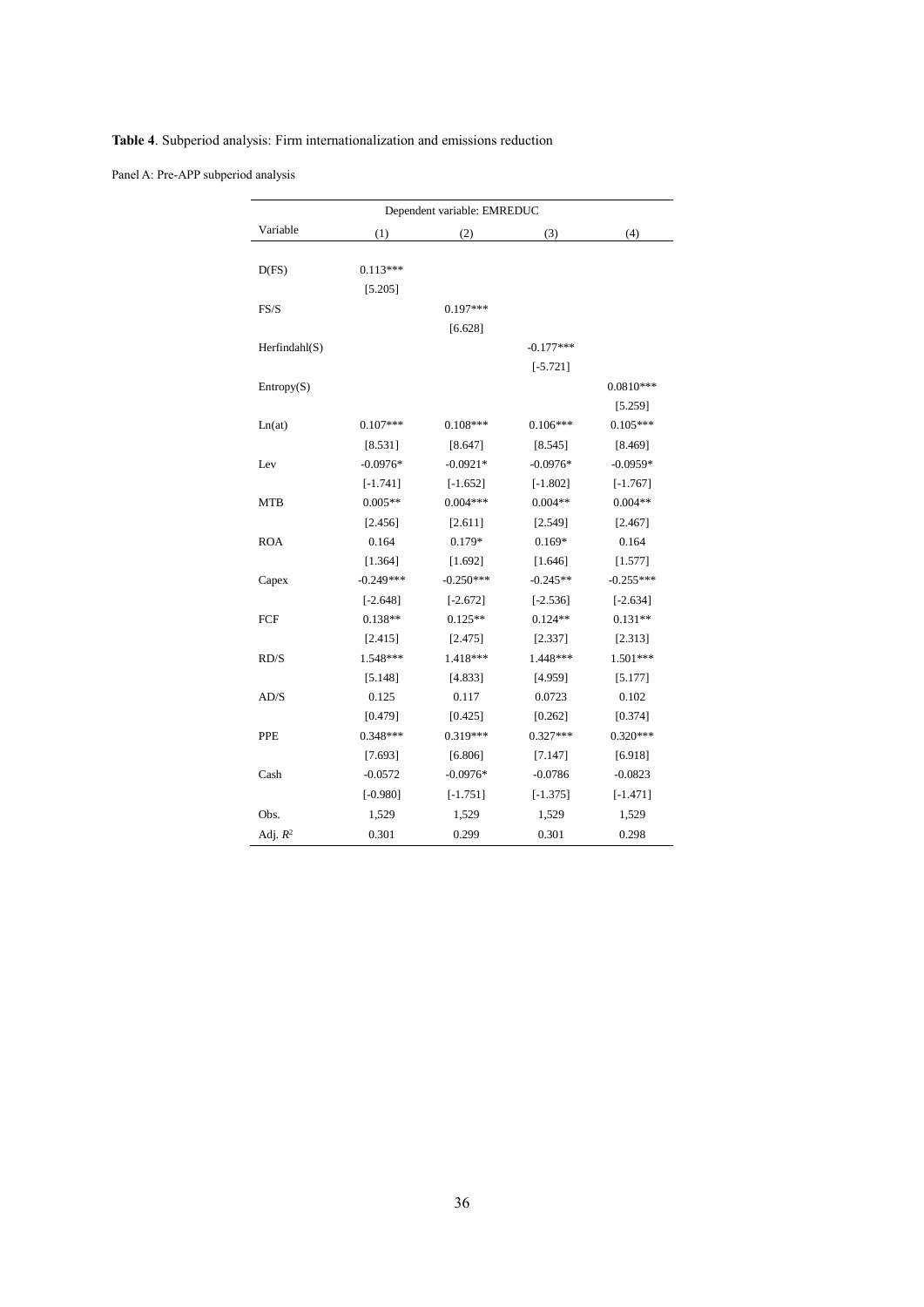#### Panel B: Post-APP subperiod analysis

|                                      | Dependent variable: EMREDUC |             |             |             |  |  |  |  |  |  |  |
|--------------------------------------|-----------------------------|-------------|-------------|-------------|--|--|--|--|--|--|--|
| Variable<br>(3)<br>(4)<br>(1)<br>(2) |                             |             |             |             |  |  |  |  |  |  |  |
|                                      |                             |             |             |             |  |  |  |  |  |  |  |
| D(FS)                                | $0.129***$                  |             |             |             |  |  |  |  |  |  |  |
|                                      | [7.765]                     |             |             |             |  |  |  |  |  |  |  |
| FS/S                                 |                             | $0.217***$  |             |             |  |  |  |  |  |  |  |
|                                      |                             | [7.781]     |             |             |  |  |  |  |  |  |  |
| Herfindahl                           |                             |             | $-0.265***$ |             |  |  |  |  |  |  |  |
| (S)                                  |                             |             | $[-10.350]$ |             |  |  |  |  |  |  |  |
| Entropy $(S)$                        |                             |             |             | $0.123***$  |  |  |  |  |  |  |  |
|                                      |                             |             |             | [10.030]    |  |  |  |  |  |  |  |
| Ln(at)                               | $0.123***$                  | $0.122***$  | $0.120***$  | $0.118***$  |  |  |  |  |  |  |  |
|                                      | [20.790]                    | [20.570]    | [20.850]    | [20.350]    |  |  |  |  |  |  |  |
| Lev                                  | $0.124**$                   | $0.121**$   | 0.0989**    | $0.104**$   |  |  |  |  |  |  |  |
|                                      | [2.540]                     | [2.433]     | [2.151]     | [2.255]     |  |  |  |  |  |  |  |
| MTB                                  | $-0.001$                    | $-0.000$    | $-0.000$    | $-0.000$    |  |  |  |  |  |  |  |
|                                      | $[-0.415]$                  | $[-0.183]$  | $[-0.062]$  | $[-0.0153]$ |  |  |  |  |  |  |  |
| <b>ROA</b>                           | $0.751***$                  | $0.711***$  | $0.694***$  | $0.698***$  |  |  |  |  |  |  |  |
|                                      | [4.042]                     | [3.894]     | [3.922]     | [3.811]     |  |  |  |  |  |  |  |
| Capex                                | $-0.353***$                 | $-0.382***$ | $-0.333***$ | $-0.338***$ |  |  |  |  |  |  |  |
|                                      | $[-3.116]$                  | $[-3.476]$  | $[-2.852]$  | $[-2.906]$  |  |  |  |  |  |  |  |
| FCF                                  | $-0.149$                    | $-0.129$    | $-0.139$    | $-0.145$    |  |  |  |  |  |  |  |
|                                      | $[-1.196]$                  | $[-1.057]$  | $[-1.172]$  | $[-1.151]$  |  |  |  |  |  |  |  |
| RD/S                                 | 1.575***                    | 1.354***    | 1.358***    | 1.392 ***   |  |  |  |  |  |  |  |
|                                      | [7.594]                     | [6.173]     | [6.577]     | [6.700]     |  |  |  |  |  |  |  |
| AD/S                                 | $0.658*$                    | $0.709**$   | $0.724**$   | $0.770**$   |  |  |  |  |  |  |  |
|                                      | [1.905]                     | [2.120]     | [2.297]     | [2.454]     |  |  |  |  |  |  |  |
| <b>PPE</b>                           | $0.378***$                  | $0.359***$  | $0.378***$  | $0.365***$  |  |  |  |  |  |  |  |
|                                      | [9.077]                     | [8.512]     | [9.354]     | [9.032]     |  |  |  |  |  |  |  |
| Cash                                 | $-0.009$                    | $-0.0445$   | $-0.0346$   | $-0.0351$   |  |  |  |  |  |  |  |
|                                      | $[-0.164]$                  | $[-0.761]$  | $[-0.595]$  | $[-0.606]$  |  |  |  |  |  |  |  |
| Obs.                                 | 4,951                       | 4,951       | 4,951       | 4,951       |  |  |  |  |  |  |  |
| Adj. $R^2$                           | 0.347                       | 0.349       | 0.372       | 0.369       |  |  |  |  |  |  |  |

|  | Panel C. Chow tests for structural break between pre- and post-APP subperiods |  |  |  |  |  |
|--|-------------------------------------------------------------------------------|--|--|--|--|--|
|  |                                                                               |  |  |  |  |  |

| Variables     | F-stat | p-value  |  |
|---------------|--------|----------|--|
| FS/S          | 26.26  | < 0.0001 |  |
| Herfindahl(S) | 31.99  | < 0.0001 |  |
| Entropy(S)    | 31.49  | < 0.0001 |  |

This table reports the results from regressing the emissions reduction index on internationalization and controls in two subperiods: before (2002~2005, in Panel A) and after the Asia-Pacific Partnership on Clean Development and Climate (APP) (2006~2014, in Panel B), the goal of which was national pollution reduction, energy security, and climate change concerns, consistent with the principles of the U.N. Framework Convention on Climate Change (UNFCCC). The dependent variable is EMREDUC. Firm internationalization variables are D(FS), FS/S, Herfindahl(S), and Entropy(S). Control variables are Ln(at), Lev, MTB, ROA, Capex, FCF, RD/S, AD/S, PPE, and Cash. Those variables are defined in Appendix C. All continuous variables are winsorized at the 1st and 99th percentiles. Robust *t*-statistics adjusted by firm clustered standard errors (Petersen, 2009) are reported in brackets. Control variables, constant terms, and year dummies are not reported for brevity. \*\*\*, \*\*, \*indicate statistical significance at the 1%, 5%, and 10% levels, respectively. Panel C reports the *F statistics* of Chow test for any structural break in the coefficients of internationalization variables in Panels A and B.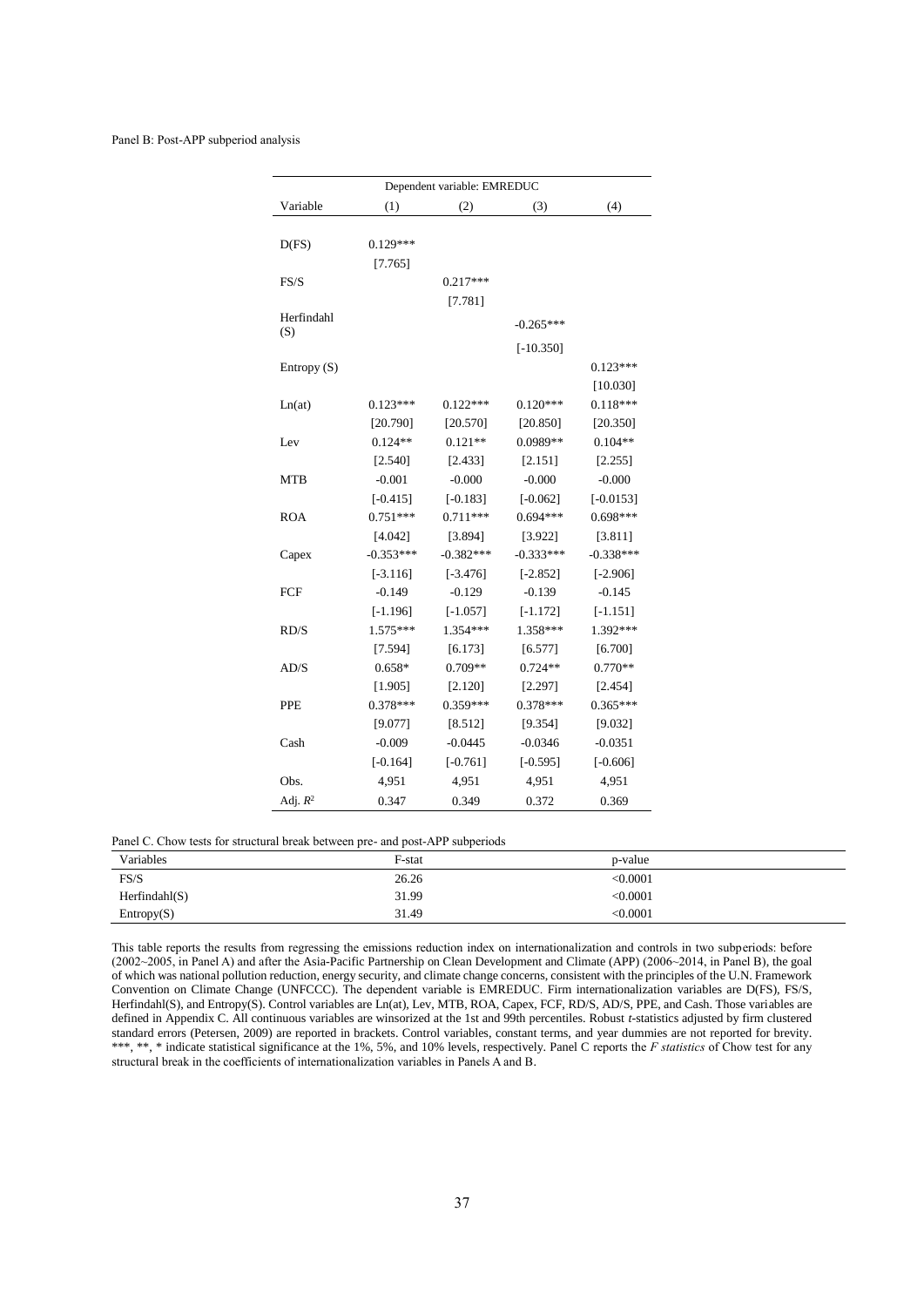| Dependent variable: EMREDUC |                       |                                         |                       |                       |                                        |                       |
|-----------------------------|-----------------------|-----------------------------------------|-----------------------|-----------------------|----------------------------------------|-----------------------|
|                             | Panel A: ETD          |                                         |                       | Panel B: BPOS         |                                        |                       |
| Variable                    | (1)                   | (2)                                     | (3)                   | (4)                   | (5)                                    | (6)                   |
| ETD (BPOS)                  | $0.116***$<br>(5.019) | $0.193***$<br>(6.563)                   | $0.100***$<br>(4.247) | $0.114***$<br>(5.287) | $0.172***$<br>(6.717)                  | $0.113***$<br>(5.242) |
| FS/S                        | 0.009<br>(0.219)      |                                         |                       | 0.030<br>(0.946)      |                                        |                       |
| FS/S*ETD (BPOS)             | $0.066*$<br>(1.668)   |                                         |                       | $0.067**$<br>(2.394)  |                                        |                       |
| Herfindahl(S)               |                       | $-0.029$                                |                       |                       | $-0.072**$                             |                       |
| Herfindahl(S)*ETD (BPOS)    |                       | $(-0.742)$<br>$-0.096***$<br>$(-2.670)$ |                       |                       | $(-2.395)$<br>$-0.064**$<br>$(-2.478)$ |                       |
| Entropy(S)                  |                       |                                         | 0.014<br>(0.719)      |                       |                                        | $0.038**$<br>(2.523)  |
| $Entropy(S)*ETD (BPOS)$     |                       |                                         | $0.046***$<br>(2.616) |                       |                                        | $0.027**$<br>(2.140)  |
| <b>Observations</b>         | 6,486                 | 6,486                                   | 6,486                 | 6,486                 | 6,486                                  | 6,486                 |
| Adj. $R^2$                  | 0.378                 | 0.391                                   | 0.391                 | 0.378                 | 0.390                                  | 0.390                 |
| Controls                    | Yes                   | Yes                                     | Yes                   | Yes                   | Yes                                    | Yes                   |
| Year FE                     | Yes                   | Yes                                     | Yes                   | Yes                   | Yes                                    | Yes                   |
| <b>Industry FE</b>          | Yes                   | Yes                                     | Yes                   | Yes                   | Yes                                    | Yes                   |

This table reports the impacts of the extreme temperature disaster (Panel A) and BP oil spill (Panel B) on the relation between firm internationalization and environmental emissions reduction over 2002–2014. ETD is a dummy variable equal to 1 after the North American heat wave in 2006 and 0 otherwise. BPOS is a dummy variable equal to 1 after the BP oil spill in 2010 and 0 otherwise. The dependent variable is EMREDUC. Firm internationalization variables are FS/S, Herfindahl(S), and Entropy(S). Control variables are Ln(at), Lev, MTB, ROA, Capex, FCF, RD/S, AD/S, PPE, and Cash. Variables are defined in Appendix C. All continuous variables are winsorized at the 1st and 99th percentiles. Robust *t-*statistics adjusted by firmclustered standard errors (Petersen, 2009) are reported in brackets. Control variables, constant terms, and year dummies are not reported for brevity. \*\*\*, \*\*, \* indicate statistical significance at the 1%, 5%, and 10% levels, respectively.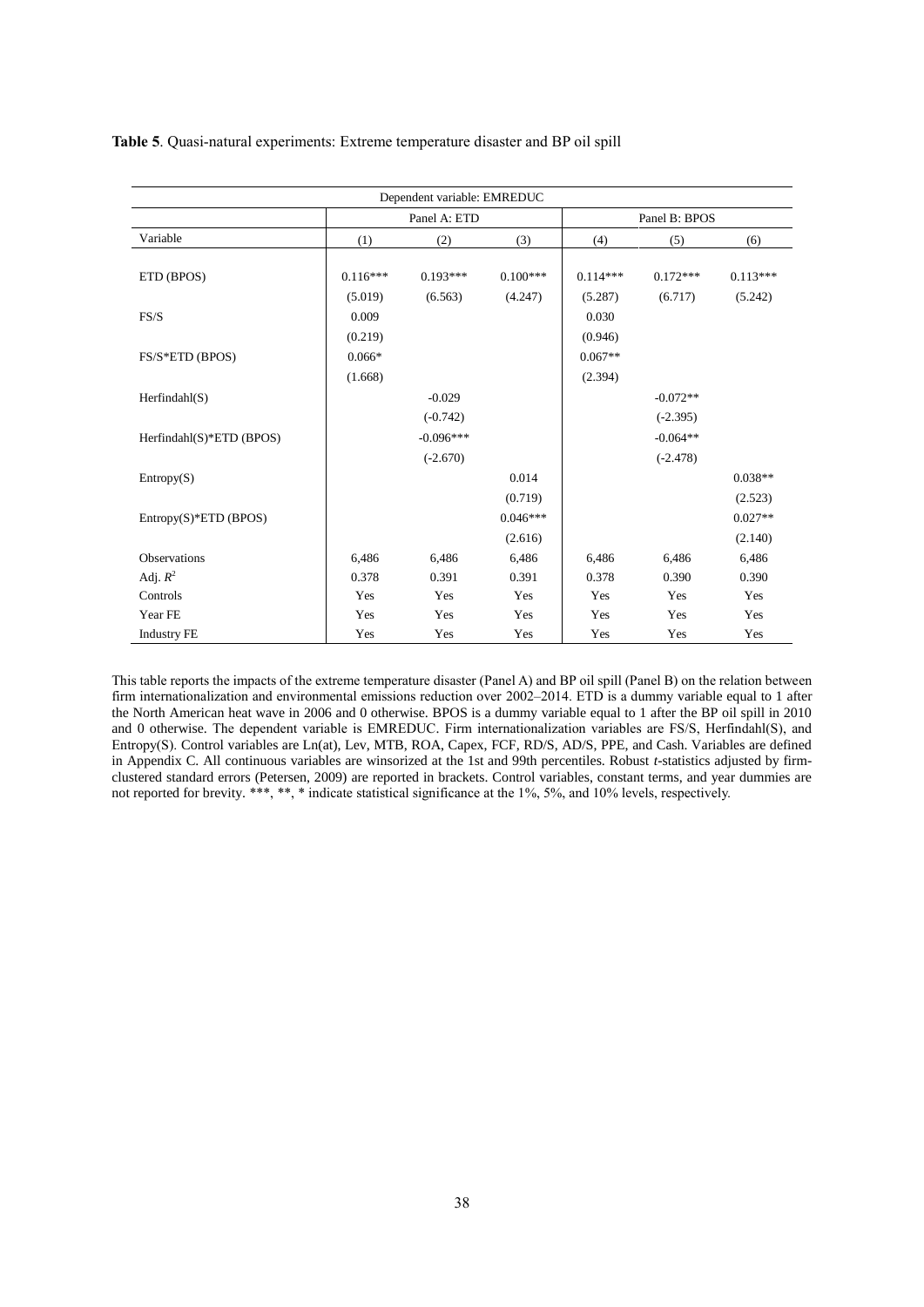| Dependent variable: EMREDUC |             |                  |             |             |              |               |  |
|-----------------------------|-------------|------------------|-------------|-------------|--------------|---------------|--|
| Variable                    | <b>OLS</b>  | 2-way clustering | Firm FE     | Firm RE     | Fama-MacBeth | Prais-Winsten |  |
|                             |             |                  |             |             |              |               |  |
| FS/S                        | $0.058***$  | $0.062***$       | $0.053***$  | $0.051***$  | $0.051***$   | $0.044***$    |  |
|                             | [8.646]     | [4.776]          | [3.983]     | [5.038]     | [5.359]      | [5.501]       |  |
| Ln(at)                      | $0.110***$  | $0.109***$       | $0.101***$  | $0.085***$  | $0.109***$   | $0.085***$    |  |
|                             | [67.777]    | [32.198]         | [14.186]    | [24.179]    | [37.214]     | [30.001]      |  |
| Lev                         | 0.001       | $-0.003$         | $-0.062**$  | 0.021       | $-0.013$     | $0.031*$      |  |
|                             | [0.071]     | $[-0.107]$       | $[-2.074]$  | [0.967]     | $[-0.903]$   | [1.846]       |  |
| <b>MTB</b>                  | $3.257***$  | 1.785            | $-1.133$    | $2.450***$  | 2.158        | 1.127         |  |
|                             | [3.933]     | [1.330]          | $[-1.084]$  | [2.645]     | [1.395]      | [1.543]       |  |
| <b>ROA</b>                  | $0.118***$  | 0.074            | $-0.081**$  | 0.031       | $0.116**$    | 0.022         |  |
|                             | [4.239]     | [1.533]          | $[-2.296]$  | [0.988]     | [2.793]      | [1.017]       |  |
| Capex                       | $0.205***$  | $0.179**$        | $-0.066$    | 0.023       | $0.221***$   | 0.034         |  |
|                             | [4.473]     | [2.495]          | $[-1.035]$  | [0.419]     | [5.701]      | [0.868]       |  |
| <b>PPE</b>                  | $0.088***$  | $0.089***$       | $-0.057*$   | 0.007       | $0.104***$   | $0.031**$     |  |
|                             | [7.700]     | [3.444]          | $[-1.776]$  | [0.318]     | [5.582]      | [1.981]       |  |
| Cash                        | $-0.023$    | $-0.008$         | $-0.002$    | $-0.059**$  | 0.012        | $-0.033*$     |  |
|                             | $[-1.273]$  | $[-0.222]$       | $[-0.048]$  | $[-2.152]$  | [0.456]      | $[-1.672]$    |  |
| Constant                    | $-1.214***$ | $-1.176***$      | $-0.960***$ | $-0.850***$ | $-1.187***$  | $-0.823***$   |  |
|                             | $[-43.631]$ | $[-22.407]$      | $[-8.660]$  | $[-15.374]$ | $[-21.616]$  | $[-17.940]$   |  |
| Obs.                        | 15,728      | 15,728           | 15,728      | 15,728      | 15,728       | 15,728        |  |
| Adj. $\mathbb{R}^2$         | 0.423       | 0.417            | 0.070       | 0.303       | 0.413        | 0.145         |  |
| <b>Industry FE</b>          | Yes         | Yes              | Yes         | Yes         | Yes          | Yes           |  |
| Year FE                     | Yes         | Yes              | Yes         | Yes         | Yes          | Yes           |  |
| Country FE                  | Yes         | Yes              | Yes         | Yes         | Yes          | Yes           |  |

**Table 6**. Firm internationalization and emissions reduction in non-U.S. countries

This table presents regression results of emissions reduction on firm internationalization using firms in 41 non-U.S. countries (Australia, Austria, Belgium, Hong Kong, Brazil, Canada, Switzerland, Chile, Germany, Denmark, Egypt, Spain, Finland, France, United Kingdom, Greece, China, Indonesia, Ireland, Israel, Italy, Jersey, Japan, South Korea, Luxembourg, Mexico, Malaysia, Netherlands, Norway, New Zealand, Philippines, Poland, Portugal, Russia, Saudi Arabia, Singapore, Sweden, Thailand, Turkey, Taiwan, and South Africa). Each country is required to have at least five firms from 2002 to 2014. Estimation methods are ordinary least squares (OLS) regression controlling for industry and year fixed effects, two-way clustering (by firm and year), firm fixed effects (FE), firm random effects (RE), Fama–MacBeth (1973) regression, and Prais–Winsten (1954) regression. The dependent variable is the emissions reduction index (EMREDUC) of non-U.S. firms obtained from the ASSET4 database. The firm internationalization variable is FS/S, obtained from the Worldscope database. Control variables are Ln(at), Lev, MTB, ROA, Capex, PPE, and Cash, also obtained from the Worldscope database. Variables are defined in Appendix C. All continuous variables are winsorized at the 1st and 99th percentiles. Robust *t*-statistics adjusted by firm-clustered standard errors (Petersen, 2009) are reported in brackets. Control variables, constant terms, industry, year and country dummies are not reported for brevity. \*\*\*, \*\*, \* indicate statistical significance at the 1%, 5%, and 10% levels, respectively.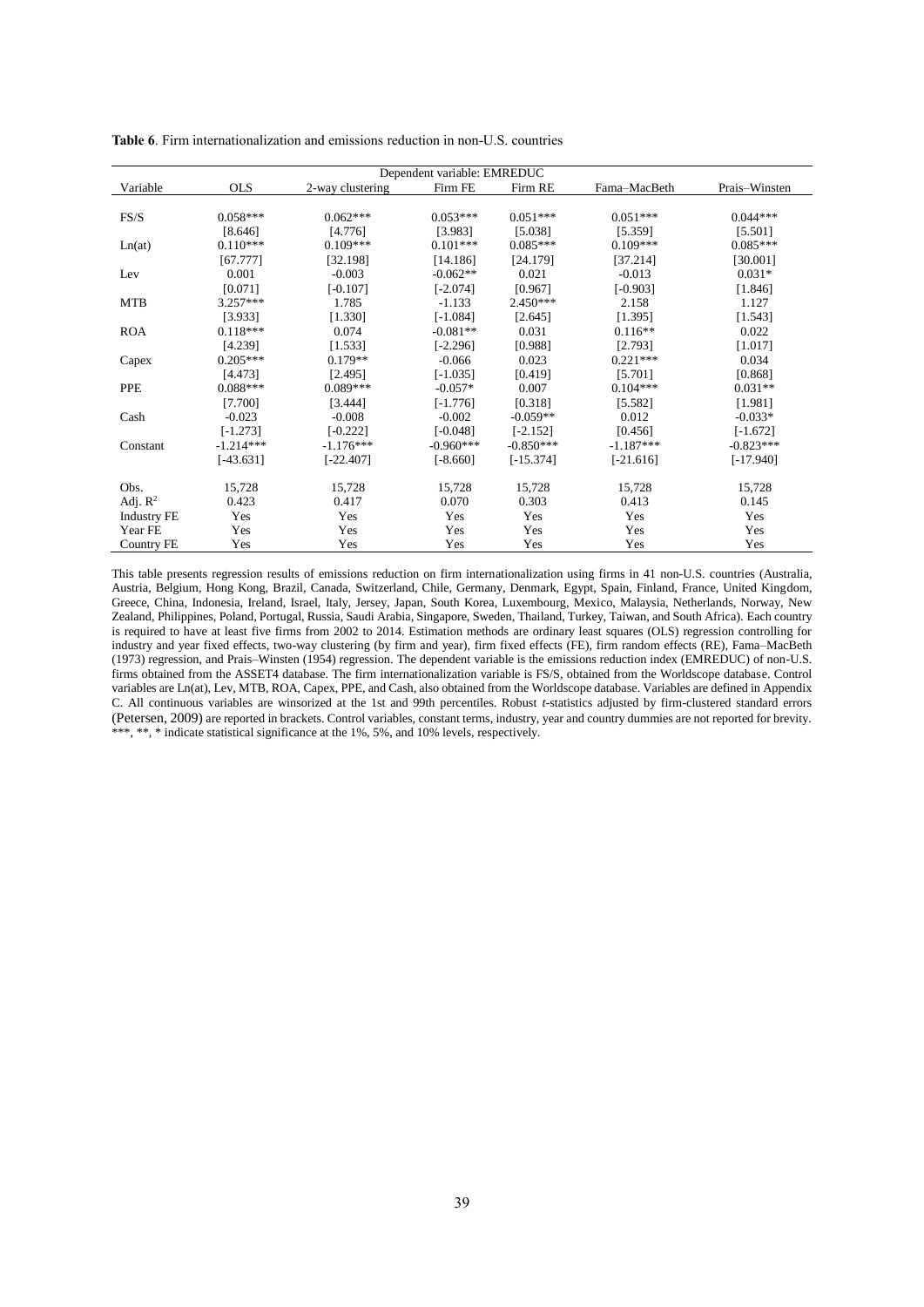|                    | Dependent Variable: EMREDUC |            |             |            |  |
|--------------------|-----------------------------|------------|-------------|------------|--|
| Model              | (1)                         | (2)        | (3)         | (4)        |  |
|                    |                             |            |             |            |  |
| <b>KP</b>          | 0.011                       | 0.016      | $0.063***$  | $-0.007$   |  |
|                    | [0.567]                     | [0.882]    | [2.721]     | $[-0.382]$ |  |
| D_FS               | $0.077***$                  |            |             |            |  |
|                    | [6.029]                     |            |             |            |  |
| D_FS*KP            | $0.090***$                  |            |             |            |  |
|                    | [6.241]                     |            |             |            |  |
| FS/S               |                             | $0.154***$ |             |            |  |
|                    |                             | [6.167]    |             |            |  |
| $FS/S*KP$          |                             | $0.202***$ |             |            |  |
|                    |                             | [3.081]    |             |            |  |
| Herfindahl_S       |                             |            | $-0.143***$ |            |  |
|                    |                             |            | $[-6.573]$  |            |  |
| Herfindahl_S*KP    |                             |            | $-0.071***$ |            |  |
|                    |                             |            | $[-3.037]$  |            |  |
| Entropy_S          |                             |            |             | $0.064***$ |  |
|                    |                             |            |             | [5.742]    |  |
| Entropy_S*KP       |                             |            |             | $0.037***$ |  |
|                    |                             |            |             | [3.064]    |  |
| Controls           | <b>YES</b>                  | <b>YES</b> | <b>YES</b>  | <b>YES</b> |  |
| Obs.               | 6,486                       | 6,486      | 6,486       | 6,486      |  |
| Adj. $R^2$         | 0.397                       | 0.398      | 0.41        | 0.409      |  |
| <b>Industry FE</b> | <b>YES</b>                  | <b>YES</b> | <b>YES</b>  | <b>YES</b> |  |
| Year FE            | <b>YES</b>                  | <b>YES</b> | <b>YES</b>  | <b>YES</b> |  |

**Table 7**. The impact of the Kyoto Protocol on the relationship between environmental emissions reduction and firm internationalization for the non-US sample

This table reports the impact of the Kyoto Protocol on the relationship between environmental emission reduction and firm globalization over the sample period of 2002-2014. KP is a dummy variable, equivalent to one after the Kyoto Protocol was enacted in year 2005 and zero otherwise. The dependent variable is the ASSET4 ESG ratings on firms' emission reduction (EMREDUC), which reveals firms' efforts to reduce emissions, such as carbon dioxide (CO2), sulfur oxides (SOx), and nitrogen oxides (NOx). Firm globalization is measured by D(FS), FS/S, Herfindahl(S), and Entropy(S). Control variables include Ln(at), Lev, MTB, ROA, Capex, FCF, RD/S, AD/S, PPE, and Cash. Those variables are defined as in the caption of Table 1. All variables are winsorized at 1%. Robust *t*-statistics adjusted by firm clustered standard errors (Petersen, 2009) are reported in brackets. Control variables, constant terms, industry, and year dummies are not reported for brevity. \*\*\*, \*\*, \* indicates statistical significance at the 1%, 5%, and 10% levels, respectively.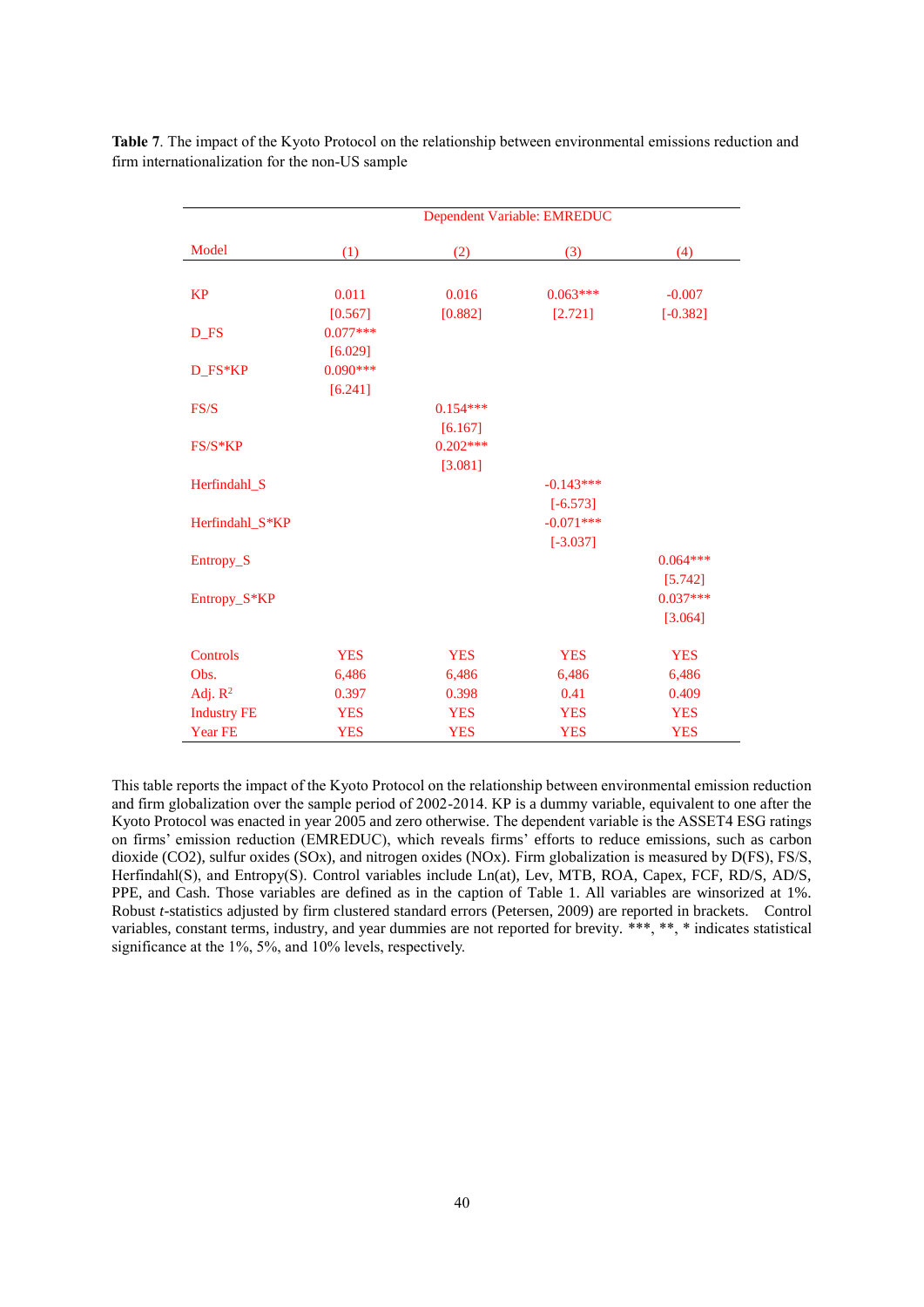|                    | Environmental Index |            |            | Environmental FF12 Index |            |            |  |
|--------------------|---------------------|------------|------------|--------------------------|------------|------------|--|
| <b>VARIABLES</b>   | (1)                 | (2)        | (3)        | (4)                      | (5)        | (6)        |  |
|                    |                     |            |            |                          |            |            |  |
| FS/S               | $0.017***$          |            |            | $0.037***$               |            |            |  |
|                    | (3.818)             |            |            | (4.739)                  |            |            |  |
| Herfindahl(S)      |                     | $-0.009**$ |            |                          | $-0.017**$ |            |  |
|                    |                     | $(-2.128)$ |            |                          | $(-2.310)$ |            |  |
| Entropy(S)         |                     |            | $0.006**$  |                          |            | $0.009**$  |  |
|                    |                     |            | (2.358)    |                          |            | (2.376)    |  |
| Ln(at)             | $-0.001$            | $-0.001$   | $-0.001$   | $-0.001$                 | $-0.001$   | $-0.001$   |  |
|                    | $(-1.159)$          | $(-1.041)$ | $(-1.107)$ | $(-0.746)$               | $(-0.509)$ | $(-0.534)$ |  |
| Lev                | $0.011**$           | $0.011**$  | $0.011**$  | 0.008                    | 0.007      | 0.008      |  |
|                    | (2.336)             | (2.270)    | (2.280)    | (0.873)                  | (0.777)    | (0.781)    |  |
| <b>MTB</b>         | $-0.000$            | $-0.000$   | $-0.000$   | 0.000                    | 0.000      | 0.000      |  |
|                    | $(-0.476)$          | $(-0.480)$ | $(-0.468)$ | (0.431)                  | (0.431)    | (0.441)    |  |
| <b>ROA</b>         | $0.014***$          | $0.014***$ | $0.014***$ | $0.035***$               | $0.035***$ | $0.036***$ |  |
|                    | (3.294)             | (3.294)    | (3.303)    | (3.303)                  | (3.298)    | (3.302)    |  |
| Capex              | 0.000               | 0.000      | 0.000      | 0.000                    | 0.000      | 0.000      |  |
|                    | (0.389)             | (0.296)    | (0.323)    | (1.422)                  | (1.330)    | (1.338)    |  |
| FCF                | $-0.001$            | $-0.001$   | $-0.001$   | $-0.010$                 | $-0.009$   | $-0.009$   |  |
|                    | $(-0.714)$          | $(-0.631)$ | $(-0.652)$ | $(-1.519)$               | $(-1.438)$ | $(-1.445)$ |  |
| RD/S               | $0.002*$            | $0.002*$   | $0.002*$   | 0.004                    | 0.004      | 0.004      |  |
|                    | (1.746)             | (1.724)    | (1.740)    | (1.462)                  | (1.391)    | (1.383)    |  |
| AD/S               | $0.088***$          | $0.086**$  | $0.087***$ | $0.238***$               | $0.234***$ | $0.236***$ |  |
|                    | (2.616)             | (2.571)    | (2.606)    | (3.697)                  | (3.624)    | (3.652)    |  |
| PPE                | 0.004               | 0.004      | 0.004      | $0.019*$                 | $0.018*$   | 0.018      |  |
|                    | (0.688)             | (0.646)    | (0.644)    | (1.743)                  | (1.651)    | (1.635)    |  |
| Cash               | $0.011***$          | $0.011***$ | $0.011***$ | $-0.006$                 | $-0.004$   | $-0.004$   |  |
|                    | (2.800)             | (2.936)    | (2.920)    | $(-0.701)$               | $(-0.514)$ | $(-0.523)$ |  |
| Constant           | $0.554***$          | $0.563***$ | $0.554***$ | $0.485***$               | $0.501***$ | $0.484***$ |  |
|                    | (56.944)            | (52.510)   | (56.985)   | (27.937)                 | (26.673)   | (27.977)   |  |
|                    |                     |            |            |                          |            |            |  |
| Observations       | 27,001              | 27,001     | 27,001     | 26,991                   | 26,991     | 26,991     |  |
| Adj. $R^2$         | 0.508               | 0.508      | 0.507      | 0.423                    | 0.422      | 0.422      |  |
| Year FE            | <b>YES</b>          | <b>YES</b> | <b>YES</b> | <b>YES</b>               | <b>YES</b> | <b>YES</b> |  |
| <b>Industry FE</b> | <b>YES</b>          | <b>YES</b> | <b>YES</b> | <b>YES</b>               | <b>YES</b> | <b>YES</b> |  |

**Table 8.** Regressions of KLD environment index score on firm internationalization

This table reports regression results of the Kinder, Lydenberg, and Domini (KLD) environment index score and the Environmental FF12 Index on firm internationalization variables and control variables over 2002–2014. The dependent variable are respectively environment index score and Environmental FF12 Index, constructed by data from the KLD database. Firm internationalization variables are FS/S, Herfindahl(S), and Entropy(S). Control variables are Ln(at), Lev, MTB, ROA, Capex, FCF, RD/S, AD/S, PPE, and Cash. Variables are defined in Appendix C. All continuous variables are winsorized at the 1st and 99th percentiles. . Robust *t*-statistics adjusted by firm-clustered standard errors (Petersen, 2009) are reported in brackets. Industry and year dummies are not reported for brevity. \*\*\*, \*\*, \* indicate statistical significance at the 1%, 5%, and 10%.